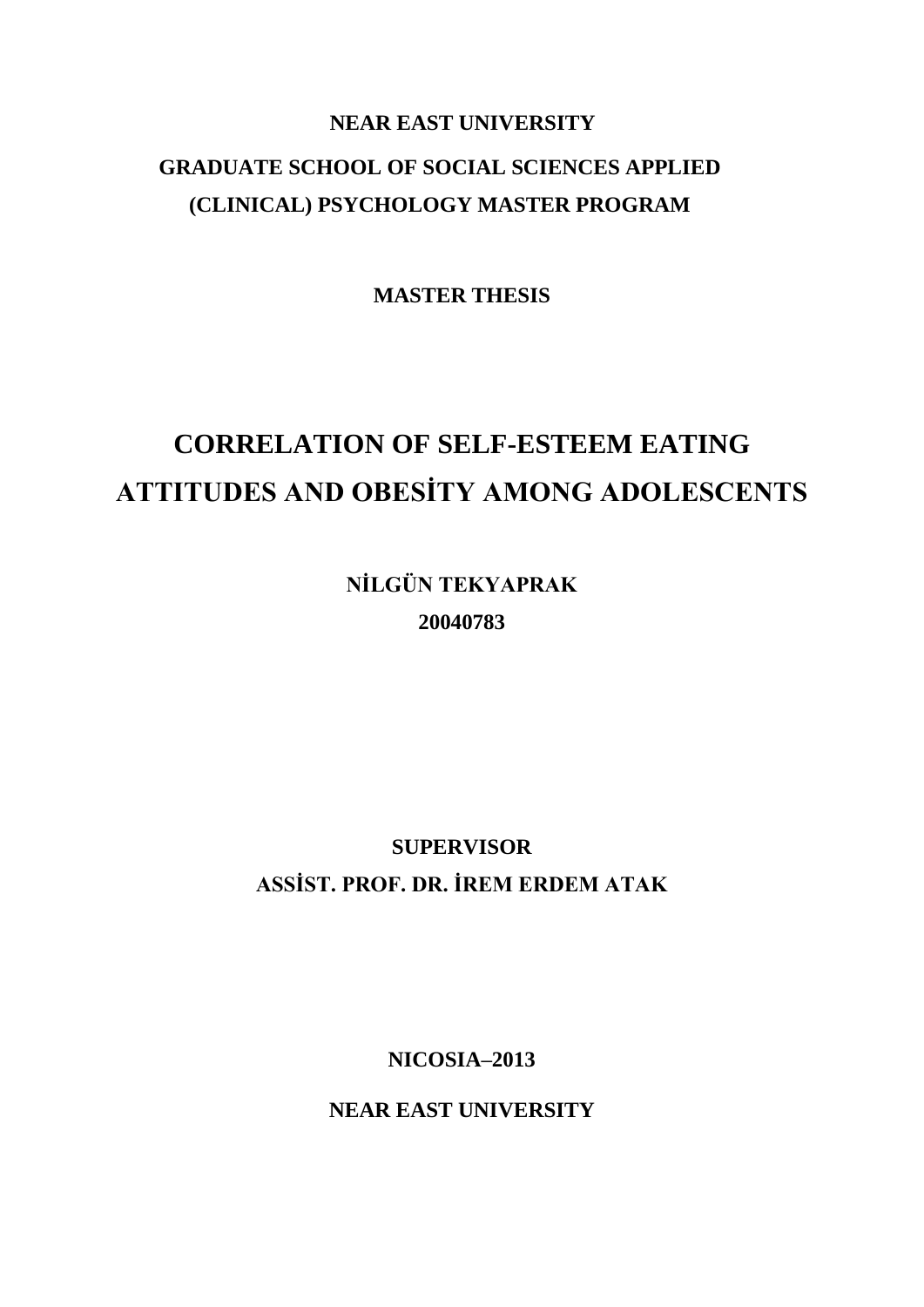## **INSTITUDE OF APPLIED AND SOCIAL SCIENCES APPLIED PSYCHOLOGY MASTER PROGRAM**

**MASTER THESIS**

# **CORRELATION OF SELF-ESTEEM EATING ATTITUDES AND OBESİTY AMONG ADOLESCENTS**

**NİLGÜN TEKYAPRAK 20040783**

## **SUPERVISOR ASSİST. PROF. DR. İREM ERDEM ATAK**

**NICOSIA–2013 NEAR EAST UNIVERSITY GRADUATE SCHOOL OF SOCIAL SCIENCES Applied (Clinical) Psychology Master Program**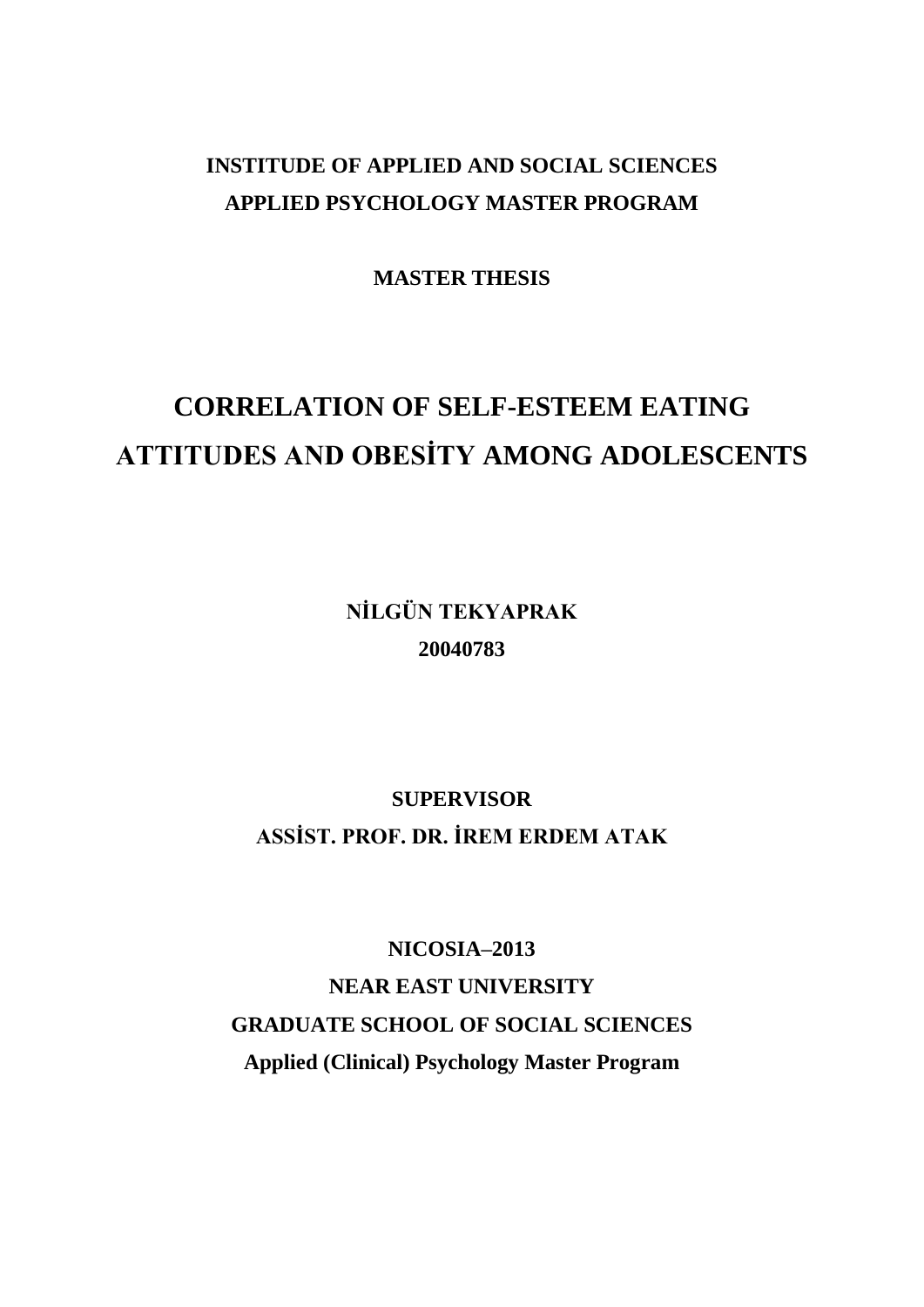## **NEAR EAST UNIVERSITY GRADUATE SCHOOL OF SOCIAL SCIENCES Applied (Clinical) Psychology Master Program**

**Master Thesis**

Correlation Of Self-Esteem,Eating Attitudes And Obesity Among Adolescents

Prepared by : Nilgün Tekyaprak

### **We certify that the thesis is satisfactory for the award of the Degree of Master of Science in Applied Psychology**

#### **Examining Commitee in Charge**

**Assoc.Prof.Dr. Ebru Tansel Çakıcı Chairperson of the Committee**

**Assist.Prof. Dr. İrem Erdem Atak Psychology Department**

 **Psychology Department Near East University**

**Near East University (Supervisor)**

**Assist.Prof. Dr. Zihniye Okray Psychology Department**

 **Near East University** 

**Approval of the Graduate School of Social Sciences Prof. Dr. Aykut Polatoğlu**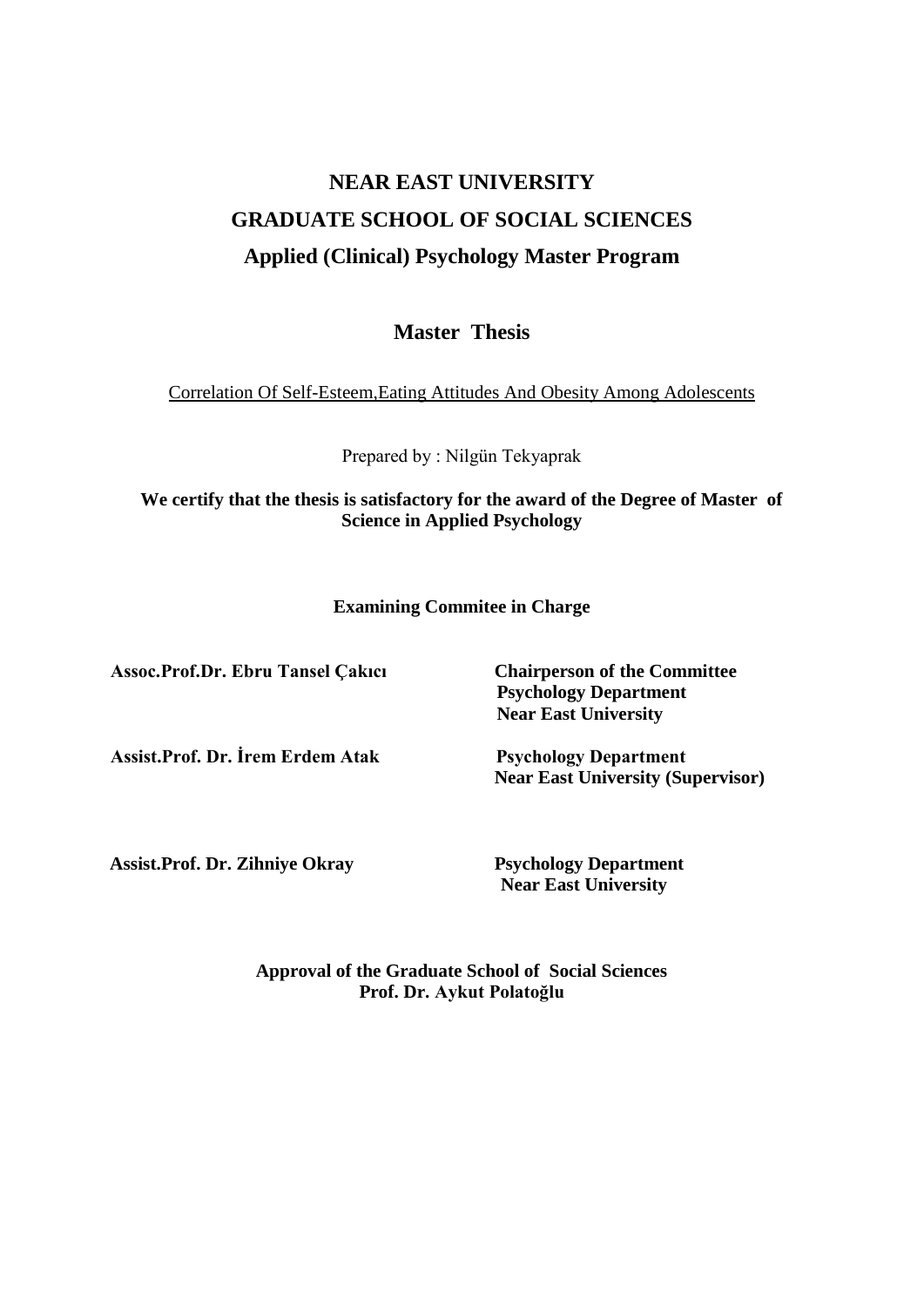### **ACKNOWLEDGEMENT**

First of all I would like to thank my supervisor Assist. Prof. Dr. İrem Erdem Atak for her valuable suggestions and contributions.

Also I present my respect and thank to the dear my teachers;Chairman of Psychology Department Assoc. Prof. Dr.Ebru Çakıcı, Assoc. Prof. Dr. Mehmet Çakıcı,Assist.Prof.Dr.Zihniye Okray and Dr.Deniz Ergün for their suggestions and contributions at my education of psychology.

Lastly I would like to thank my husband Nezif Tekyaprak and my mother Ufuk Çobanoğulları for their constant encouragement and contributions and in addition I would like to thank my family and my friends for their contributions during the preparation of this thesis.

## **ÖZET**

Obezite birçok ülkede ciddi bir halk sağlığı problemi olarak görülen metabolik bir hastalıktır. Son yıllarda psikolojik problem ve bozuklukların obeziteye eşlik etmesiyle birlikte obezite birçok araştırmacının dikkatini çekmiştir. Bu çalışmada ergenlerde obezite, yeme tutumu ve benlik saygısı arasındaki ilişkiyi araştırmak amaçlanmaktadır.

ÇalıĢmadaki örneklem 169 kız ve 111 erkek olmak üzere toplam 280 öğrenciden oluşmaktadır. Verilerin toplanması sırasında öncelikle çalışmaya katılan öğrencilerin Beden Kitle İndekslerinin hesaplanması için boy ve kilo ölçümleri yapılmıştır. Ayrıca öğrencilere Kişisel Bilgi Formu, Rosenberg Benlik Saygısı Ölçeği (RBSÖ) ve Yeme Tutum Testi (YTT) kullanılmıştır. Verilerin istatistiksel analizinde ise Ki-kare, One-Way Anova, Pearson Korelasyon ve Independent Sample T-test kullanılmıştır.

ÇalıĢmadan elde edilen bulgular zayıf, normal kilolu, aĢırı kilolu ve obez öğrenciler arasında YTT puan ortalamalarına göre istatistiksel olarak anlamlı farklılık olduğunu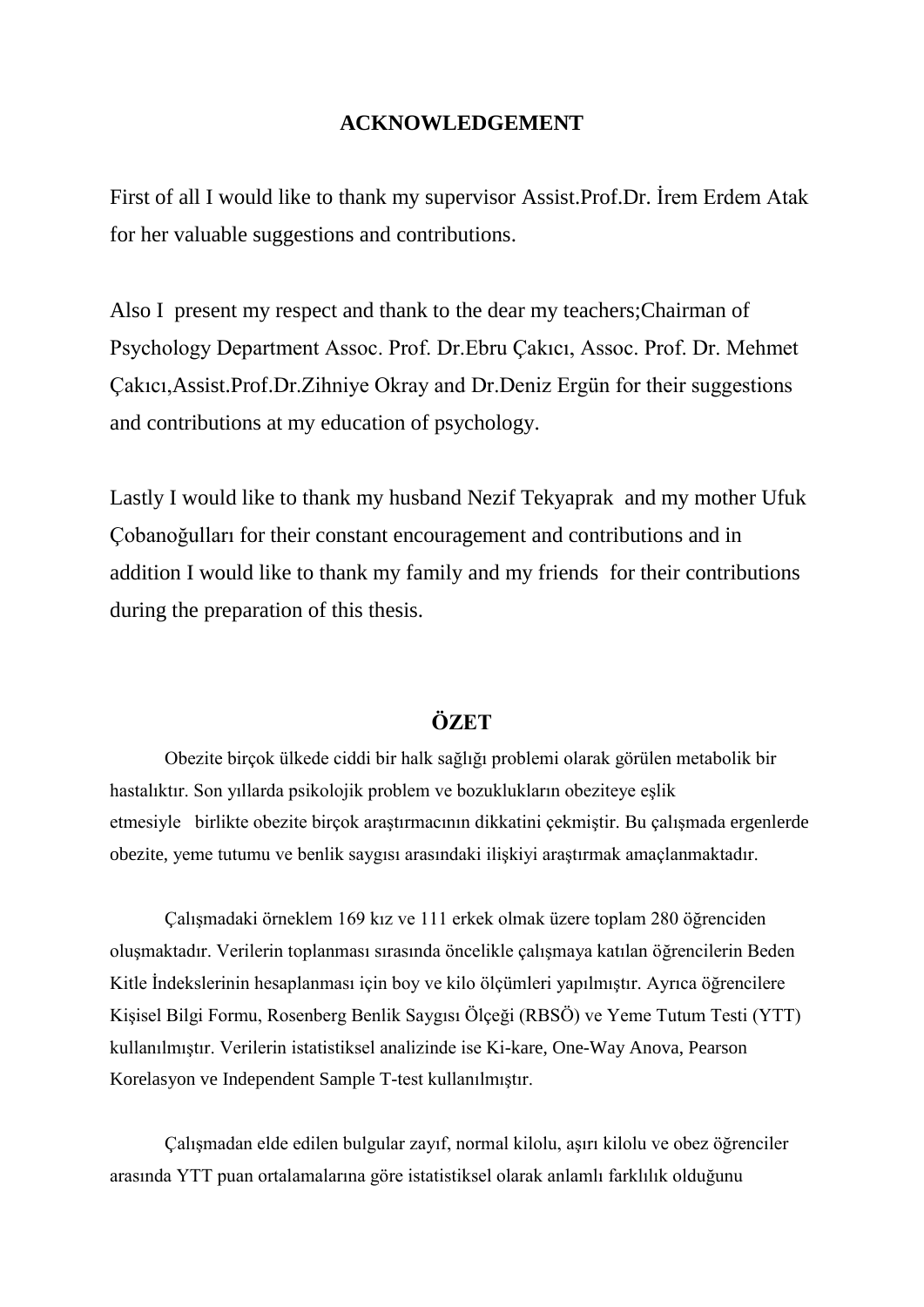göstermektedir (p=0.019) .Obez öğrenciler YTT'den daha yüksek puan almıştır.Bu bulgular obez öğrencilerin diğer öğrencilere göre daha fazla patolojik yeme tutumuna sahip olduğunu göstermektedir. Bu çalışmda elde edilen diğer bulgulara göre YTT puan ortalaması ve RBSÖ puan ortalaması arasında pozitif yönde ve anlamlı bir ilişki saptanmıştır ( $r=0.303$ ,  $p=0.000$ ) ve zayıf, normal kilolu, asırı kilolu ve obez öğrenciler arasında RBSÖ puan ortalamalarına göre istatistiksel olarak anlamlı bir fark saptanmamıştır (p=0.994) .Bu bulgulara ek olarak erkek öğrencilerin benlik saygı düzeyi kız öğrencilerin benlik saygı düzeyinden daha düşük bulunmuştur (M+SD=1.16 + 0.71) ve annenin eğitim düzeyi ve mesleği ile BKİ arasında pozitif yönde anlamlı bir ilişki saptanmıştır (r=0.128, p=0.028),(r=0.120,p=0.041).

#### **ABSTRACT**

Obesity is the metabolic disease that to be seen as the serious public health problem in many countries. Recently obesity attracts attention of the most researchers because of the presence of the psychological problems and the disorders in its occurrence as it is considered as a significant cause.

The aim of this study is to investigate the relationship between obesity, eating attitudes and self-esteem among adolescents. A total of 280 students, 169 girls and 111 boys have been included in the study. Previously, the height and the weight of the adolescents were measured in order to calculate the body mass index (BMI) of them. In addition data were collected by the personal information form, Rosenberg Self-Esteem Scale (RSES) and The Eating Attitudes Test (EAT). Chi-square test, one-way anova, pearson correlation and independent sample t test were used to analyse the data.

The findings of this study indicated that there were significant differences between the thin, standard weight, overweight and obese students according to the mean scores of the EAT Scale ( $p= 0.019$ ). It is seen that the obese students had high scores from the EAT. Indicating that they have more pathological eating attitudes than the other students. Another finding of this study show that there is significant correlation between self-esteem subscale of RSES and the Eating Attitude Scale's mean score  $(r=0.303,p:0.000)$  and there is not significant difference between the thin, standard weight, overweight and obese students according to the mean scores of the RSES  $(p= 0.994)$ .

The male students were found to have lower self-esteem than the female students (M+SD= 1.16 + 0.71) and there is significant, positive correlation between the body mass index and Education of Mother  $(r= 0.128, p: 0.028)$  and the Work of Mother  $(r: 0.120, p: 0.041)$ .

Keywords; obesity, adolescents, self esteem, eating attitude .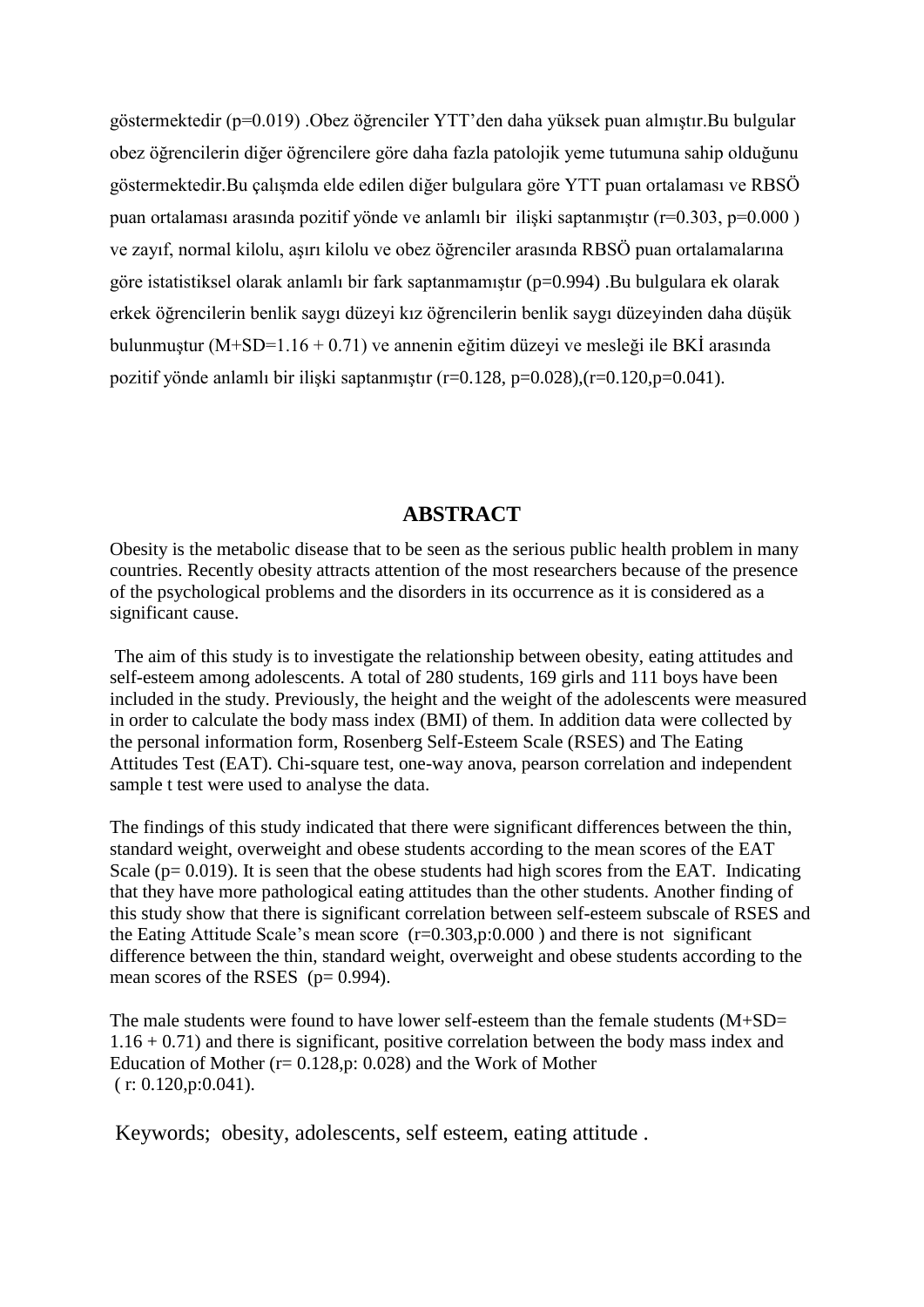## **CONTENTS**

## ONAY SAYFASI

| 1.2. The Relationship between the Obesity                      |
|----------------------------------------------------------------|
|                                                                |
|                                                                |
|                                                                |
|                                                                |
|                                                                |
|                                                                |
| 1.2.6. Physical Conditions and Diseases caused                 |
|                                                                |
| 1.2.7. Mental Disorders caused by Obesity in Adolescence 10-11 |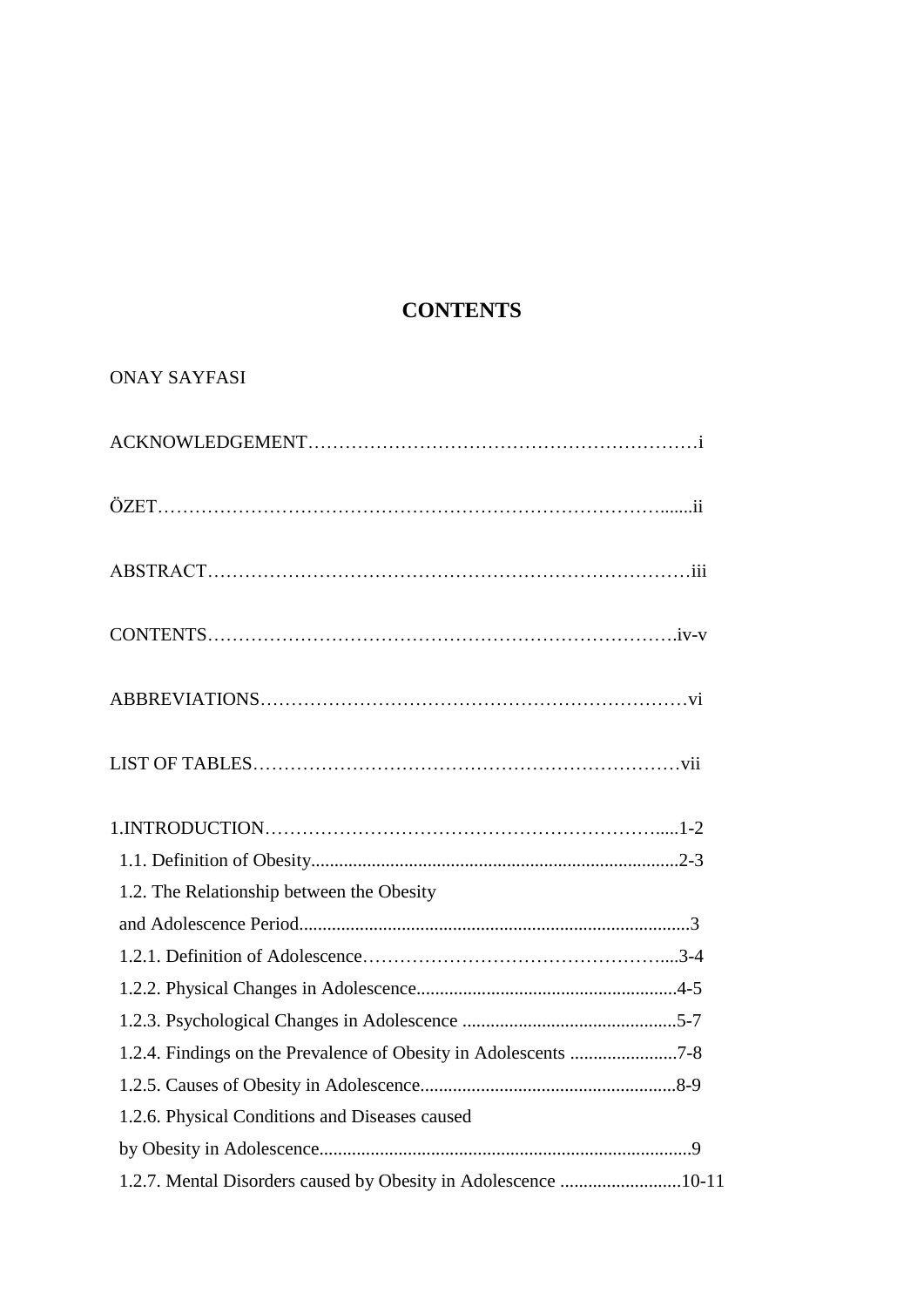- 3. RESULTS.....................................................................................................21-31
- 4. DISCUSSION...............................................................................................32-38
- REFERENCES.................................................................................................39-47

## APPENDIXS

| <b>APPENDIX 1: Personal Information Form</b>   |
|------------------------------------------------|
| <b>APPENDIX 2: Rosenberg Self-Esteem Scale</b> |
| <b>APPENDIX 3: The Eating Attitudes Test</b>   |

## ABBREVIATIONS

| AN        | Anorexia Bulimia                                                |
|-----------|-----------------------------------------------------------------|
| <b>RN</b> | Bulimia Nervosa                                                 |
|           | DSM-VI TR Diagnostic and Statistical Manual of Mental Disorders |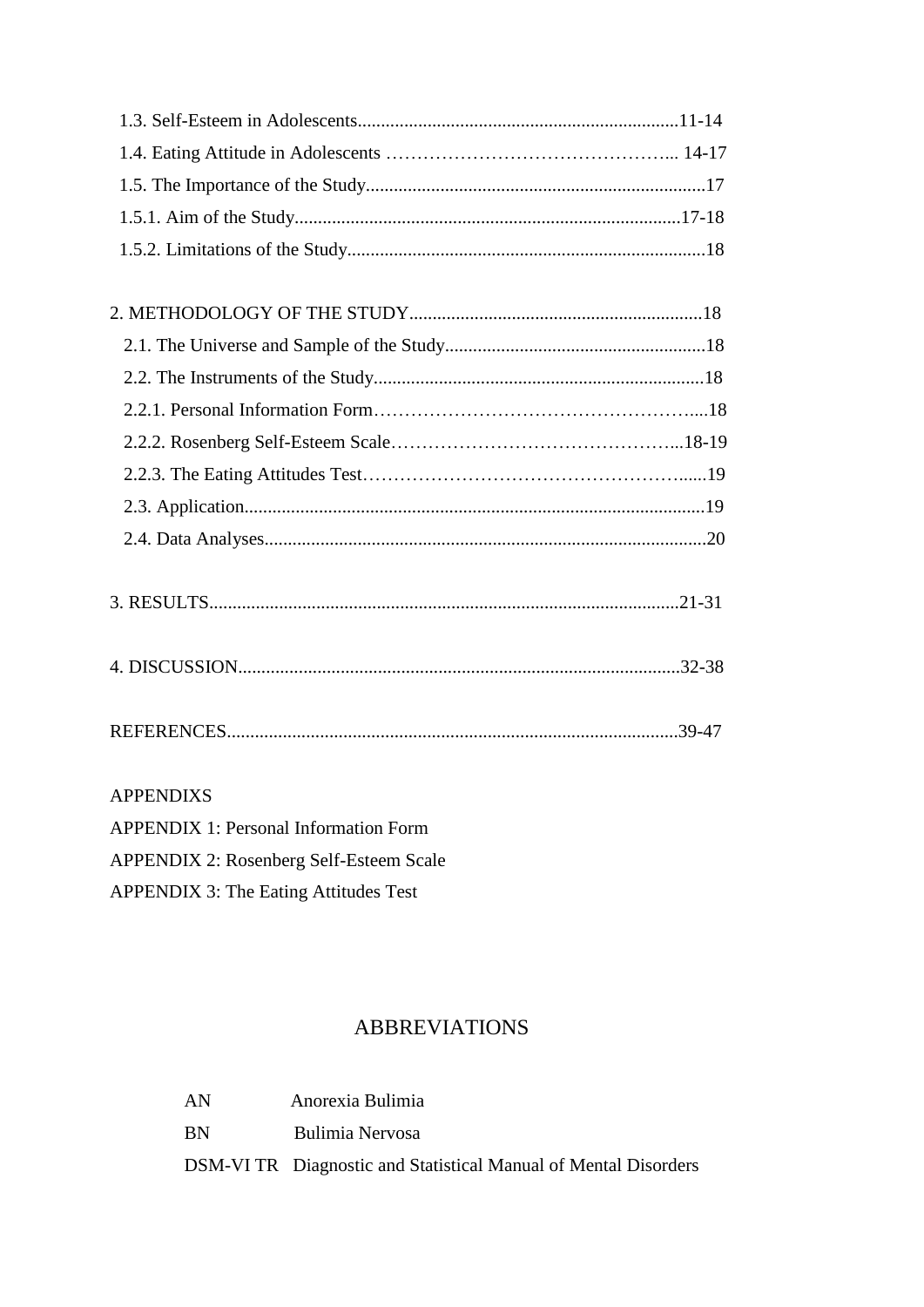BMI Body Mass Index BED Being Eating Disorder RSES Rosenberg Self- Esteem Scale EAT Eating Attitude Scale SES Socio Economic Status OC Obsessive Compulsive

#### **LIST OF TABLES**

| Table 1. The comparison of BMI between the female and male | 21 |
|------------------------------------------------------------|----|
| Table 2. The comparison of BMI according to the number     | 22 |
| of siblings of the participants                            |    |
| Table 3. The comparison of BMI according to the income     | 23 |
| of family                                                  |    |
| Table 4. The comparison of BMI according to the presence   | 24 |
| of obese people in family                                  |    |
| Table 5. The Relationship between the BMI and the          | 25 |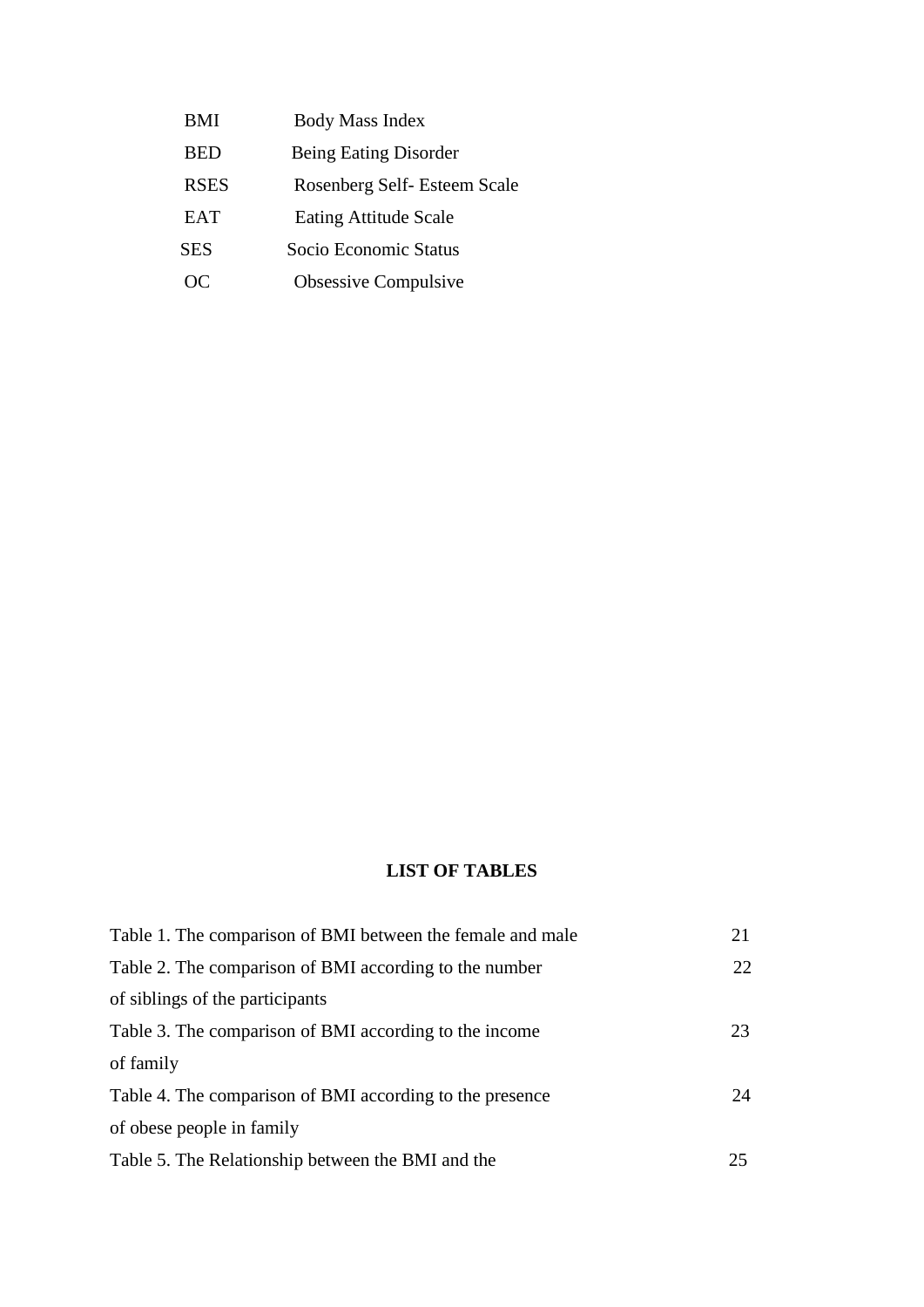#### Age

| Table 6. The comparison of the Self - Esteem Subscale's mean scores        | 26 |
|----------------------------------------------------------------------------|----|
| of the RSES according to the gender                                        |    |
| scores according to the presence of the obese people in family             |    |
| Table 7. The comparison of mean scores of RSES according to the            | 27 |
| presence of the obese people in family                                     |    |
| Table 8. The comparison of the mean scores of EAT Scale and mean scores of | 28 |
| RSES according to the BMI                                                  |    |
| Table 9. The comparison of the mean scores of EAT Scale according          | 29 |
| to the work of mother of the students                                      |    |
| Table 10. The Relationship between the BMI and the mean                    | 30 |
| scores of the RSES                                                         |    |
| Table 11. The Relationship between the mean scores of EAT Scale            | 31 |
| and the mean scores of the RSES                                            |    |

#### **1. INTRODUCTION**

Throughout the last century one of the biggest health problems is obesity; in other words, obesity is a rapidly growing health problem all around the world. World Health Organization (WHO) describes obesity as a global epidemic. Obesity is a result of cultural, social, genetic, physiological, behavioral, and psychological factors, and the simplest expression of the term obesity is defined as a result of complex interactions with the body's excess fat stored in the form of triglycerides (Yücel, 2008).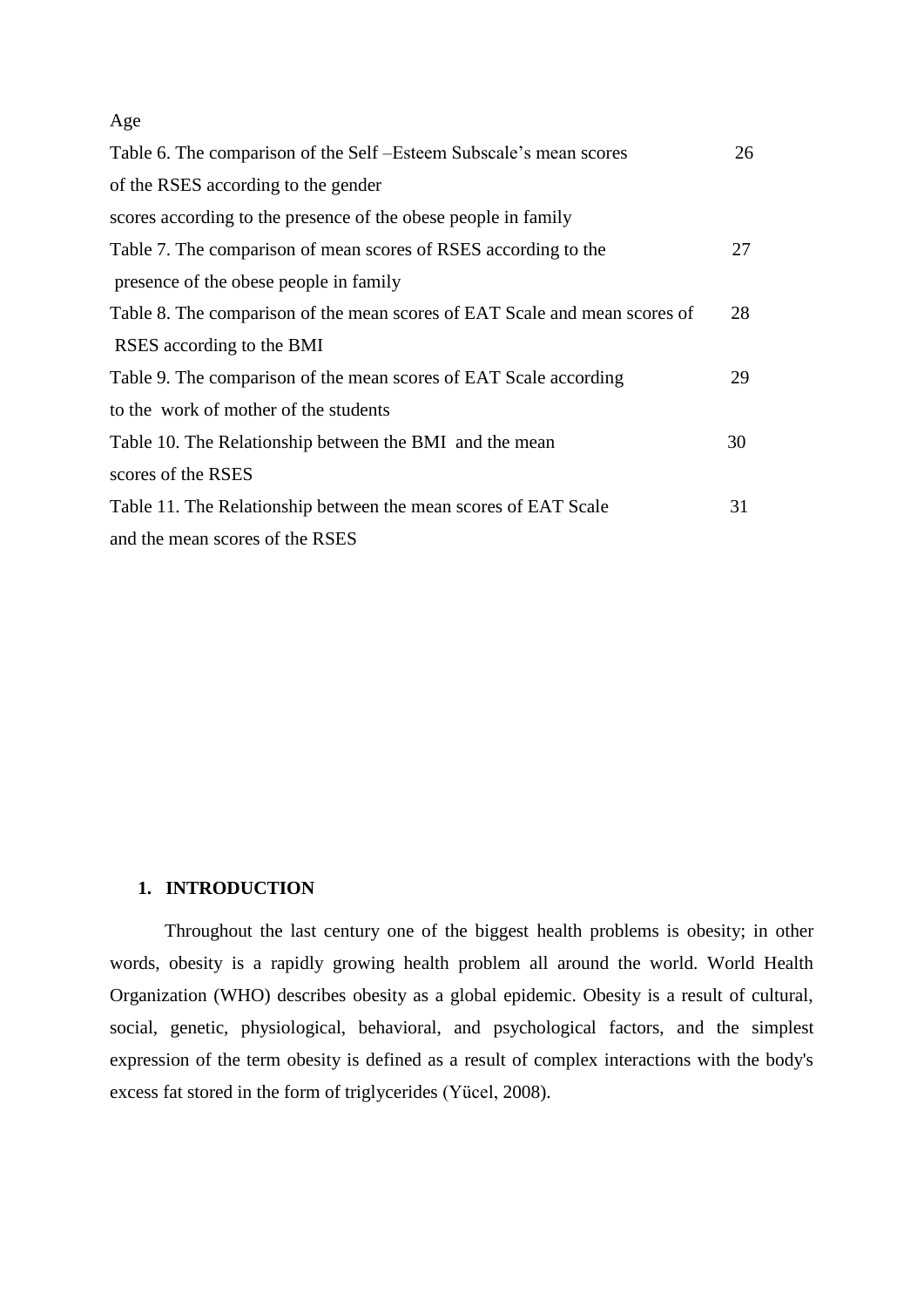According to one study that contains the definition of obesity, obesity is noted as an increase in body fat tissue. When the amount of energy consumed from foods increases, the storage of excess fat and unwanted weight gain turns into a good way to describe the conclusion of the definition of obesity.One of the most common methods to assess obesity is the calculation of the Body Mass Index (Sağlık ve Sosyal Yardım Vakfı (SSVY), 2007).

Obesity is a health problem in itself, but it causes many problems in adults and adolescents. In an article about obesity, complications and comorbidity of obesity are discussed. Cardiovascular diseases, dyslipidemia, hypertension, congestive heart failure, gastrointestinal problems, menstrual abnormalities, infertility, type 2 diabetes, breast, colon and prostate cancers are some of the complications and comorbidities of obesity. Obesity may be a cause of depression, low self-esteem and psychiatric problems as well (Balcıoğlu & Başer, 2008). There are many definitions in the literature on the concept of selfesteem. According to the one of these, self-esteem projects the self-insight and the person's satisfaction or dissatisfaction of himself (Taysi, 2000).The results of one study show that self-

esteem was negatively influenced by increasing levels of BMI ( $\beta = -.05$ ) (Kristjanssan & Sigfusdottir,2010).

As a result of one study, the problems in eating behaviour can cause depression and the psychosomatic symptoms are related with the low self-esteem (Değirmenci,2006).In a different study, it is determined that low self-esteem and high anxiety level are the best predictors of the scores of EAT scale (Erol et al., 2002). According to the results of another study, the participants who have eating disorders are found to be more obese than the control group (Vardar &Erzengin,2011). The low self-esteem was admitted as an important risk factor for the eating pathology. One study shows that low self-esteem is the symptom which is frequently encountered is the eating disorders and also he explained that this symptom can be seen in both AN and BN (Erol et al., 2002). Lots of studies which were made in recent years put forward the relation between the obesity and binge eating.These studies indicate that the obese people who have the being eating disorder have more weight because of eating more and also they have more psychopathology than the other group (Annagur et al., 2012).

Many studies have been conducted to study the relationship between obesity, selfesteem and eating disorders. Different research methods have been used. Looking at the literature in general, obesity is a factor that has a negative impact on self-esteem of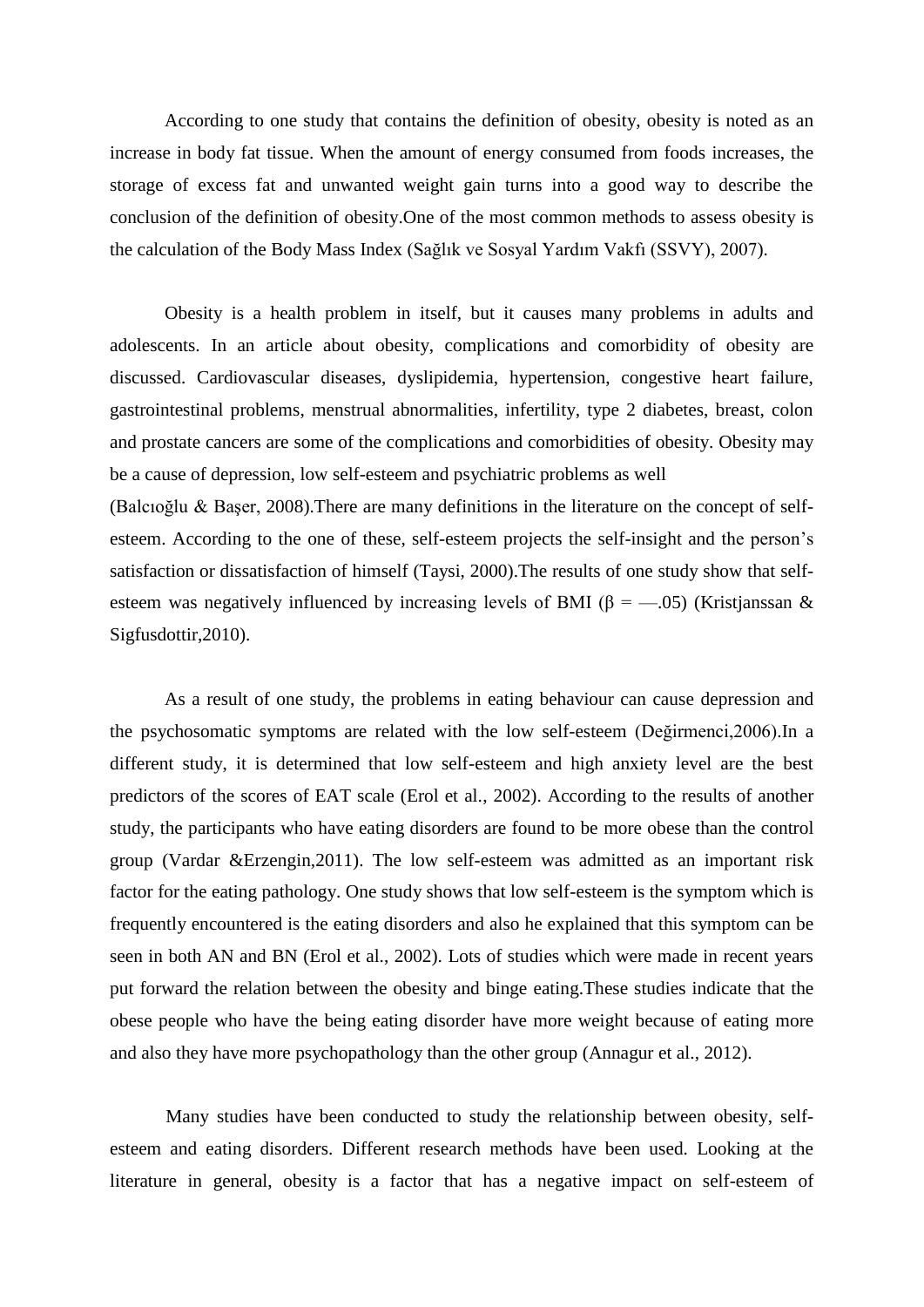adolescents and is a predictor of the eating disorders. The self-esteem is also a predictor of the eating disorders. With this research it is aimed to investigate the different levels of self-esteem between the obese and non-obese adolescents and to find out the relationships between the eating attitude and self-esteem and the relationships between eating attitude and obesity.

#### **1.1. Definition of Obesity**

Obesity is a disease that gradually increases and causes a variety of health problems in adults, children and adolescents all over the world (Çelebi,2010).World Health Organization defines obesity as "Abnormal or excessive fat accumulation in the body in the extent of health disruption" (Taşdemir, 2012). In a study which identifies obesity, defines the obesity as the excess of the amount of the fat tissue which is mainly a metabolic disease (Gülcan & Özkan,2006).

Many studies reviewed in the literature intend to find factors related to the obesity relapse. According to the definitions, obesity is not an eating disorder. However, the presence of psychological factors both in the causes and the consequences of obesity make it a subject to be studied by researchers as an eating disorder as well as a metabolic disease. There are different methods used for the determination of obesity. Body Mass Index (BMI) is one of the most common methods used for the determination of obesity (Sağlık ve Sosyal Yardım Vakfı (SSVY), 2007). BMI is calculated by dividing body weight (kg) by square of height  $(m<sup>2</sup>)$ . This value is independent from age and sex. Health authorities divided the BMI values into three groups as normal, overweight and obese. The ones with BMI value under 18.5 kg/m² are classified as weak; BMI value between 18.5-24.9kg/m² as normal; BMI value between 25- 29.9 kg/m<sup>2</sup> as overweight; BMI value between 30-39.9 kg / m<sup>2</sup> as obese (adipose) and the BMI value over 40 kg/m² as severely obese (Ergün & Ertan,2004).

World Health Organization emphasizes that this number will reach to 300 million in the year of 2025. The prevalence of obesity in the United States increased during the last decades of the 20th century. More than 35% of U.S. men and women were obese in 2009– 2010. Almost 41 million women and more than 37 million men aged 20 and over were obese in 2009–2010. Among children and adolescents aged 2–19, more than 5 million girls and approximately 7 million boys were obese (National Center for Health Statistics (NCHS),2012 ).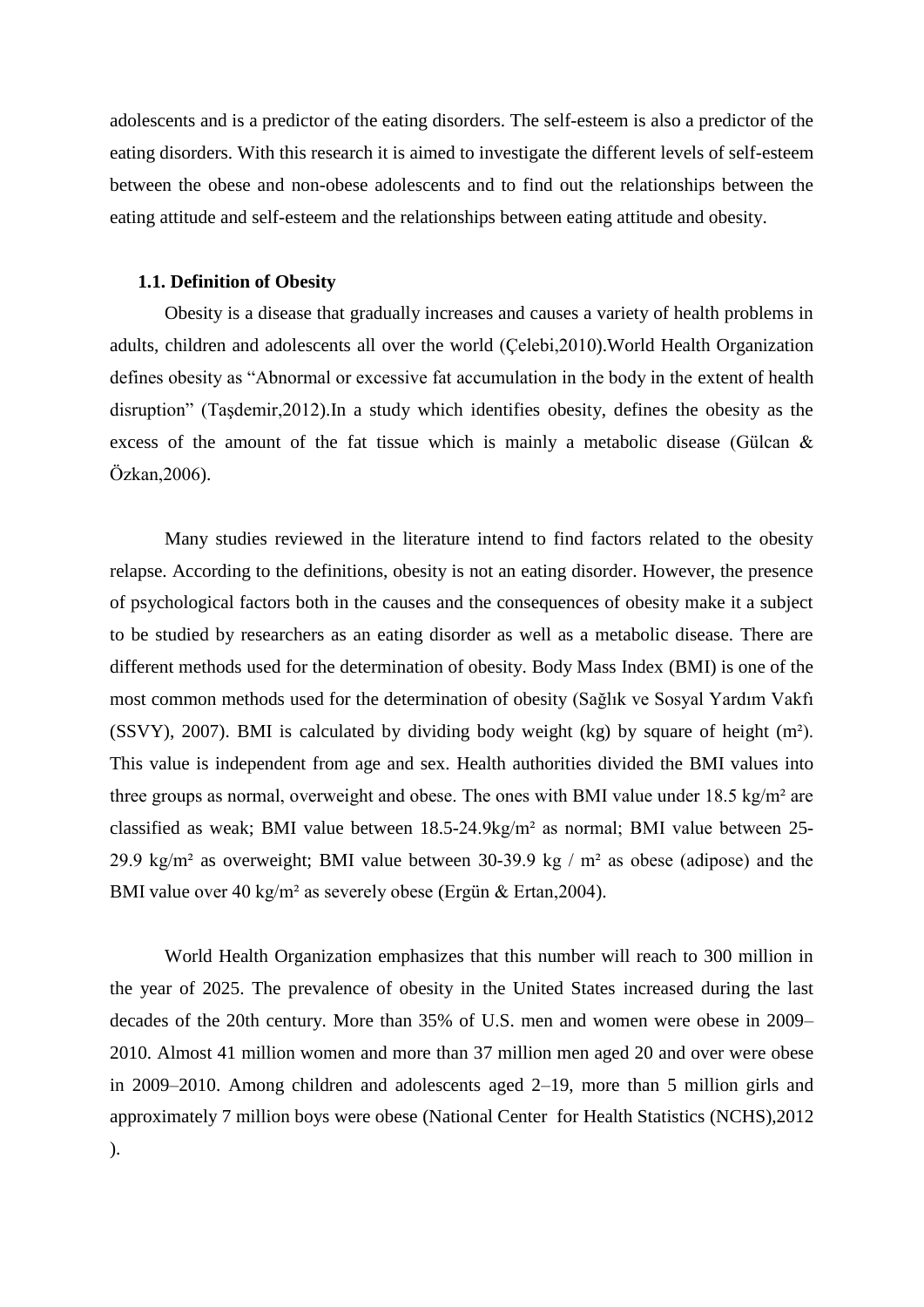#### **1.2. The Relationship Between The Obesity and Adolescence Period**

#### **1.2.1. Definition of Adolescence**

According to UNESCO's definition of adolescence; it is a development stage where the individual is given formal education; and they have not gained economic independence as they are trying to make a living; and their marital status are single. Many studies on adolescence period mention about the classifications of age in this period. According to UNESCO, adolescence period takes place between the ages of 15-25; where the United Nations identifies that it takes place between the ages of 12-25. In the studies done on this subject, age limits of the period are classified in different ways which shows some minor differences. According to a classification made; ages of 11-14 for girls and 13-15 for boys indicate the beginning of adolescence, ages of 15-17 for girls and 14-16 for boys indicate the middle of the adolescence, and finally ages of 17-21 for boys and 16-21 for girls indicate the end of the adolescence (Koç, 2004).

#### **1.2.2. Physical Changes in Adolescence**

Adolescence is a period where the individual gives the utmost importance to his/her physical look and how he/she is evaluated by the others. There are important physical changes during this period with the hormonal changes, rapid growth and development. While these biological changes take place in the body of the adolescents, they also have a desire for their body to be attractive and fit the ideals of the society. For these reasons, interests of the adolescents are focused on their physical appearance; they may examine themselves in the mirror for hours, and they may be more sensitive about the cleaning of their body. Defects related to physical appearance tend to be exaggerated during this period (Arslan et al.,1996). Development in both males and females follows a specific order. Hands and feet are the first growing organs. Secondly, the arms and the legs develop and at the end body develops.

During the physical development, muscle development in girls remains in second place when compared to boys. As a result of this, there is more body fat in a fully developed woman body than a fully developed man. Lipoidosis spreads in different regions in men and women. Lipoidosis in men spreads around neck, chest, abdomen and waist; where in woman body fat decreases in neck and in the front side of the body and increases in the back side of the body. Therefore, if women fall from a high altitude they will fall on their hips, while a man will fall on his head. Weight gain is closely linked to the structure of the body. Biological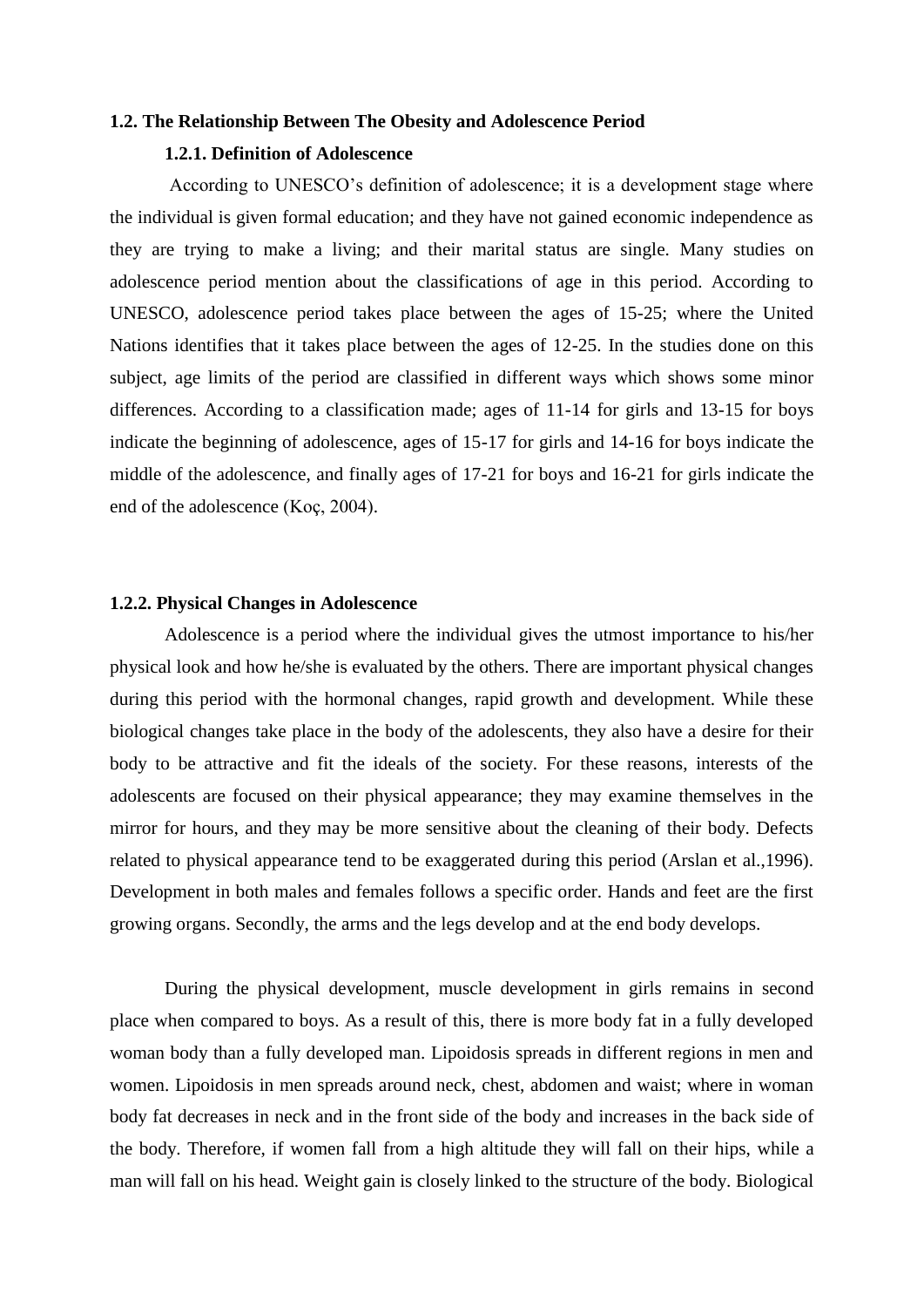signs of the adolescence are greater in females. Lubrication of the skin, pimple emergence and hair growth can be considered as the common changes in both sexes (Sentürk, 2011). Males mostly have concerns about their body shape and muscle structure, where the females mostly have concerns about their weight and body hair. As a result of a study done on adolescents, Göksan found out that %12 of the students with normal BMI, %28.6 of the overweight students and %8 of the thin students have concerns about their weight (Göksan, 2007). According to a study, body image is associated with one's physical satisfaction. Body image is particularly important in adolescence as there are dramatic changes on the body. Body image satisfaction is one of the factors that affect the self-concept and self-esteem (Arslan et al.,1996).

#### **1.2.3. Psychological Changes in Adolescence**

Psychoanalytic view suggests that adolescence, which is seen as a transition from childhood to adulthood, is a more problematic period than the other periods of life. One study highlights that this period is really problematic after their reviews where they questioned whether adolescence is a turmoil period or not. Bio-psychosocial changes that an individual have to deal with increases in adolescence when compared to childhood. Adolescents have to adapt to changes that take place in their bodies and to deal with the sexual urges emerging in parallel to the changes.

Cognitive abilities that arise in parallel with periodical maturation push the adolescents to evaluations and abstractions both on themselves and their social circle (Emül &Güler,2008). Another study draws attention to the identity development in adolescence. Identity development for most adolescents takes place in a relatively comfortable and safe way, where it may turn into a painful, troublesome and sometimes a desperate struggle for some adolescents. When the concept of identity is examined, it can be seen that many studies briefly evaluate the identity as the answer given to the question "who am I?". When the literature is reviewed on the development of the identity, Erikson's Psychosocial Development Theory and Marcia's Identity Status Model, which is created by taking the basic concepts of Erikson's theory, steers the researches done.

According to the Erikson's Theory, primary duty of adolescence is the identity development and the nature of the identity development plays an important role in the development of psychopathology. In a study where identity status was compared with anxiety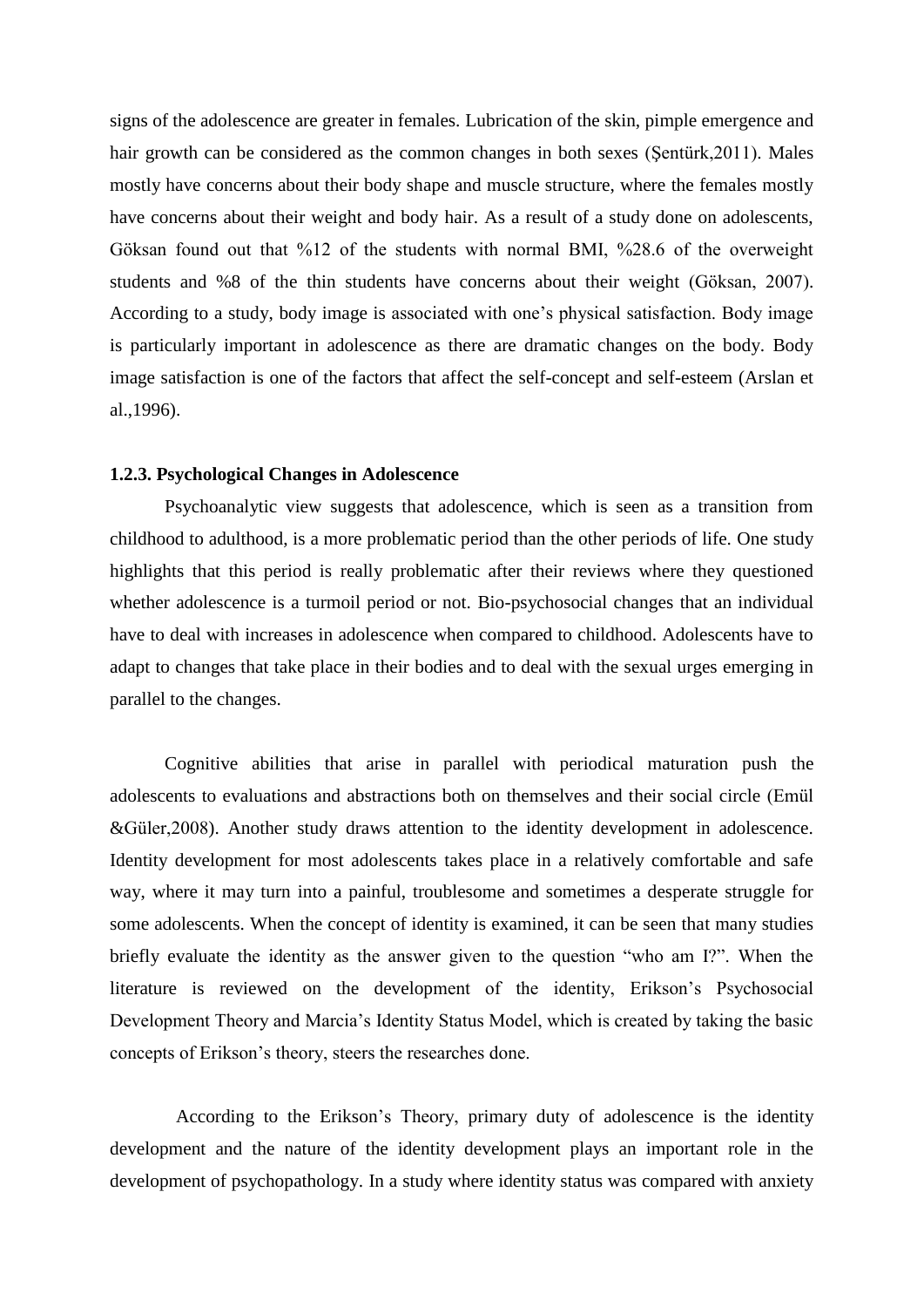level and self-esteem, according to the Marcia, adolescents with dispersed and suspended identities had the highest anxiety level. In terms of self-esteem, it is shown that adolescents with successful and encumbered identities had higher levels of self-esteem than the adolescents with dispersed and suspended identities (Morsünbül Ü.,2010). In a study on adolescence, it is emphasized that adolescence is an inhospitable period for the child who is developing. After a long and stable period of behaviour stage, the child suddenly goes into adolescence which is an uneven and irregular stage. It is also mentioned that the reasons of labile emotional status of adolescent may be; not meeting a basic need of theirs, not satisfying enough and trying to express themselves in a number of ways. Moreover, it is stated that when these requests and needs of the adolescent are met in a positive way they feel happy, otherwise they are worried and they show different emotional reactions (Albayrak & Kutlu, 2009).

In this context, abovementioned emotional instabilities are stated as; falling in love with the opposite sex, embarrassment and shyness, excessive daydreaming, anxiety and restlessness, desire to be alone, unwillingness to work and excitability (Koç, 2004). A study on adolescence emphasizes the importance of the body image in adolescence. Body image in this period has a significant effect on one's development of self-esteem. The distorted perceptions in adolescent's mind result in seeing themselves inadequate and therefore both their social and professional life is negatively affected (Göksan, 2007).According to many researchers, family has a significant effect on the successful completion of this important development process as well as being a significant institution for the development of an individual's personal and behaviour development with its economic, cultural and social dimensions. It is seen that adolescents successfully complete their development processes in the family environments where the autonomy is encouraged, the conflicts are discussed effectively and the family members can show their support and trust for each other. In other words, family functioning has a significant effect in preparing the adolescents for adulthood when the mutual relationships between the family members are considered (Kocayörük &Sümer, 2009).

#### **1.2.4. Findings on the Prevalence of Obesity in Adolescents**

According to the studies on obesity, nutrition and health surveys conducted in the United States (NHANES) reliable information on the prevalence of obesity is provided. NHANES III is the screening carried out between the years of 1988-1994 and the results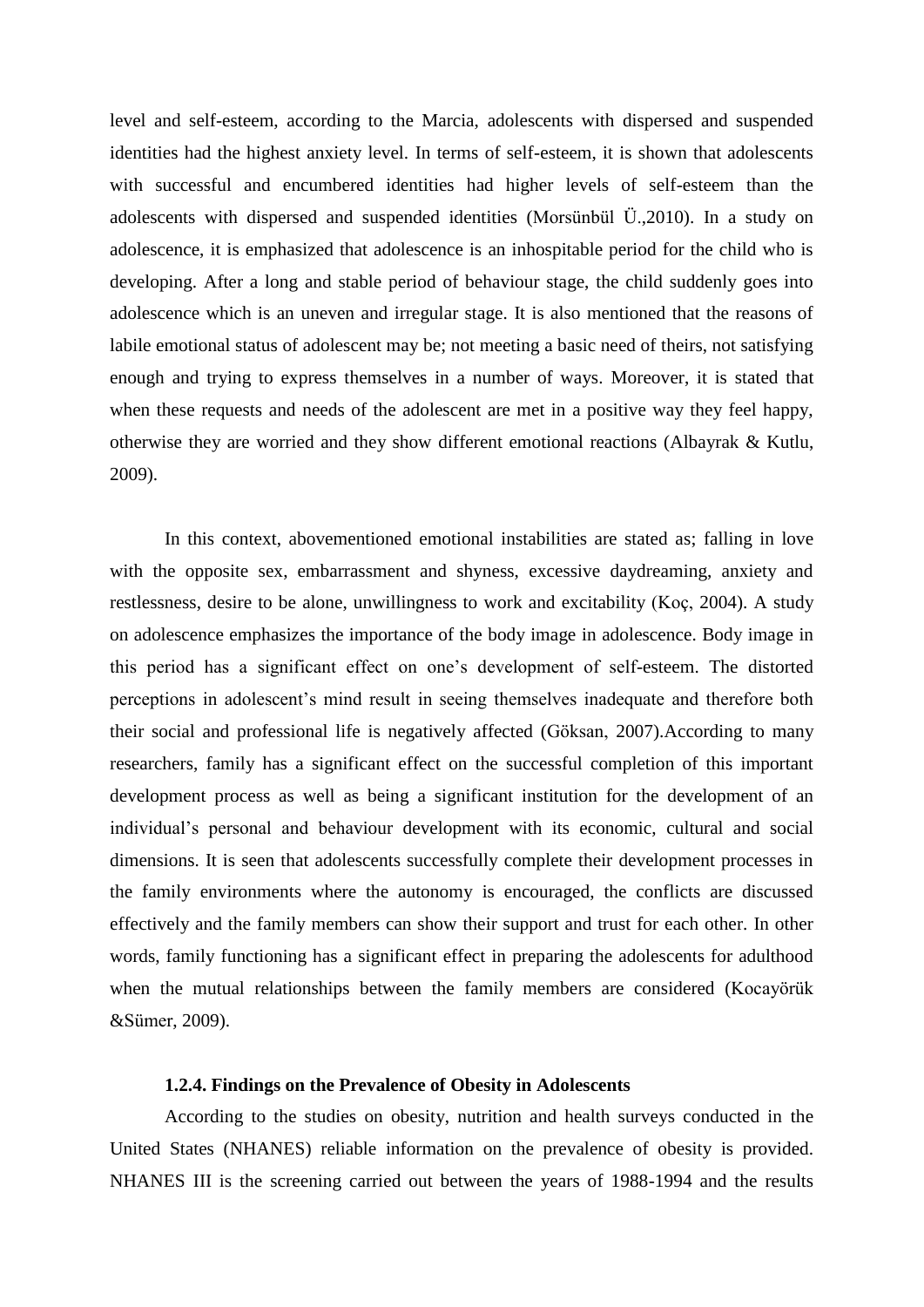showed that the ratio of the children with BMI percentile over 95 in the ages 6-11 is 13.7% (14.7% in males, 12.5% in females); and in the ages 12-17 is 11.5% (12.3% in males, 10.7% in females) (Öztora, 2005).There are many studies about the prevalence of obesity in adolescence. Iran has followed this trend with about 13.3%-24.8% overweight and 7.7%-8% obese children and adolescents (Khodaverdi et al.,2011).When the prevalence of obesity in children aged between 6 and 15 is examined in a large sample, it is found out that there is a higher rate of obesity in male children. Another study on obese individuals states that obesity has emerged between the ages of 19-35 in the 58.3% of the participants. It only emerged in 15% of the participants after the age of 35 (Erkol &Khorshid, 2004).

According to this, weight gain in childhood and adolescence is responsible for the obesity to a large extent. 299 students aged between 6 and 15 who are studying in a private primary school were included in a study conducted in order to identify the prevalence and the risk factors of obesity. It is found out that the total obesity rate was 35.1%, where 8.4% was obese and 26.7% overweight (Aksakal, 2008).

#### **1.2.5. Causes of Obesity in Adolescence**

Results on factors leading to obesity was found out in a study where obese individual and non-obese children between the ages 6 and 16 were participated. It is found out that there is a significant correlation between obesity and whether or not there is an obese in the family ( $p<0.001$ ), their degree of relativity ( $p<0.001$ ), the frequency of physical activity ( $p=0.019$ ), how they spend their leisure time ( $p<0.001$ ), their favourite food ( $p<0.001$ ) and drinking more than 3 glasses of cola per day  $(p<0.001)$ (Yilmaz, 2006). In a study on the relationship between the socio-economic level and the blood pressure, obesity and peak flow meter measurements in adolescents, it is found out that weight gain takes place with the increase in SES. The results of the studies done in different countries are also included in this study. In a study examining the children of the families with low income from Paris, it is stated that obesity ratio in the children of poor families is 1.2%, while the ratio is 0.3% for the other families (Aktürk et al.,2003). Some people may tend to eat more in order to cover up their sadness, distress and insecurities. Also, there may be cases vice versa. Psychological disorders sometimes cause overeating, where they sometimes cause under eating. Therefore, some obese children might have a history of a specific psychological trauma (Öztora, 2005).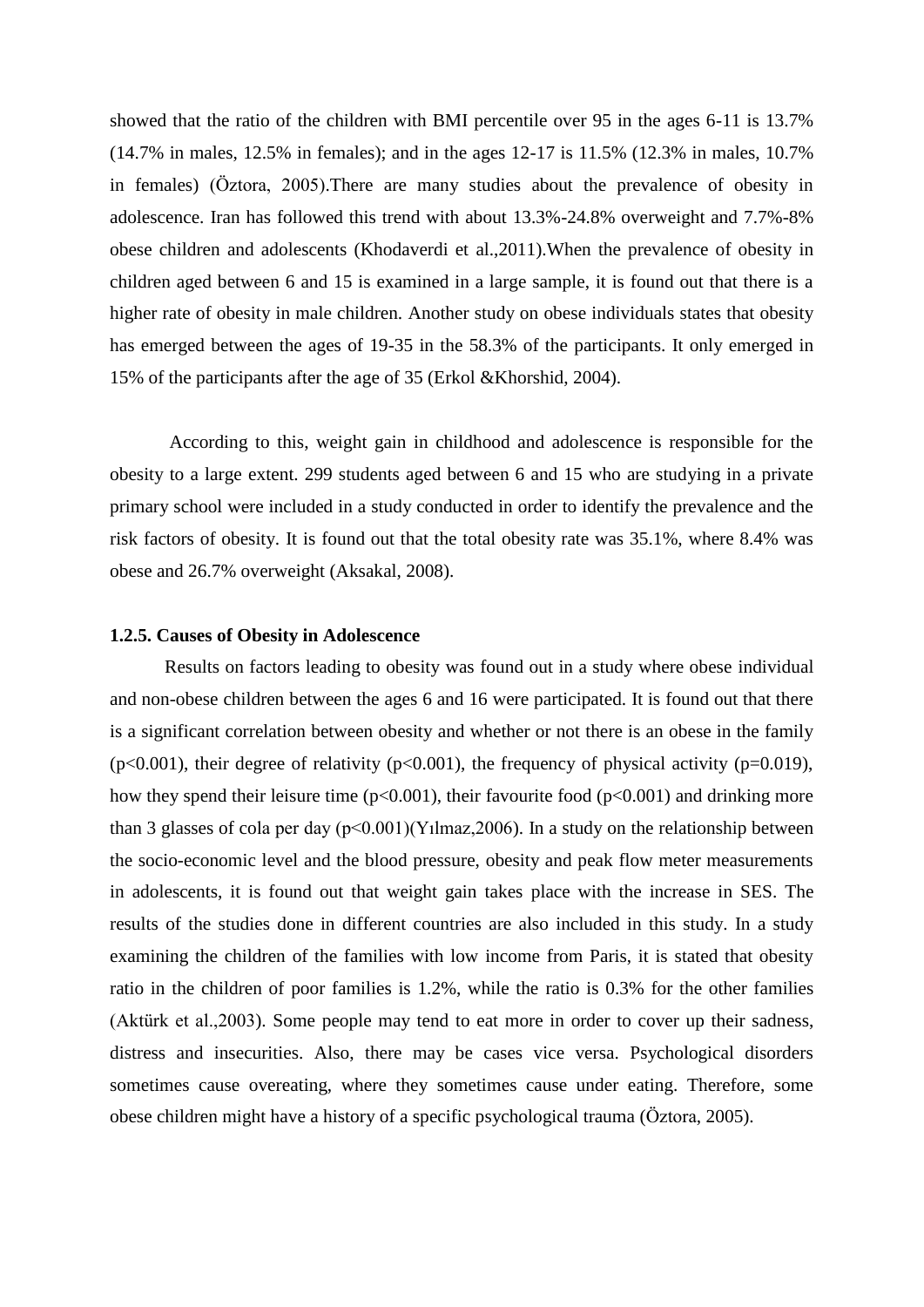In the studies carried out, the prevalence of obesity in children whom are breast-fed is lower than the ones whom are not breast-fed. Also, it is stated that the duration of breastfeeding; type, amount and the starting time of complementary food affect the development of obesity (Taşdemir, 2013). In a study which was conducted with adolescents, it is found that obesity may cause anger. In this study, the levels of trait anger and anger introversion of students whose BMI is defined as "weak" is lower than the other students; where the levels of trait anger and anger introversion of students whose BMI is defined as "obese" is higher than the other students (Albayrak &Kutlu, 2009). Obesity increased and health problems such as heart diseases and cancer started to emerge among young people in the United States due to their fast food style eating and drinking habit. The main reason for the rise of obesity in the last 10-20 years is explained as the changeover from the life conditions based on physical power to the life style based on lack of physical activity with the development of the industry; and consumption of large amounts of food high in calorie (Güler et. al, 2009).

#### **1.2.6. Physical Conditions and Diseases caused by Obesity in Adolescence**

Obesity is a common health problem seen in all age, racial and ethnic groups, which emerged as a major health problem for children as well as adults in 20th century (Arı & Süzek, 2008).Like in adults, obesity may lead to many health problems in adolescents. In an article defining obesity, it is emphasized that obesity causes diseases such as: Type II DM, acanthosis nigricans, rapid growth, bone age advancement, early puberty, polycystic ovary syndrome, hypertension, hyperlipidemia, atherosclerosis, cholelithiasis, hepatic steatosis, elevated liver enzymes, capital femoral epiphysis, blount disease (tibia vara), pseudotumor cerebri, pulmonary and sleeping problems (sleep apnea, respiratory problems, hypoventilation syndrome) (Tarım,2006).

Obese children and adolescents have a higher risk of type 2 diabetes mellitus, asthma, and non-alcoholic fatty liver disease, are more likely to have cardiovascular risk factors, such as hypertensionand hyperlipidemia. These children and adolescents are also more likely to experience other adverse health-related events, such as preoperative adverse respiratory events when undergoing procedures requiring anesthesia (Whitlock et al.,2008). According the results of one study which is made by the students, BMI and fitness were both independently associated with risk of hypertension (Arazi & Hoseini, 2011).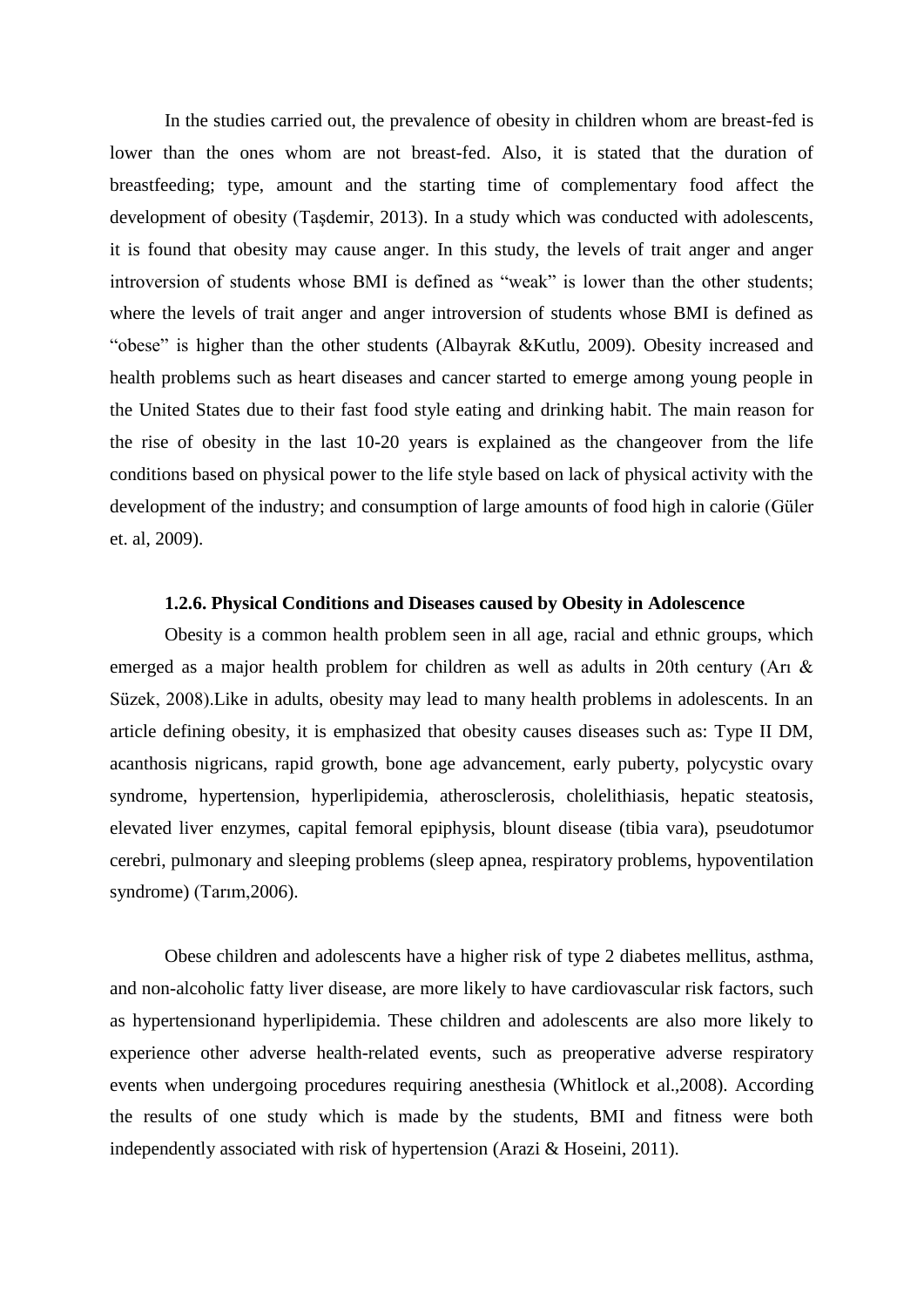#### **1.2.7. Mental Disorders caused by Obesity in Adolescence**

Many studies reviewed in the literature contain data on obesity and eating disorders. One of these studies focused on the relationship between obesity and eating disorders. There is a strong relationship between the wrong dietary practices and body dissatisfaction and the obesity and eating disorders. This can be explained by three mechanisms. First, body dissatisfaction increases the attempts to achieve the perfect slimness and as a result of the unsuccessful experiences the risk of eating disorders increases. According to second mechanism, body dissatisfaction leads to negative psychological problems such as depression and anxiety. As a result of these problems, binge eating and purification behaviours (such as self-induced vomiting) are triggered. According to the third mechanism, body dissatisfaction directly affects the development of eating disorders. Many studies reveal the relationship between body dissatisfaction and eating pathology (Aksakal, 2008). In another study, it is found out that there is a statistically significant relationship between the body perception of the adolescents and satisfaction from their body measurements, and BMI (Vural, 2007).

In one study, using a longitudinal design, adolescent girls were initially evaluated then retested after a three-year period for levels of body image disturbance, eating dysfunction, psychological functioning, and multiple developmental variables (maturational status, level of obesity, history of being teased about appearance). Multiple regression analyses revealed that (a) level of obesity predicted teasing, (b) teasing led to overall appearance dissatisfaction, (c) body dissatisfaction predicted restrictive eating practices, and (d) bulimic symptoms predicted global psychological functioning (Cattarin&Thompson, 2004). At the end of one study, obsessive-compulsive symptoms were the best predictors of the total score of eating attitude test, and the second was the BMI scores. So, according to the scores that were obtained from university student sample, it can be concluded that "If the BMI increases, the pathology

in eating attitude increases" or "If the pathology in eating attitude increases, the BMI increases "(Erol et al., 2002). Child and adolescent obesity is also associated with increased risk of emotional problems. Teens with weight problems tend to have much lower self-esteem and be less popular with their peers. Depression, anxiety, and obsessive compulsive disorder can also occur (American Academy of Child and Adolescent Psychiatry (AACAP),2011)*.* Another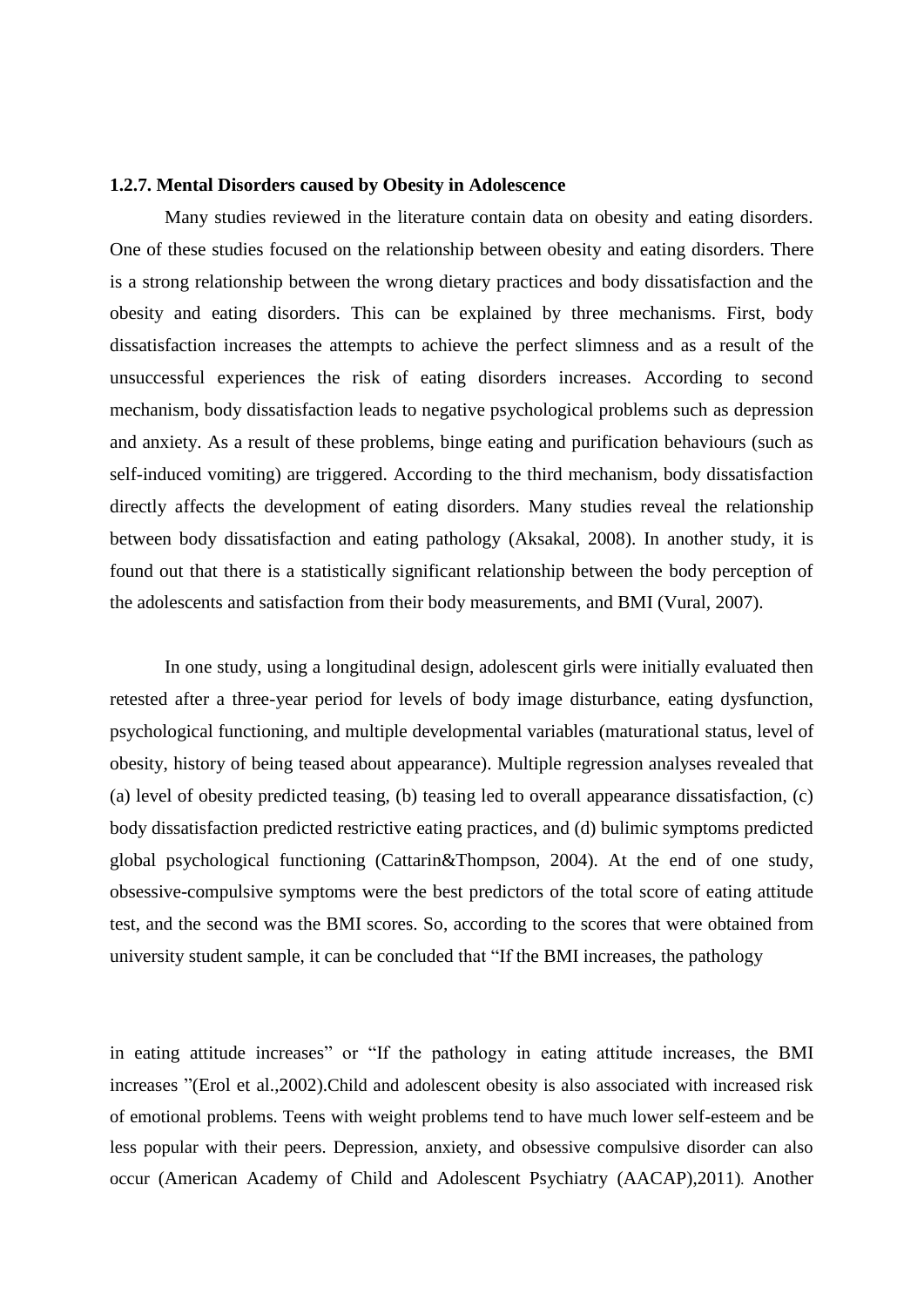study states that obesity causes psychological problems in adolescents such as: lack of selfconfidence, avoiding relationships with peers, autism and constantly feeling excluded (Güler et al.,2009).

#### **1.3. Self-Esteem in Adolescents**

Self-esteem is the evaluation of the information which is found in the self -concept. It is defined as an impartial view on the aptitudes, qualifications and abilities which are existent or inexistent (Taysi,2000).Self-esteem concept was defined in many researches. In one of the studies identifying self-esteem, it is stated that identification of self has an emotional part. Also, it is mentioned that one does not necessarily need to be superior qualified in order to approve himself/ herself or respect the concept of own self, as self-esteem is developed emotionally by self-rating. In addition, self-esteem was explained in a study as one loving, accepting and respecting himself as a whole (Körükçü,2004). According to another study, the self-esteem is the positive image of oneself which is based on a proper evaluation of his abilities and powers (Gün E.,2006).On the other hand, according to a different study, all the individuals have an attitude towards themselves, like they have attitudes towards all other objects. Consisting of the sum of the positive and negative attitudes towards one's own selfesteem which consists of sum of the positive and negative attitudes towards one's own, again consists of a combination of social competence, self-worth and of body perception (Koçak,2008). In a different study, it is mentioned that self-precious feeling, capabilities, revealing information, success, to be appreciated in society, to be loved and accepting physical attributes are the leading factors in developing self-esteem (Ishak, 1994). Study which includes the differences by gender shows that the correlation of self-esteem scores between the males and females between the ages of 4 and 18 is approximately .60, correlation of selfesteem scores between the females aged of 18 and 23 is .65, and the correlation of self-esteem scores between the males aged of 18 and 23 is .36. Same study emphasizes that females tend to have gradually decreasing self-esteem, where males tend to have a moderate or gradually increasing self-esteem (Çevik, 2007).

Another study emphasizes that young females tend to have lower self-esteem than young males. Also, in a research done in Turkey on adolescents, it is found out that the older age group of female students have lower self-esteem than the male students which are in the same age group (Aktuğ,2006). Adolescence is a significant period of time in the development of self-esteem. Receiving social support and family support, achieving their aims/goals and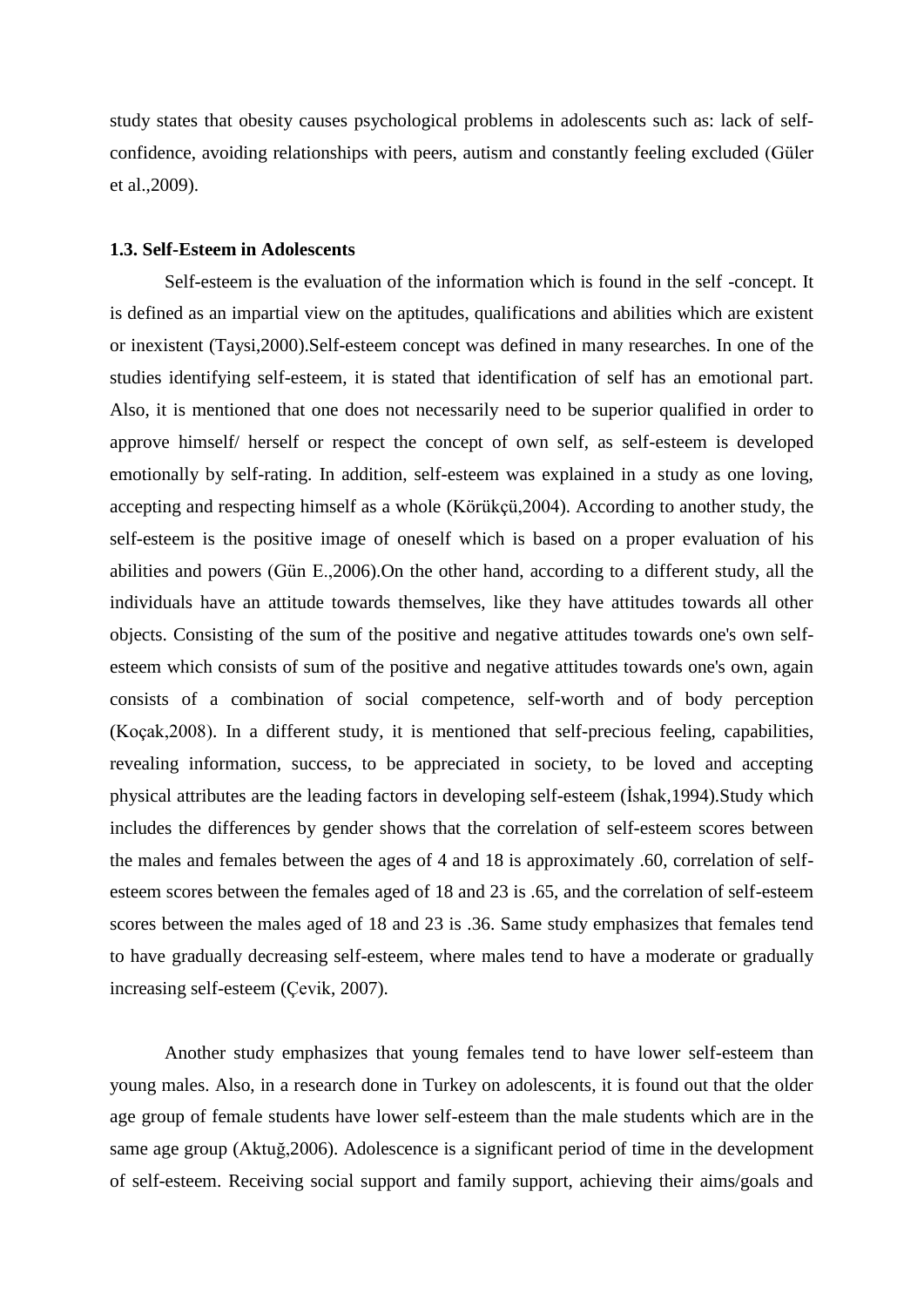having a good economic level in this period of time are significant for adolescents as they have a positive effect on the development of self-esteem. These factors for the development of self-esteem are also emphasized in many studies reviewed so far. In the literature reviewed and the many recent studies, besides the abovementioned factors, it is pointed out that the self-esteem of adolescents is affected by their physical appearances. In a study, it is stated that the obesity and being overweight causes depression, decrease in self-esteem and deterioration in school/social functioning in young adolescents (12-14 years) (Swallen et al.,2005).

In a different study the data are from cycles 1, 2 and 3 of the Canadian National Longitudinal Survey of Children and Youth. Logistic regression analysis using weighted data examined whether body weight at baseline predicted self-esteem two and four years later. As a result boys were less likely than girls to have low self-esteem four years from baseline (OR=0.37; 95% CI: 0.25 to 0.55) (Wang et al.,2009). Findings have been detected in researches supporting this assumption: self-esteem of the patients with binge eating disorder was found to be lower when compared to healthy controls and low self-esteem indicates a greater risk for eating disorders (Erol et al.,2000). A study on this subject emphasizes that physical attractiveness has a positive effect on self-esteem of the adolescent (Körükçü,2004).

Another study emphasizes that obesity and being overweight is noted as a factor negatively affecting self-esteem for the ones who care about their physical appearance (Yenidünya,2005). On the other hand, results of a different study have shown that there are a high level, negative and significant relationship between the body image and self-esteem (r=-0,365,  $p<0$ 1) of female adolescents. Findings also illustrate that an increase in female adolescents' content with their body image leads to an increase in their self-esteem. Results of the study revealed that female adolescents with positive body image have a high level of selfesteem and so female adolescents with negative body image have a low level of self-esteem. In this respect, in this study, the importance of female adolescents' realistic appreciation concerned with their body image is discussed (Oktan, 2010).

According to the results of another study about this subject, interventions containing strong self-esteem components from around the world are discussed in relation to their impact on the body image and eating behaviours of adolescents. Body image and its relationship to self-esteem was examined among Asian, Pacific Islander, and White women and men from Hawaii and Australia ( $n = 172$ ). Although Pacific Islander and White participants had higher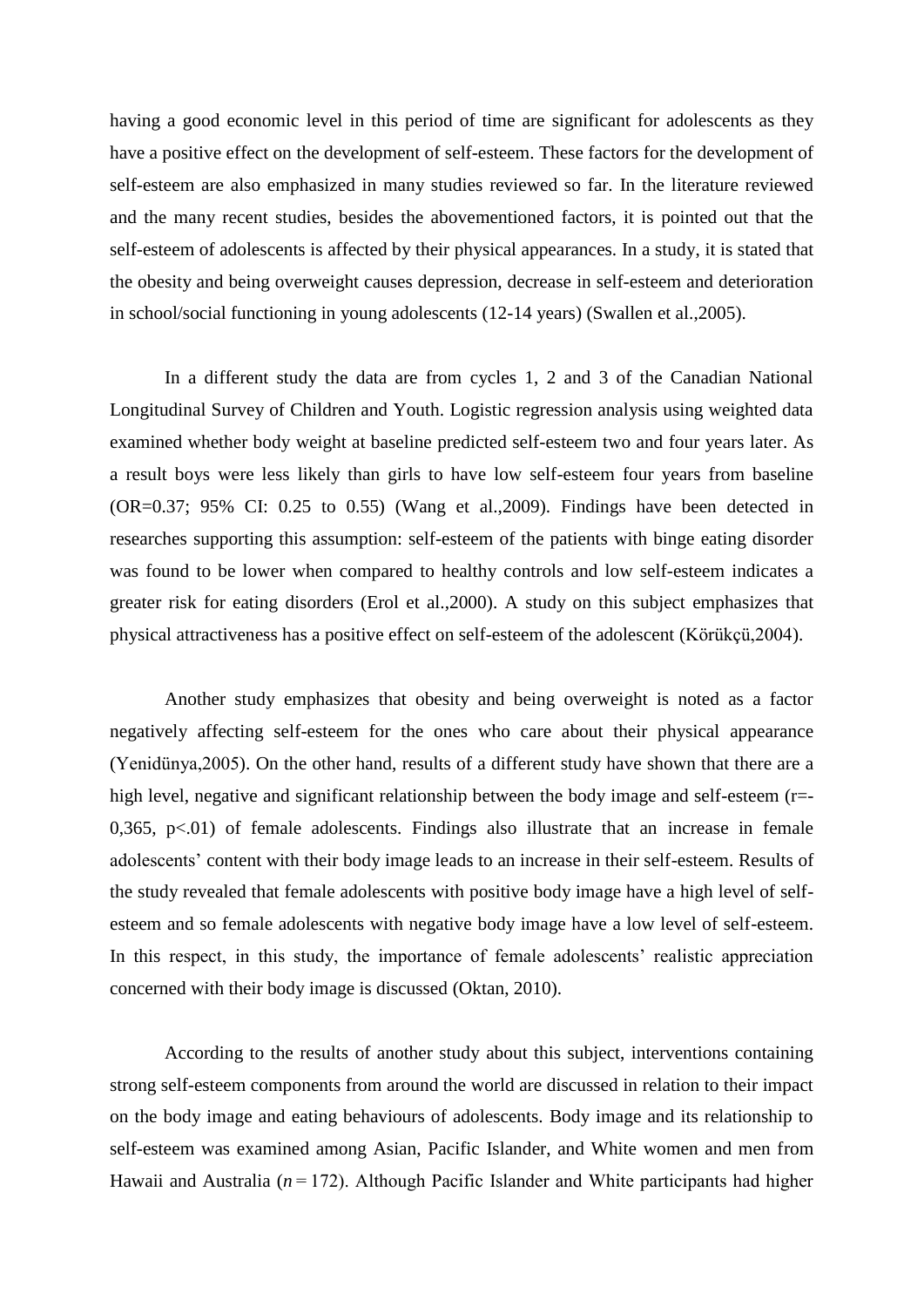body mass indices than Asians, Pacific Islanders were more satisfied than Asians with their health and more satisfied than Asians and Whites with their appearance. Thus, higher body weight and greater body satisfaction may co-occur among Pacific Islanders, whereas lower weight and lower body satisfaction may co-occur among Asians. The findings suggest different levels of risk for body image dissatisfaction, and its associated psychological consequences, across ethnic groups (Latner et al.,2011).

Studies particularly on physical appearance between the ages of 13 and 23, show that importance of physical appearance is noteworthy (Çevik, 2007). In an article highlighting the consequences of obesity in children, it is mentioned that obesity causes a decline in the level of self-esteem and school achievement (Evre,2011).It has been found in one study that BMI was positively correlated with bulimic and anorectic symptoms, and predicted anorectic and bulimic pathology. Increased body mass has been reported to predict the beginning of binge eating. As being overweight is not approved socially, increased body mass results in body dissatisfaction. Family demands towards losing weight, when combined with pressure from friends and the media, lead to modelling of various eating disorders and increase in weight control behaviour. In contradiction, it has been found in some studies that BMI did not predict body dissatisfaction (Baylan et al.,2009).Bulimia nervosa and partial bulimia nervosa patterns were similar while the pattern of anorexia nervosa group was different in the measurements of self-esteem and depressive symptoms(McDermott &Jaffa,2005).

Interviews confirmed that those showing abnormal eating behavior in the questionnaires did indeed show greater eating pathology as well as lower self-esteem. Interviews also revealed that those with high levels of eating concerns showed greater levels of global self-dissatisfaction and higher dissatisfaction with their physical appearance and family relationships. The results suggest that preventative interventions targeted at girls with low self-esteem may be appropriate (Button et al.,2007).

#### **1.4. Eating Attitude in Adolescents**

Eating behaviour is seen as a complex phenomenon established by the organisation of motor, cognitive, social and emotional developments by central and environmental factors. Eating is not only for ensuring the need for biological development and physiological requirements. It is also related to the formation of all social relations starting from the motherchild relationship. Eating is related to the wide variety of experiences giving pleasure and pain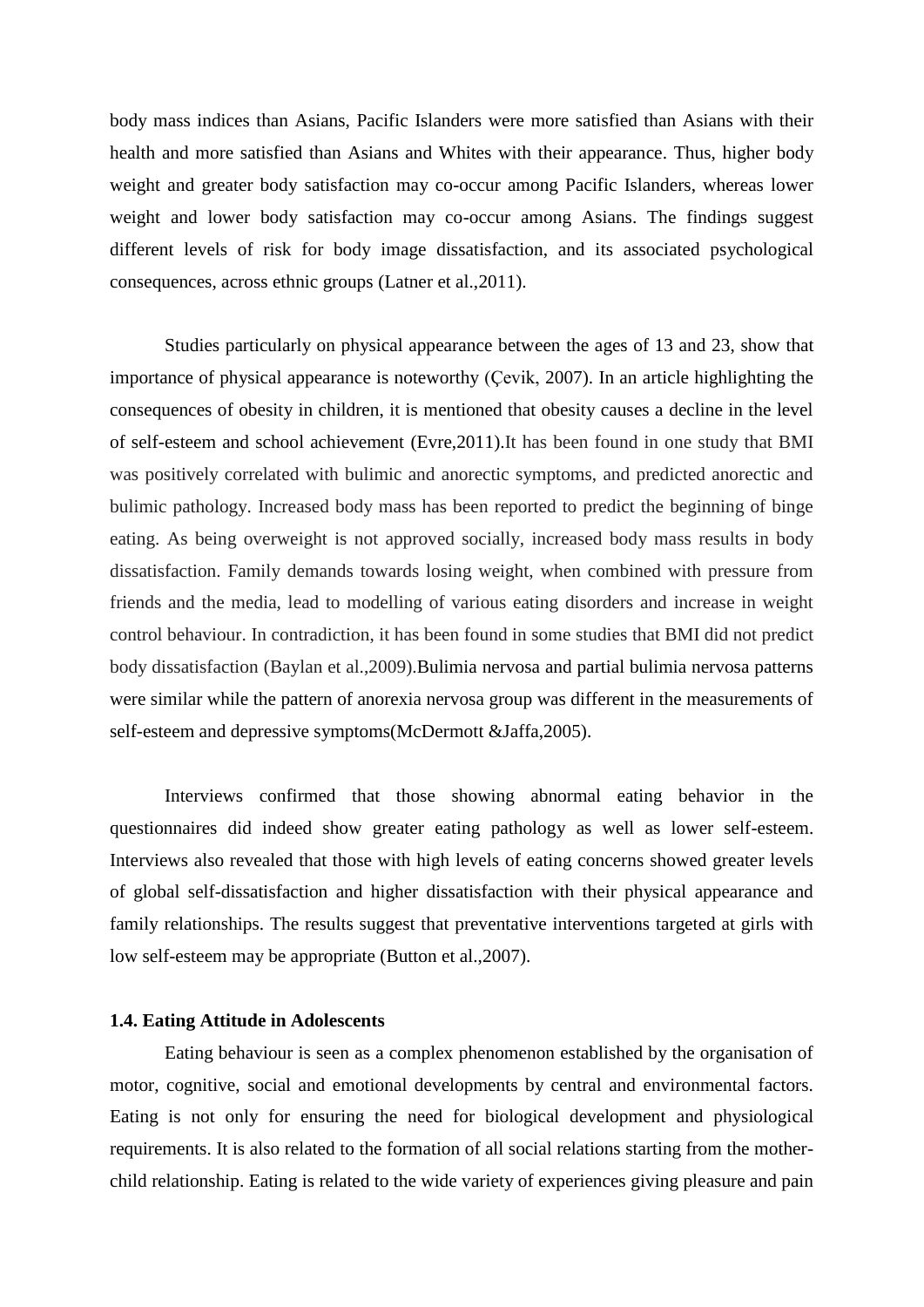(Değirmenci, 2006). In a research, the focus is on eating attitudes which assumes as the criteria associated with obesity and self-esteem. The Anorexia Nervosa, Bulimia Nervosa and Binge Eating Disorder are the eating disorders. The individuals who have the eating disorders show the pathological eating attitude. Eating disorders is one of the diseases which take place among the psychiatric disorders that have a high mortality rate. Eating disorders are a disease group which may lead to the emergence of a large number of physical symptoms, with a low recovery rate and with a high risk of recurrence (Siyez &Baf, 2009). Individuals with eating disorders exhibit symptoms such as overestimating the weight and shape of their bodies, consuming a very limited amount of food, vomiting after intake of food or over training (Soysal,2006).

Obesity (overweight) is the imbalance of energy intake much more than the energy consumption where fat mass increases. Physiological definition is not referred as eating disorder. It is mostly focused on genetic and environmental factors. Emotional eating is eating despite being hungry as a reaction to the psychological conditions such as sadness, happiness, anger or loneliness. Compulsive overeating includes binge eating in a level that will lead to a further weight gain. This situation causes BN or binge eating disorder. Emotional eating and compulsive overeating may arise as an indicator of previous psychological traumas or other psychiatric disorders (Tatar, 2013). Prevalence of binge eating in America and developed Western countries for adolescent males is 7-32% and 17-32% for adolescent females and the ratio for females rise up to 61.6% in some studies. Negative evaluation of obesity, when aesthetic aspects of it are considered, leads to psychological problems especially in adolescent females. Mental problems such as eating disorders and depression are more common in obese individuals than individuals with normal weight (Yücel,2008).

In a different study on obesity, it is emphasized that results of the researches done in previous years on the relationship between obesity and psychopathology showed that psychopathology is seen often in obese individuals and psychopathology has an important role in the development of obesity. However, different approaches were suggested later on. Pathology detected in obese patients is not the cause of obesity but the result of it. Nowadays, the generally accepted approach is that the cases who apply to the hospital for treatment are a different subgroup between obese individuals. The ratio of psychopathology and binge eating in these individuals is higher than the ones who do not apply for treatment (Değirmenci,2006). High percentages of adolescents have body image concerns; 46% of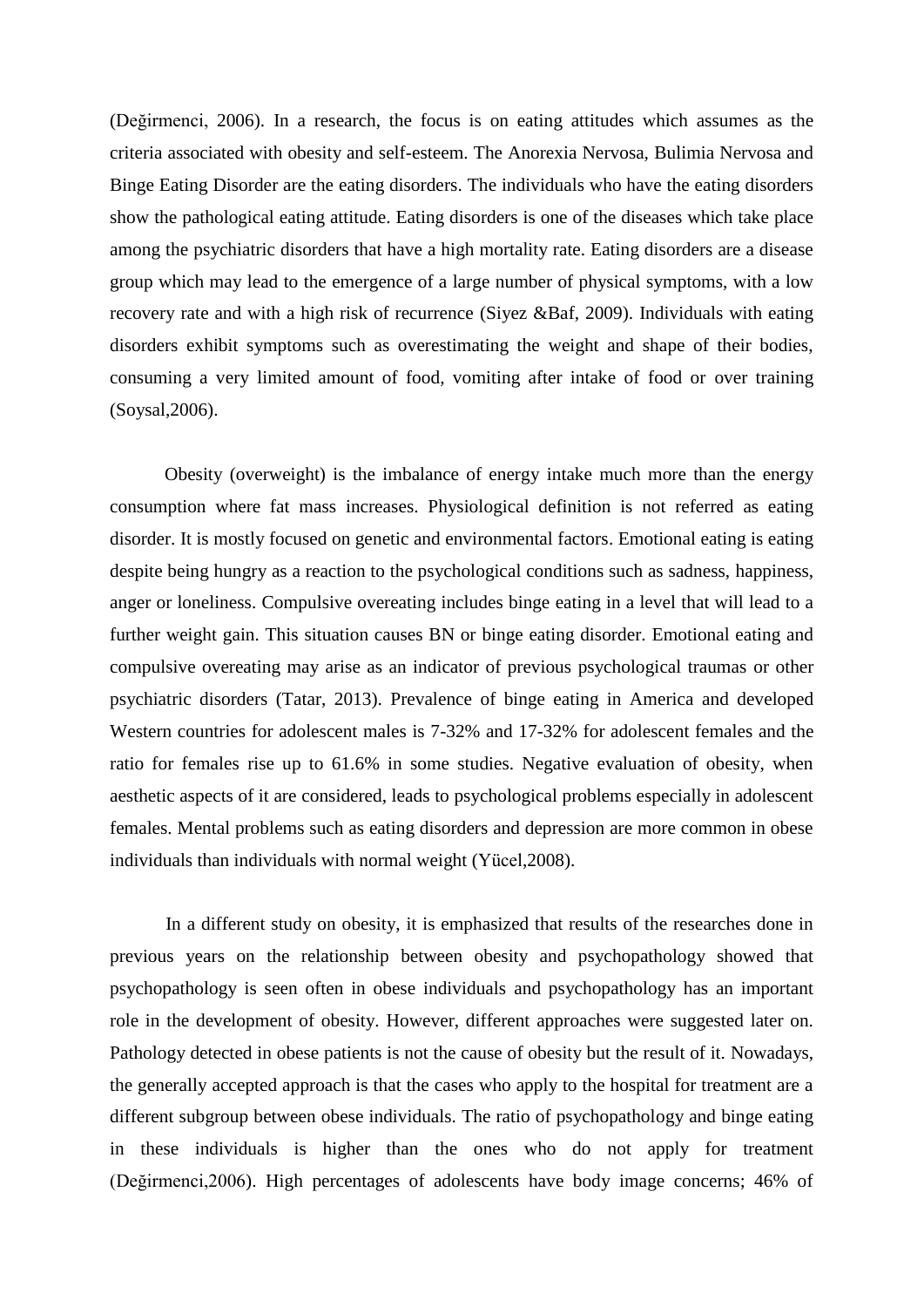female adolescents and 26% of male adolescents expressed body dissatisfaction in a large population-based study. Body dissatisfaction may lead to the development of obesity due to its correlation with binge eating and lower levels of physical activity. Body dissatisfaction is also a risk factor in the development of eating disorders. In addition, dieting is often associated with body dissatisfaction and can increase the risk for binge eating and weight gain over time (American Psychological Association (APA),2008).Useful results obtained from this uncontrolled study are as follows; average weight loss is 20.6 kg, average reduction in BMI is 8.6 kg/m2, improvement in eating disorder psychopathology and reduction in the frequency of binge eating (McDermott &Jaffa,2005).

Interviews confirmed that those showing abnormal eating behaviour in the questionnaires did indeed show greater eating pathology as well as lower self-esteem (Button et al., 1997). The findings of a study done with a sample of university students can be interpreted as "Eating behaviour pathology increases as BMI increases" or "Eating behaviour pathology increases, BMI increases". According to this study, we can state that BMI is one of the best predictors of eating disorder symptoms in women (Erol et al.,2012).A relationship between BMI and eating disorders was determined in another study on eating disorders (ED).As a result of the comparison of ED and control groups by their age, weight, Beck depression-anxiety scores and EAT scores; it is seen that ED group is fatter and their BMI is higher (Vardar & Erzengin, 2011). In a study on obese women, psychopathology associated with emotional mood, eating attitudes, anger level and eating were evaluated. It is shown that the depression levels and psychopathologies associated with eating in obese women with binge eating were more than the obese women without binge eating (Annagür et al.,2012). Low body weight at the beginning of AN, vomiting, presence of bulimia, laxative use, becoming chronic, low self-esteem and adaptive capacity, obsessive-compulsive personality traits, poor response to the initial treatment, conflictual family relationships, the presence of developmental disorders before the disease are reported as bad prognostic factors in many studies (Keçeli,2006). Early suggestions from the 1980s for a self-esteem approach in the prevention of eating problems have been adopted by researchers, and the results of several interventions show support for the efficacy, safety, and suitability of a predominantly selfesteem and self-acceptance approach. Several recent studies utilizing strong self-esteem components as part of their controlled prevention interventions have produced improvements in body dissatisfaction, dietary restraint, internalization of the thin ideal, and attitudes associated with the eating disorders (O'dea, 2004).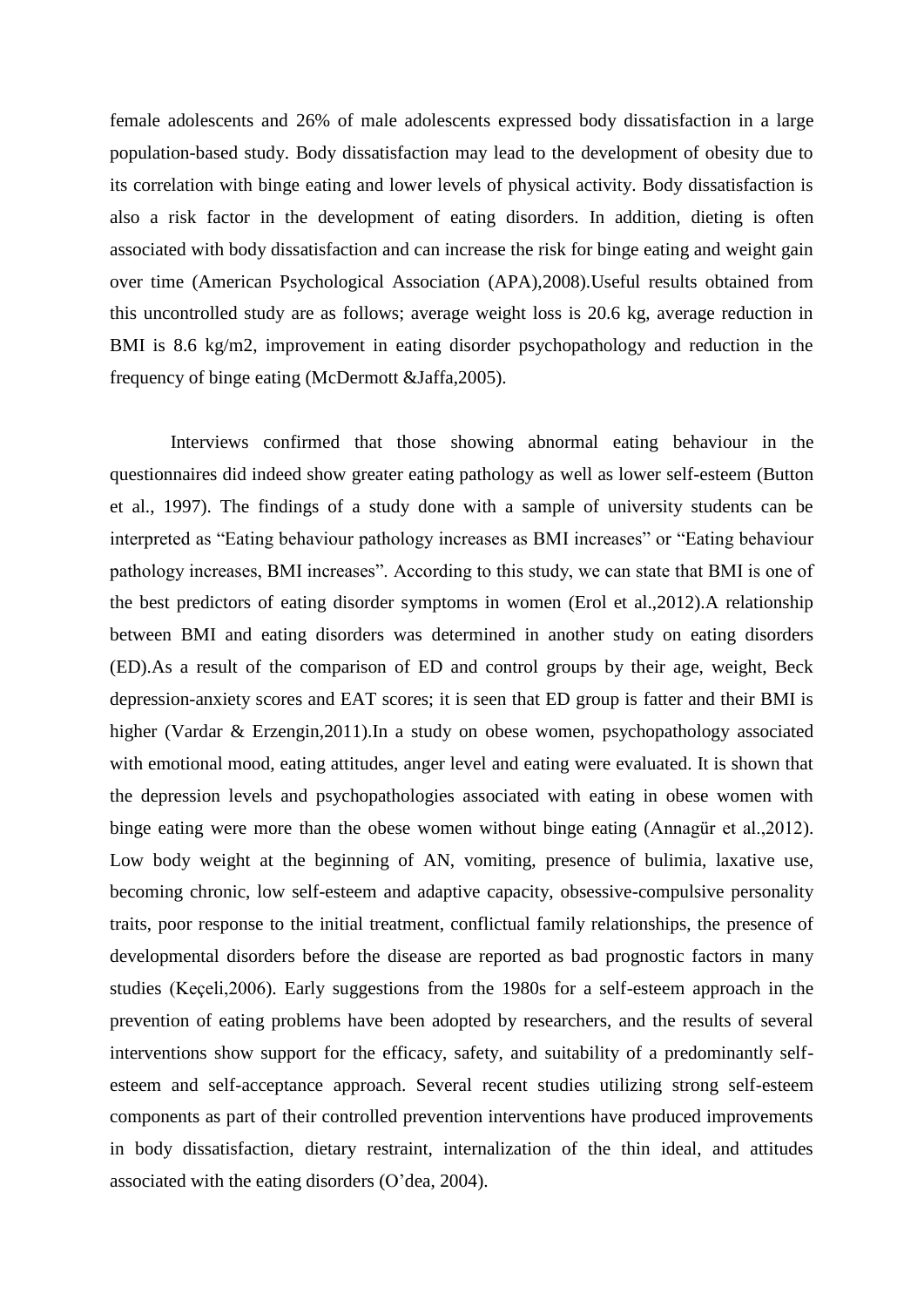#### **1.5. The Importance of the Study**

The results of this study can give information about the relationships between obesity and self-esteem in adolescents and also can give the information on pathology in eating attitudes of adolescence, the relationship between the eating attitude and obesity and the relationship between the eating attitude and self-esteem. Also this research can show the variables which affect the self-esteem, obesity and eating attitude in adolescents. With the results of this research ways to prevent obesity in adolescents can be figured out as well as how the self-esteem can be increased. There may arise alternative ways created to prevent the eating attitude pathology in adolescents as a result.

#### **1.5.1. Aim of the Study**

This research tried to investigate the different levels of self-esteem and eating attitude between the obese and non-obese adolescents and also find out the relationships between the eating attitude and self-esteem. Also this research aimed to determine the variables that affect the score of the self-esteem and eating attitude.

#### **1.5.2. Limitations of the Study**

The data of the research restricted only with the students in Güzelyurt Turkish Maarif College and the information of the students will be given. And the scores of the self-esteem of the students are limited only with the RSES and the score of eating attitude of the students are limited only with the EAT Scale.

#### **2. METHODOLOGY OF THE STUDY**

#### **2.1. The Universe and Sample of the Study**

The sample of this research formed by the all students of Güzelyurt Turkish Maarif College which is determined by the non-probability sample method. The Güzelyurt Turkish Maarif College takes place in Güzelyurt which is the one of the counties county of T.R.N.C. The total numbers of students were 280.The sample was consisted of 169 girls and 111 boys, aged from 12 to 19 years.

#### **2.2. The Instruments of the Study**

#### **2.2.1. Personal Information Form**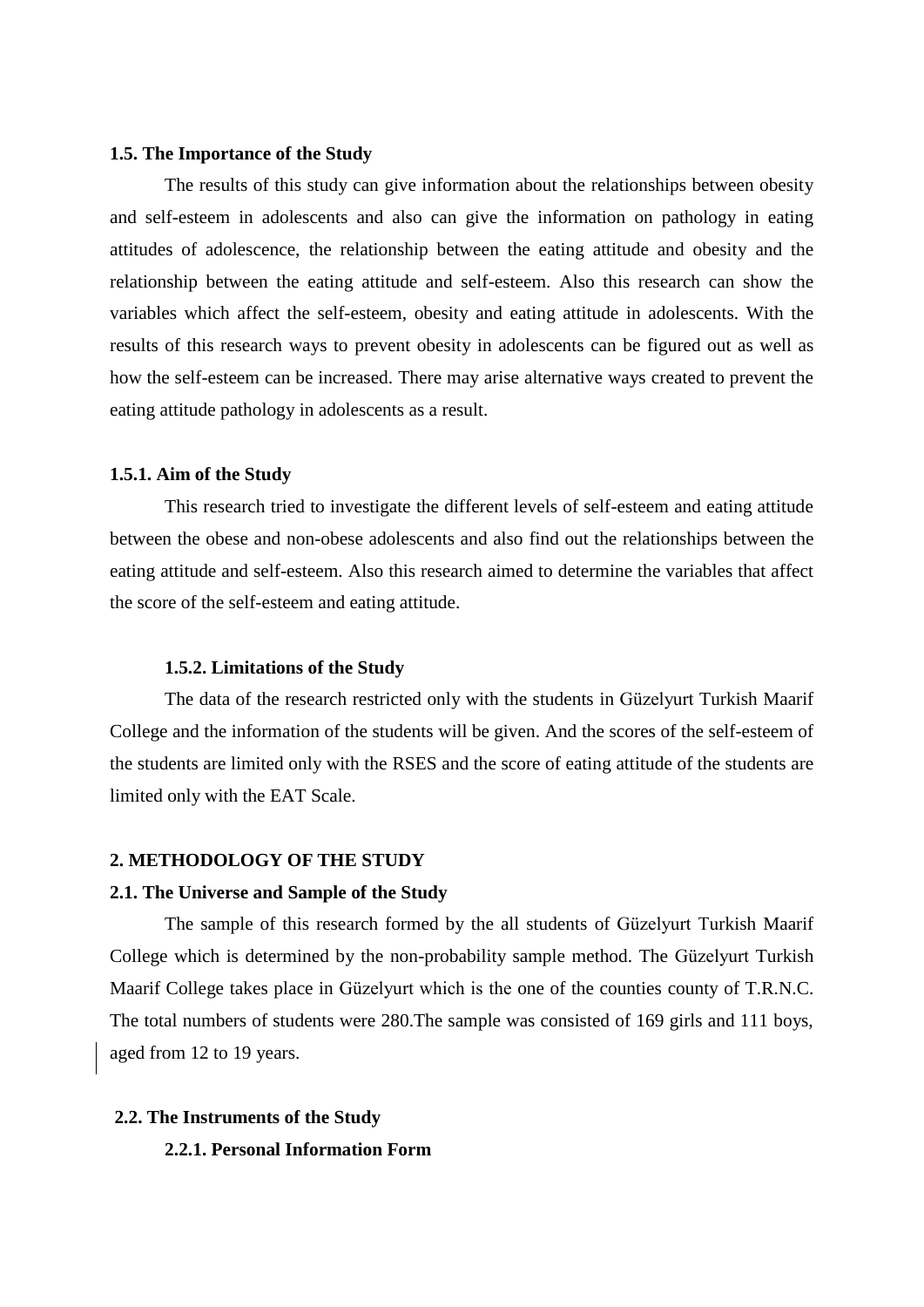This is a sociodemographic information form that also includes variables related to obesity. These variables are gender, presence of the obese individuals in family, education of the mother and father, work of the mother and father and the socioeconomic level of family.

#### **2.2.2. Rosenberg Self Esteem Scale (RSES)**

RSES is a scale that includes ten items. Items are rated on a 4-pointscale, with total scores ranging from 10 (highest self-esteem) to 40 (lowest self-esteem). In other populations of adults with severe mental illness, internal consistencies of .82 and.87, as assessed by coefficient alpha, were reported for the instrument. In populations of college students, reports have indicated a one-week test-retest correlation of .82 and a two-week test-retest correlation of .85.In a population of adults with severe mental illness, a two-week test-retest correlation of .85 has been reported (Torrey et. al, 2000).The study of the validity and reliability of scale was made by the Çuhadaroğlu. The self-esteem scale has a validity coefficient of .71 and consistency coefficient of.75. In this study only self-esteem subscale was used (Balat &Akman,2004).

#### **2.2.3. The Eating Attitudes Test (EAT)**

EAT was developed in 1979 to be used as a screening tool for anorexia nervosa. It is an objective, self-report questionnaire that consists of 40 questions that are answered using a 6-point likert scale ranging from "never" to "always." Only the three most extreme scores are assigned a point value from 1 to 3, resulting in total scores that can range from 0 to 120. Any subject who has a total score of 30 or above on the EAT is considered to be "at risk" for eating disorder behavior and symptomatology. The EAT has a validity coefficient of .87 and an internal consistency coefficient of .79 for anorexic patients and .94 for control subjects (Kanekoa, 2007). The study of the validity and reliability of scale was made by Savasir ve Erol. Cronbach alpha consistency coefficient of.70 found by them (Siyez &Baf,2009).

#### **2.3. Application**

The Ethical Permission for this study was obtained by receiving approval from The Ministry of National Education.This study was conducted during the 19-23 March 2012 in Turkish Maarif College.The Consent Form which included aim of the study and the information about this study was given to the all students before gathering data. Then measurement of height was made by the tape measure and also the measurement of weight was made by the portable scale for calculation of the  $BMI(weight(kg)/height<sup>2</sup>(m<sup>2</sup>))$ . After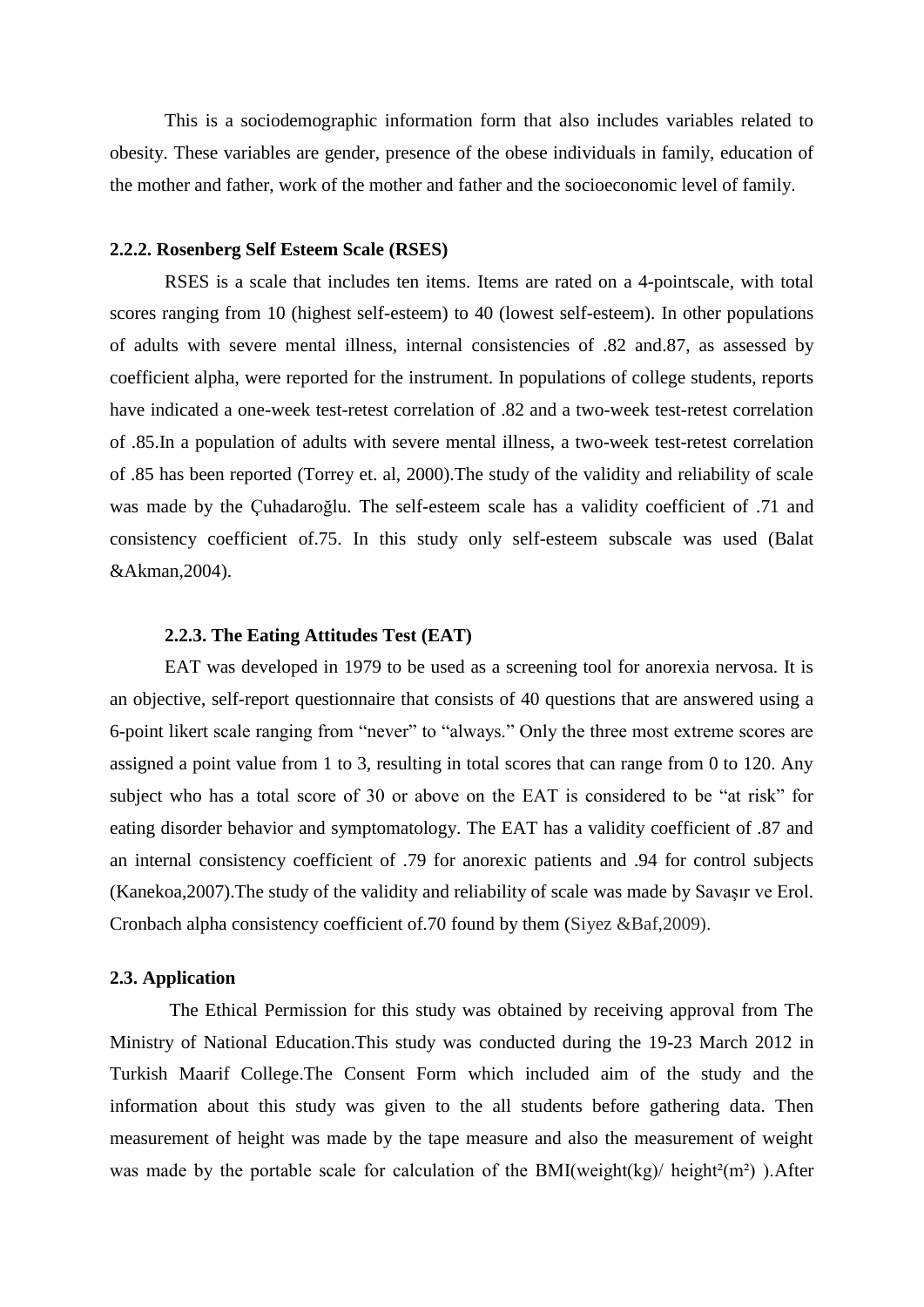these measurements, the data were collected by the researcher using Personal Information Form, RSES and EAT.

#### **2.4. Data Analyses**

Body Mass Index (BMI) was calculated using the formula: (BMI=(weight(kg)/ height $(2(m<sup>2</sup>))$  and was categorized as thin, standard weight and obese. The data were analysed by using the SPSS 17.0 for Windows. Independent Sample t-test was used for determination of the differences between the variables such as gender and presence of obese people in family according to the mean scores of EAT scale and RSES. One Way Anova was used for comparison of more than two variables such as BMI and work of the mother of the students according to the EAT and RSES. Also the Tukey statistical technique was used when differences were significant between groups which were determined according to the BMI. Comparison was made for the categorical variables such as gender, BMI, presence of obese people in students' family, income of family, education of parents and work of the parents by X²-tests. Finally, Pearson Correlation was used for determination of the relationships among each other variable, the relationship between the BMI and the RSES and also the relationship between the mean scores of the RSES and the mean scores of the EAT scale.

#### **2. RESULTS**

**Table 1. The comparison of BMI between the female and male students**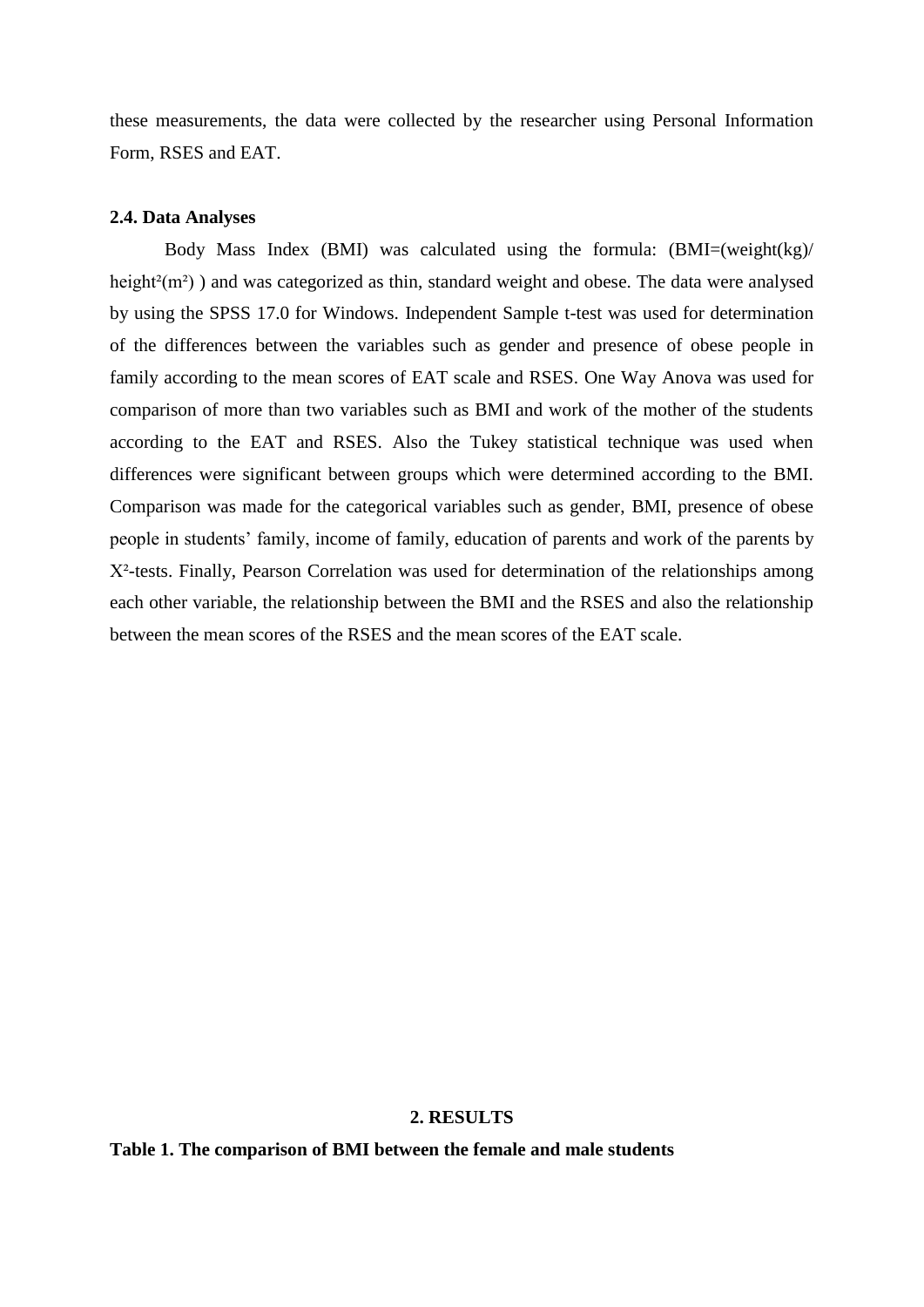| <b>Body Mass</b>   | Female |        |    | Male   | X                  |
|--------------------|--------|--------|----|--------|--------------------|
| Index              | n      | (% )   | n  | (% )   | p                  |
| Thin               | 45     | (26.6) | 14 | (12.6) |                    |
| Standard<br>Weight | 102    | (60.4) | 64 | (57.7) | 18.56<br>$0.000**$ |
| Overweight         | 19     | (11.2) | 22 | (19.8) |                    |
| Obese              | 3      | (1.8)  | 11 | (9.9)  |                    |

\*p≤0.05, \*\*p<0.000

The total number of the students who were included in this study is 280. 169 of them are female and 111 of them are male. The number of girls is more than the number of the boys. According to BMI, 59 of the students were thin (21.1%), 166 of the students were normal (59.3%), 41 of the students were over-weight (14.6%) and 14 (5%) of the students were obese. When BMI distribution of male and female students is compared with chi-square analysis, significant difference was found (p=0.000). There are more over weight and obese students among males.

**Table 2. The comparison of BMI according to the number of siblings of the participants**

| <b>Body</b> | 3 brothers | 4 brothers      | 5 brothers  | 6 and more          |   |
|-------------|------------|-----------------|-------------|---------------------|---|
| <b>Mass</b> | or sisters | or sisters      | or sisters  | brothers or sisters | X |
| Index       | (%)<br>n   | $(\%)$<br>n     | $(\%)$<br>n | $(\% )$<br>n        |   |
| Thin        | (20)       | (0)<br>$\theta$ | (66.7)      | (1.5)               |   |
|             |            |                 |             |                     |   |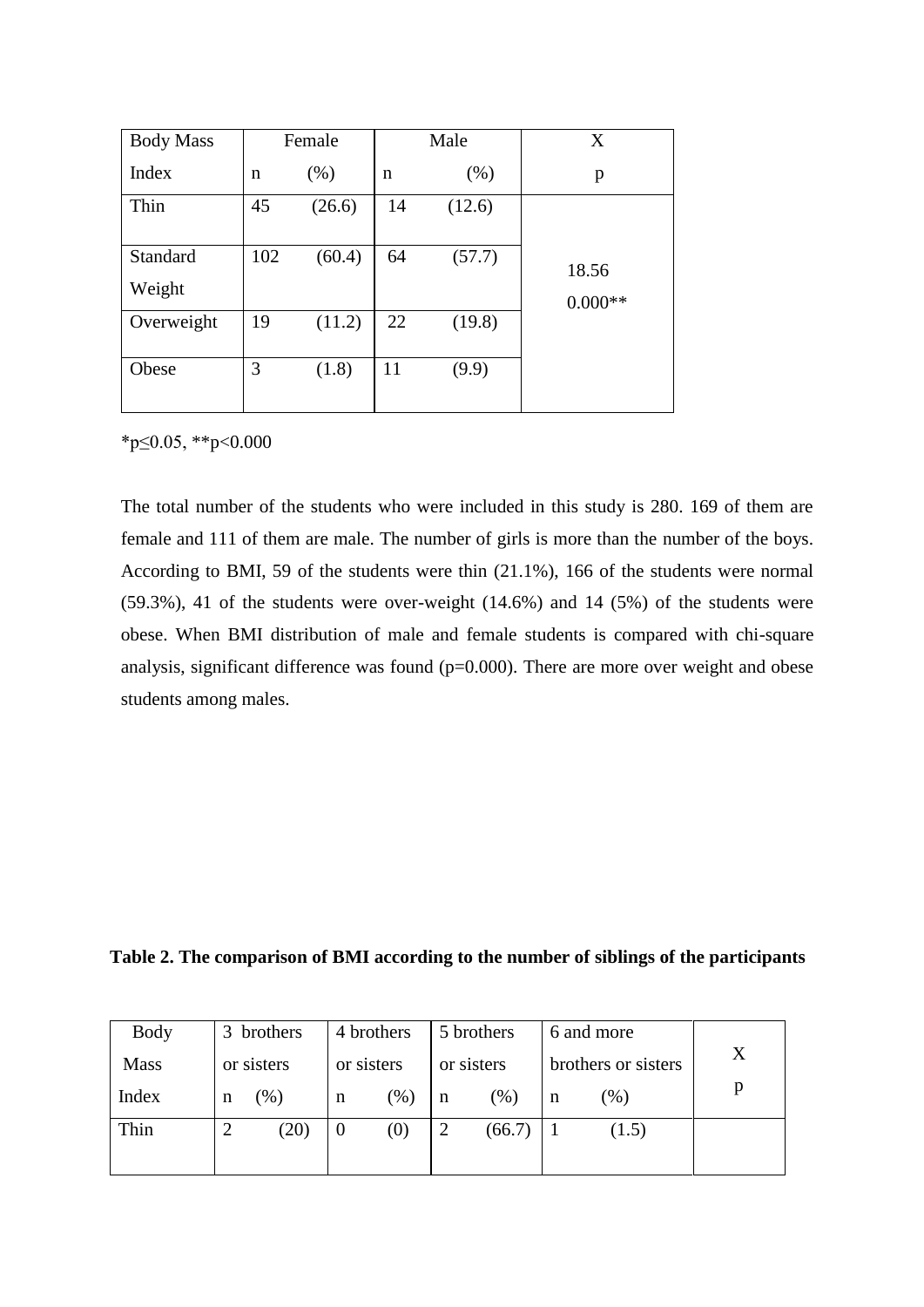| Standard   | 6        | (60) | 3              | (75) |                  | (33.3)            |          | (0.6)             |       |
|------------|----------|------|----------------|------|------------------|-------------------|----------|-------------------|-------|
| Weight     |          |      |                |      |                  |                   |          |                   | 22.83 |
| Overweight | 2        | (20) |                | (25) | $\boldsymbol{0}$ | $\left( 0\right)$ | $\theta$ | $\left( 0\right)$ | 0.353 |
|            |          |      |                |      |                  |                   |          |                   |       |
| Obese      | $\theta$ | (0)  | $\overline{0}$ | (0)  | $\theta$         | (0)               | $\theta$ | $\left( 0\right)$ |       |
|            |          |      |                |      |                  |                   |          |                   |       |

 $*p \leq 0.05$ ,  $*p < 0.000$ 

When BMI distribution of the students were compared according to number of siblings with chi-square analysis, no statistically significant difference was found (p=0.353).

**Table 3. The comparison of BMI according to the income of family**

|                |                | <b>Thin</b> | <b>Standard</b> |        | Over     |        | <b>Obese</b> |       | X         |
|----------------|----------------|-------------|-----------------|--------|----------|--------|--------------|-------|-----------|
|                |                |             | Weight          |        |          | weight |              |       | p         |
| Income         | $\mathbf n$    | (% )        | $n$ (%)         |        | n        | $(\%)$ | n            | (% )  |           |
| Less than 1000 | 1              | (100)       | $\theta$        | (0)    | $\theta$ | (0)    | $\theta$     | (0)   |           |
| 1000-1200      | $\overline{2}$ | (40)        | 3               | (60)   | $\theta$ | (0)    | $\theta$     | (0)   | 32.83     |
| 1200-1900      | 8              | (53.3)      | 7               | (46.7) | $\theta$ | (0)    | $\theta$     | (0)   | $0.001**$ |
| 2000           | 7              | (77.8)      | 2               | (22.2) | $\theta$ | (0)    | $\theta$     | (0)   |           |
| More than 2000 | 26             | (16.9)      | 89              | (57.8) | 31       | (20.1) | 8            | (5.2) |           |

\*p≤0.05, \*\*p<0.000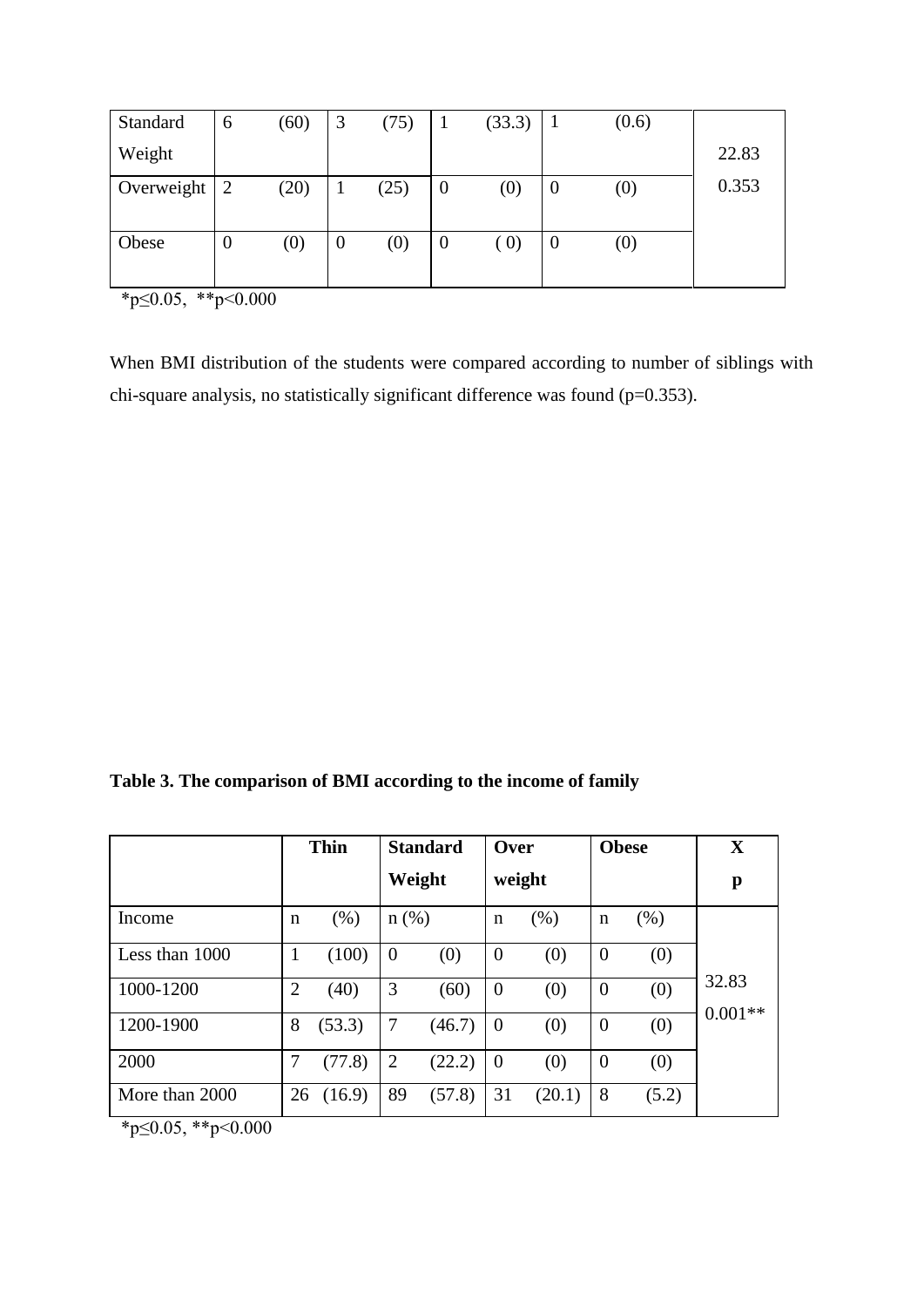When BMI distribution of the students were compared according to income level of the students with chi-square analysis, significant difference was found (p=0.001). Overweight and obese students were from families with income more than 2000 TL.

|           | Thin      | Standard | Overweight | Obese      | X         |
|-----------|-----------|----------|------------|------------|-----------|
|           |           | Weight   |            |            | (p)       |
|           | (% )<br>n | n        | (% )<br>n  | $n$ (%)    |           |
|           |           | (% )     |            |            |           |
| Obese     | 6         | 20       | 10         | 6          |           |
| people    | (14.3)    | (47.6)   | (23.8)     | (14.3)     | 13.74     |
| in family |           |          |            |            | $0.003**$ |
| No obese  | 60        | 149      | 36         | 8<br>(3.2) |           |
| people    | (23.7)    | (58.9)   | (14.2)     |            |           |
| in family |           |          |            |            |           |

**Table 4. The comparison of BMI according to the presence of obese people in family**

\*p≤0.05, \*\*p<0.000

When BMI distribution was compared according to the presence obese people in family with chi-square analysis, significant difference was found (p=0.003). There were more overweight and obese students in families with an obese member.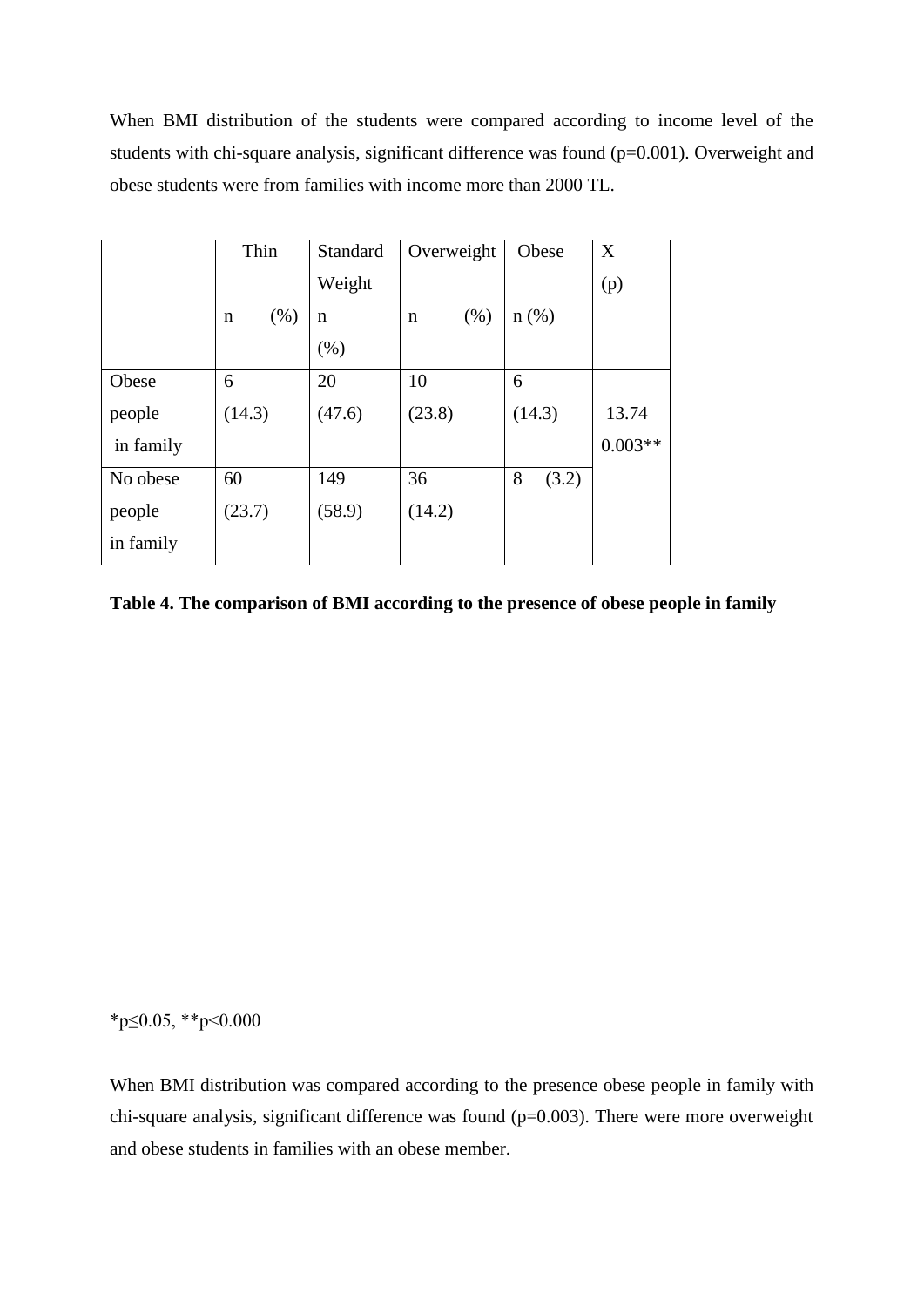| Table 5. The correlation of BMI with age |  |
|------------------------------------------|--|
|------------------------------------------|--|



When correlation of BMI with age was investigated with Pearson correlation analysis, having higher age (r=0.162) was found to be related with higher BMI.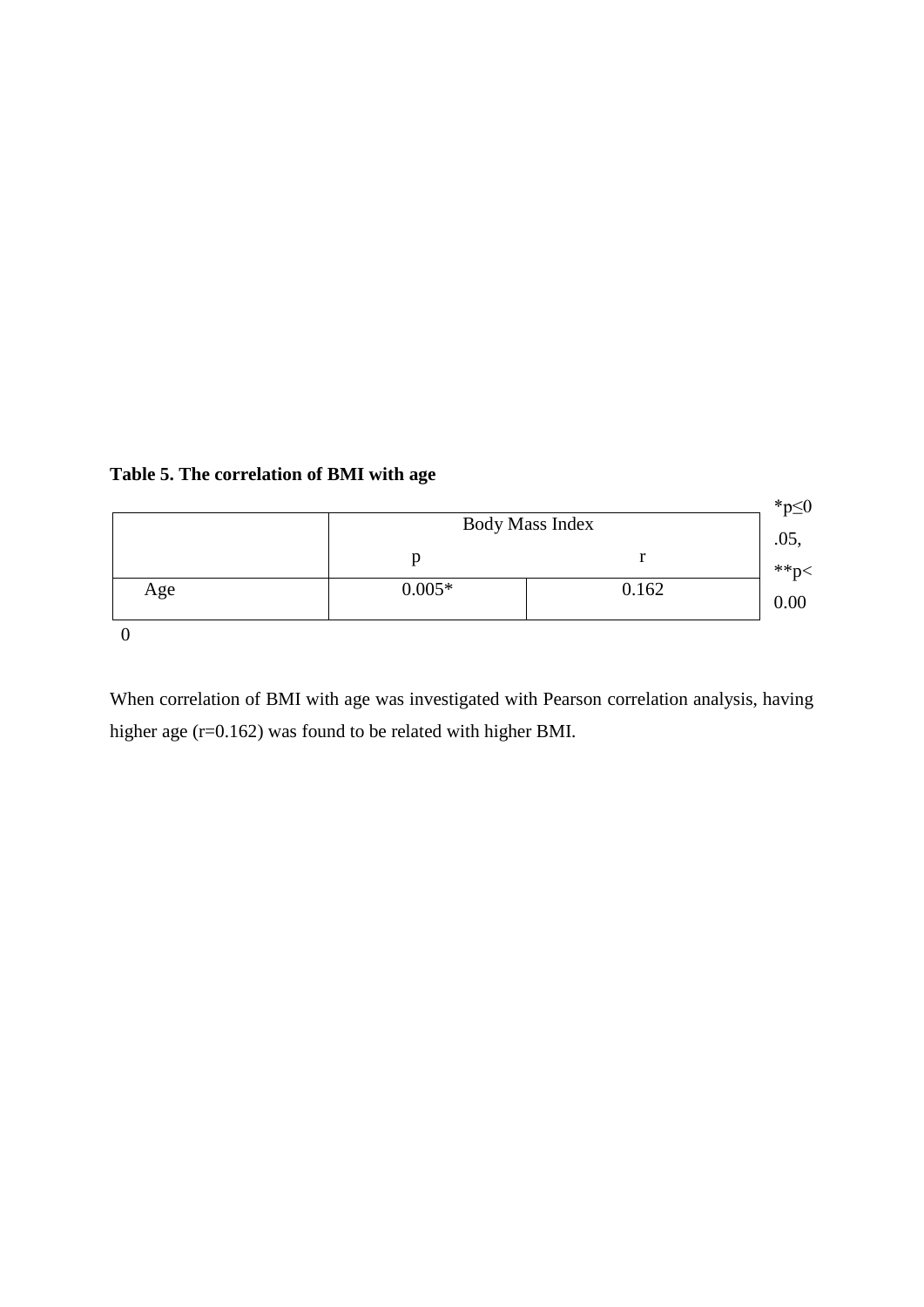| Gender | n   | <b>RSES</b>   |          | <b>Table</b><br>6.The    |
|--------|-----|---------------|----------|--------------------------|
|        |     | $(M+SD)$      |          | comparison of the        |
| Female | 167 | $0.99 + 0.56$ | $0.042*$ | <b>RSES</b> mean scores  |
| Male   | 109 | $1.16 + 0.71$ |          | <b>RSES</b><br>of<br>the |

**according to the gender**

\*p≤0.05, \*\*p<0.000

When RSES mean score of male and female students were compared with ındependent samples t-test analysis, male students were found to have significantly lower self-esteem than female students (p=0.042 ).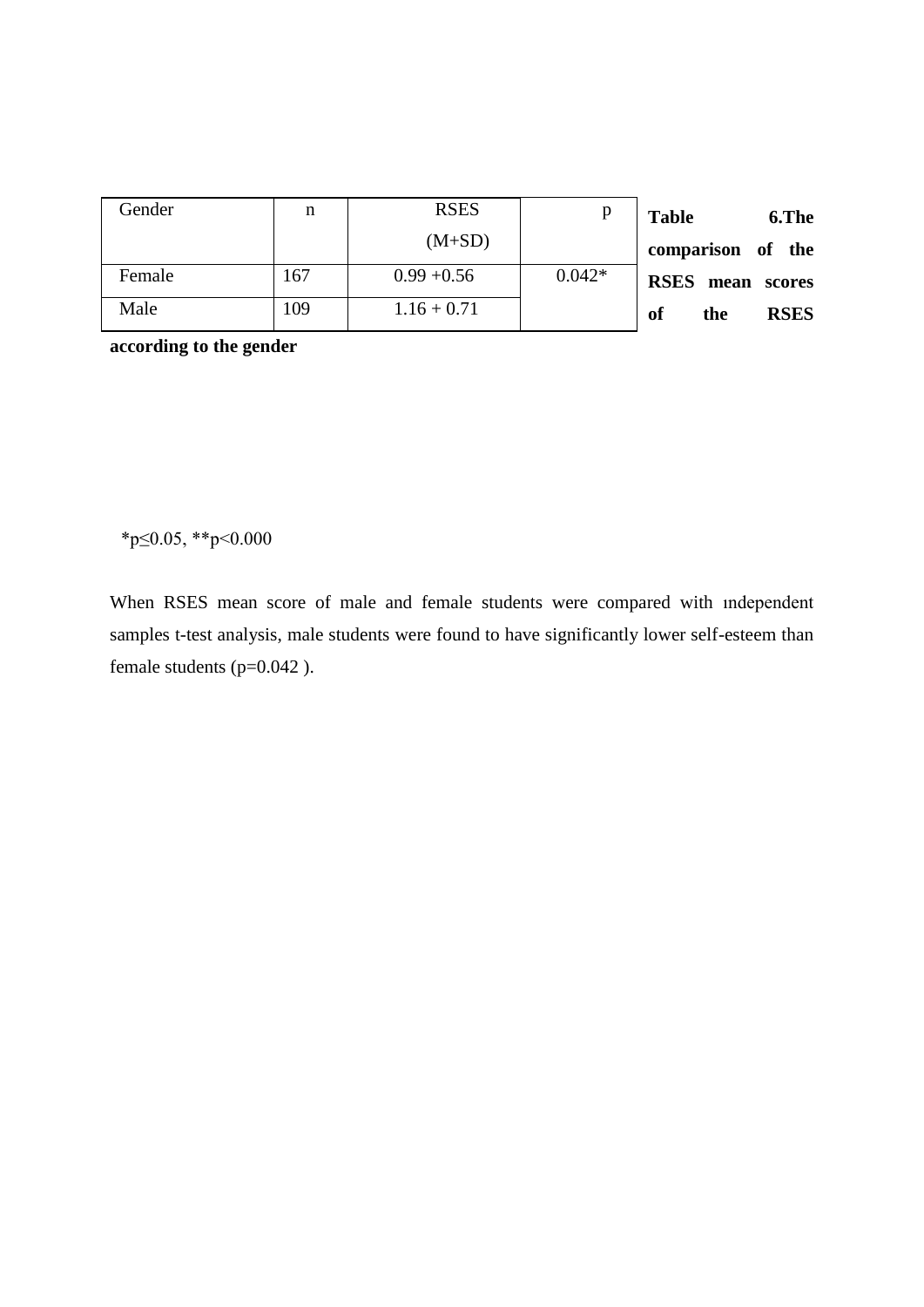|                      | n   | <b>RSES</b>   | p     |
|----------------------|-----|---------------|-------|
|                      |     | $(M+SD)$      |       |
| The presence of      |     |               |       |
| obese people in      | 41  | $1.05 + 0.62$ |       |
| family               |     |               | 0.796 |
| No presence of obese |     |               |       |
| people in family     | 248 | $1.08 + 0.7$  |       |

**Table 7.The comparison of mean scores of RSES according to the presence of the obese people in family**

\*p≤0.05, \*\*p<0.000

When we compared the mean scores of RSES according to presence of obese person in the family with Student's t-test analysis, no significant difference was found (p=0.796).

**Table 8. The comparison of the EAT mean scores and RSES mean scores according to the BMI**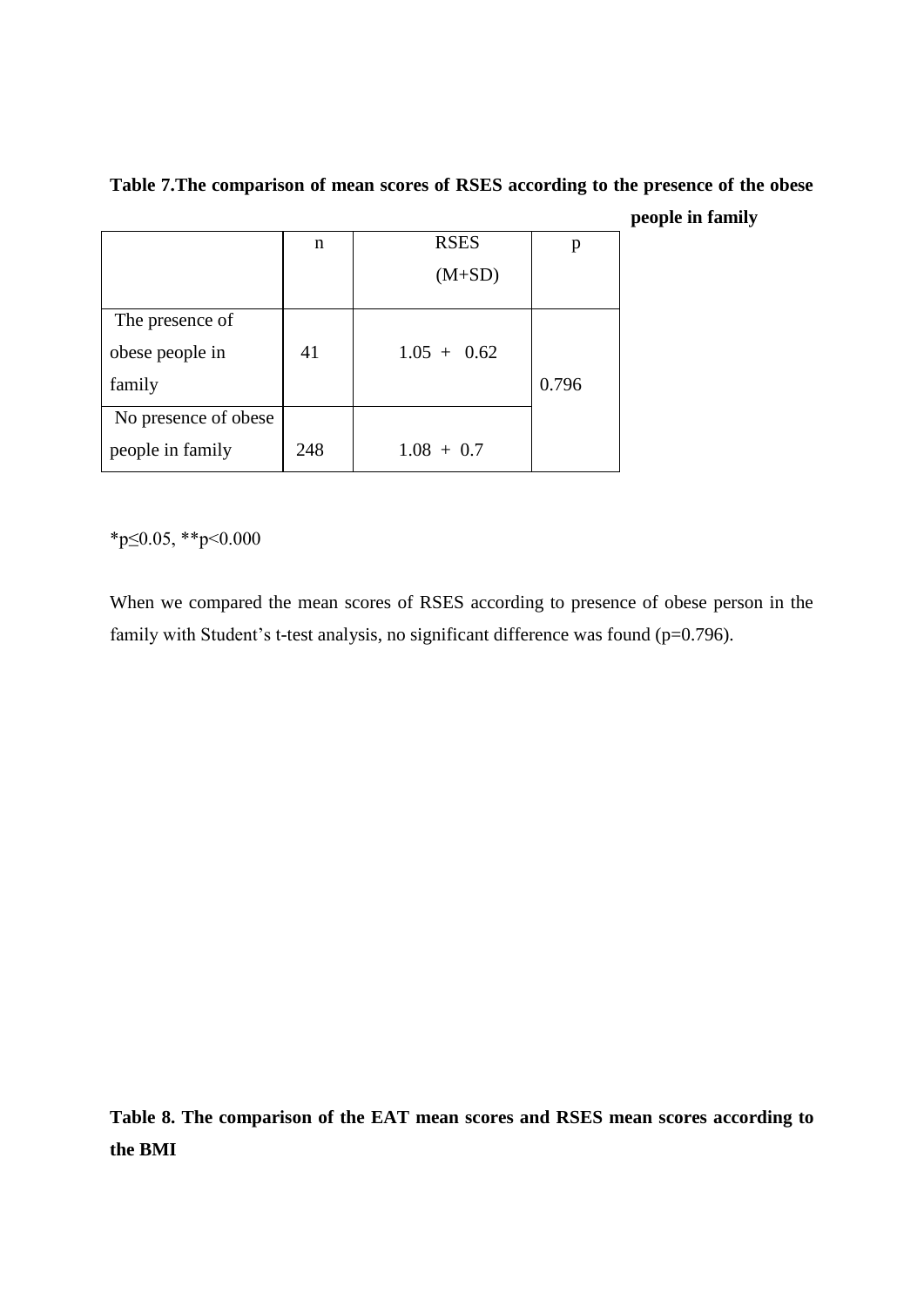|                                        | Thin                       | Standard<br>Weight         | Overweight                | Obese                    | p        |
|----------------------------------------|----------------------------|----------------------------|---------------------------|--------------------------|----------|
| <b>EAT</b><br><b>SCALE</b><br>$(M+SD)$ | $16.56 + 8.23$<br>$(n=37)$ | $23.9 + 14.71$<br>$(n=98)$ | $19.53 + 9.4$<br>$(n=26)$ | $26 + 12.7$<br>$(n=5)$   | $0.019*$ |
| <b>RSES</b><br>$(M+SD)$                | $1.09 + 0.84$<br>$(n=66)$  | $1.07 + 0.64$<br>$(n=172)$ | $1.07 + 0.9$<br>$(n=43)$  | $1.1 + 0.77$<br>$(n=14)$ | 0.994    |

\*p≤0.05, \*\*p<0.000

When EAT Scale mean scores of thin, standard, weight, overweight and obese students were compared with One-Way Anova analysis, significant difference was found  $(p=0.019)$ .).The Tukey statistical technique was used when differences were significant between students according to BMI. At the end of this analysis, it was determined thatthe mean score of the thin students according to the EAT Scale had lower than the mean score of the standard weight students and the obese students  $(p=0.003, p=0.001)$ . So we can say that obese students had pathological eating attitude. In addition, when RSES mean scores of thin, standard, weight, overweight and obese students were compared with One-Way Anova, no significant difference was found (p=0.994).

**Table 9. The comparison of the EAT means scores according to the work of mother of the students**

| Work of    | n  | <b>EAT SCALE</b> |  |
|------------|----|------------------|--|
| mother     |    | $(M+SD)$         |  |
| Unemployed | 75 | $21.24 + 11.79$  |  |
| Official   | 32 | $24.28 + 11.56$  |  |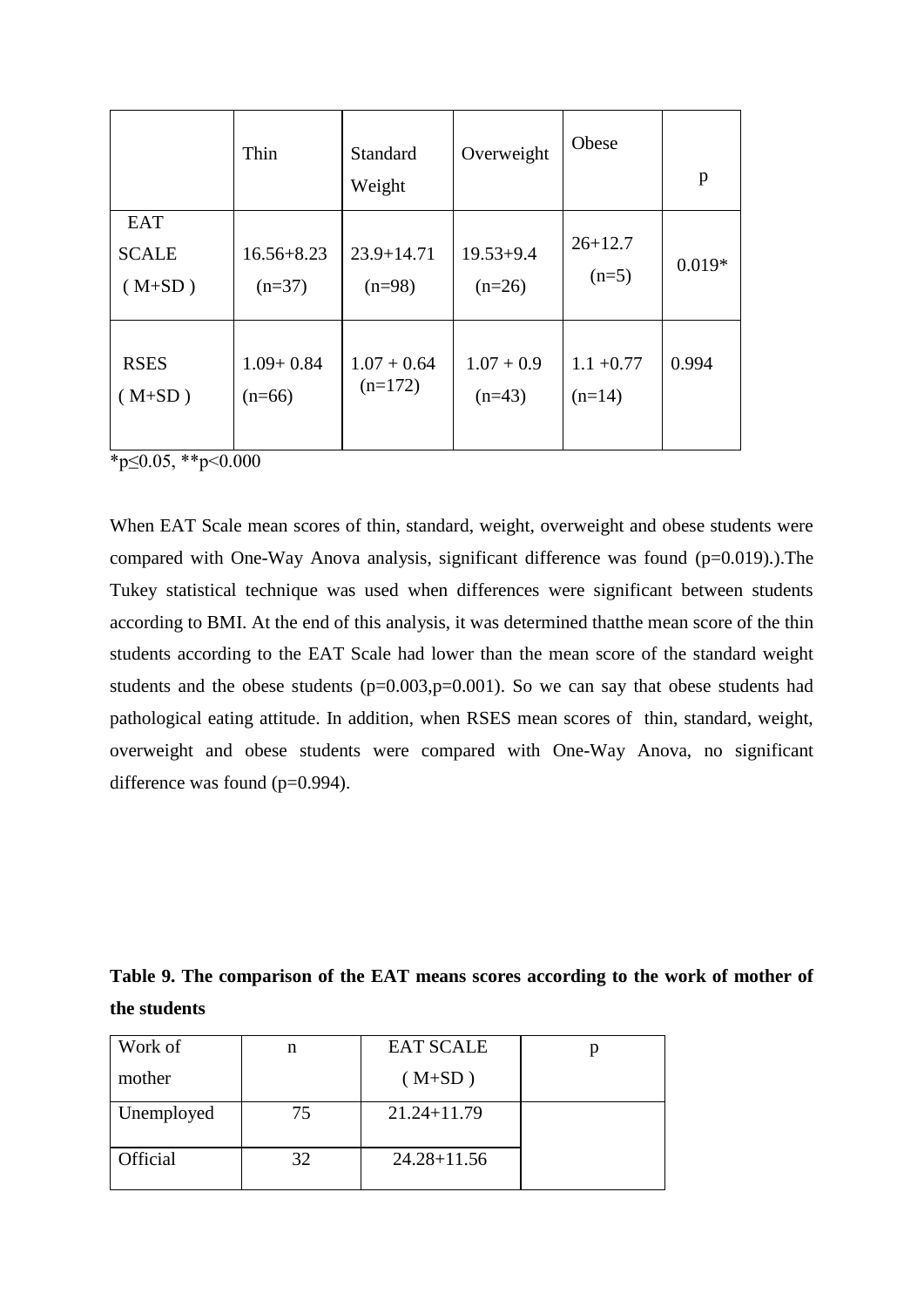| Retired    |       | $\overline{2}$ |   | $34 + 39.59$    | 0.148 |
|------------|-------|----------------|---|-----------------|-------|
| Others     |       | 53             |   | $19.39 + 11.77$ |       |
|            |       | <b>RSES</b>    |   |                 |       |
|            |       | $\mathbf{P}$   | r |                 |       |
| <b>BMI</b> | 0.932 |                |   | 0.005           |       |

\*p≤0.05, \*\*p<0.000

When we compared the mean scores of EAT Scale according to work of mother with One - Way Anova analysis, no significant difference was found (p=0.148).

**Table 10.The Relationship between the BMI and the mean scores of the RSES**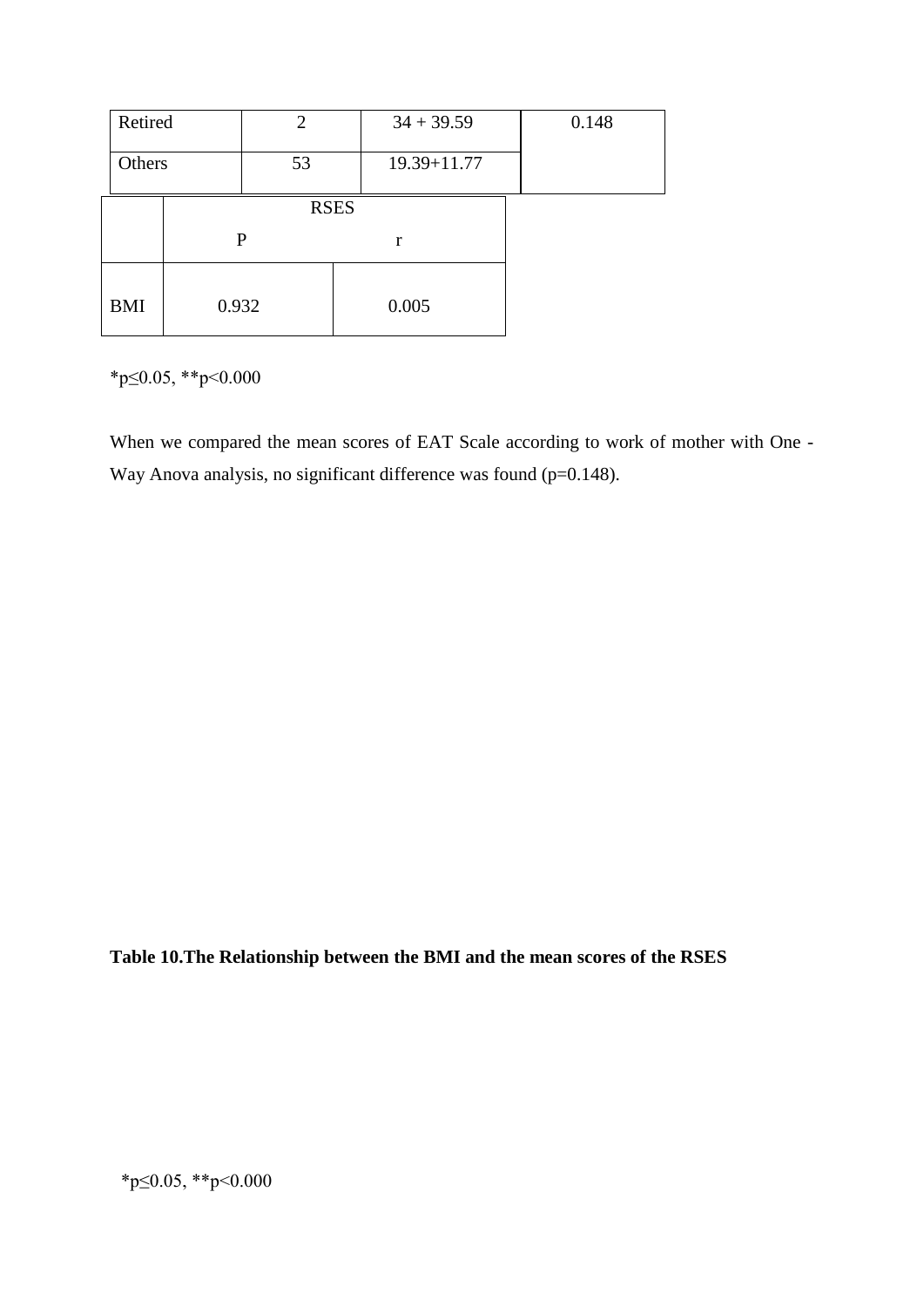When correlation of BMI with RSES mean score was investigated with Pearson correlation analysis, it was not found to be related with RSES (r=0.005, p=0.932).

**Table 11. The Relationship between the mean score of EAT Scale and the mean score of the RSES**

|             | <b>EAT SCALE</b> |       |
|-------------|------------------|-------|
|             | Ŋ                |       |
| <b>RSES</b> | $0.000**$        | 0.303 |

\*p≤0.05, \*\*p<0.000

When correlation of EAT Scale mean score with RSES was investigated with Pearson correlation analysis, it was found that having high score from RSES related with high score from EAT Scale (r=0.303, p=0.000).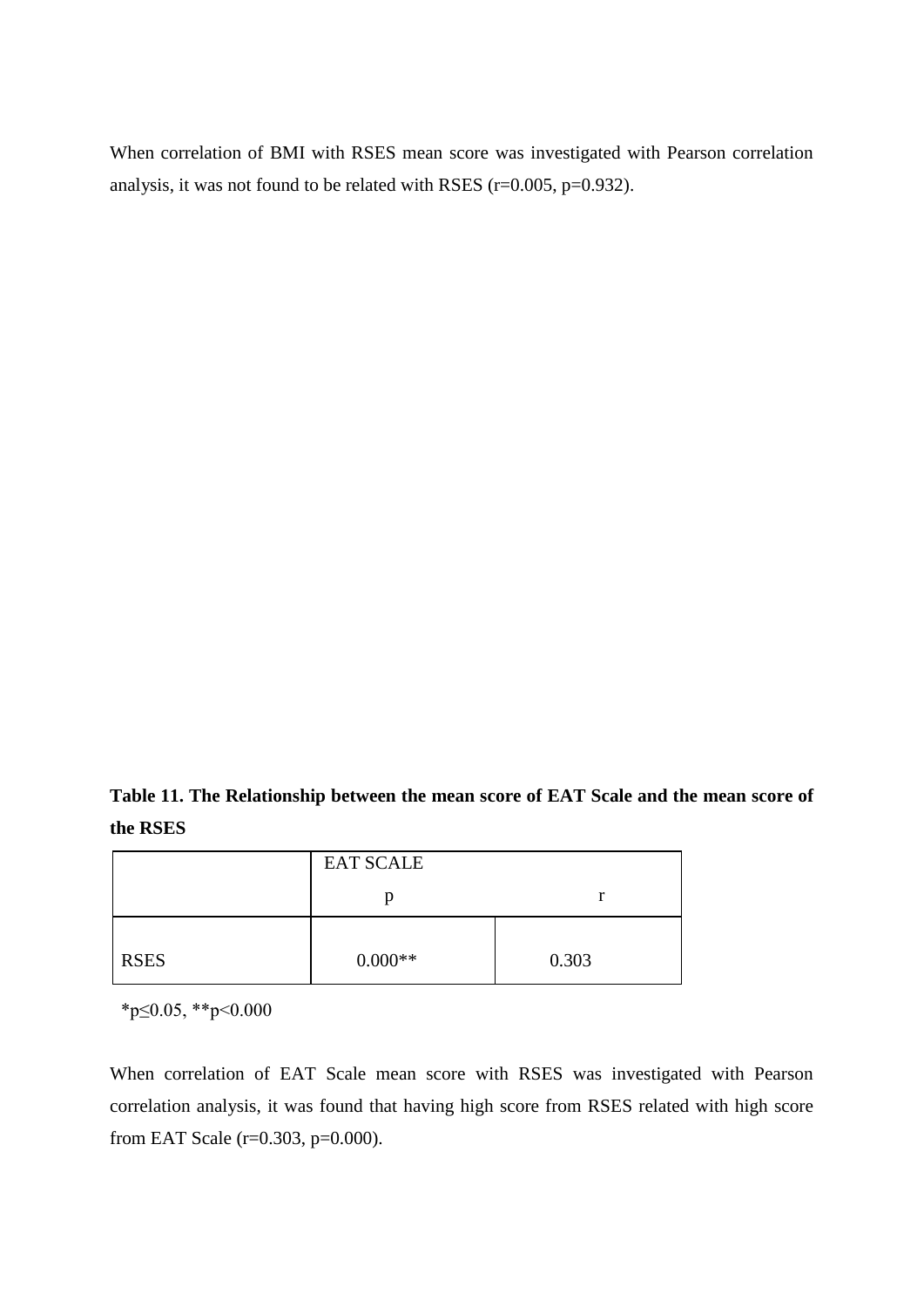#### DISCUSSION

In this study we aimed to find out the relationships between the obesity, eating attitude and the self-esteem in the adolescent group. This subject was found out to have acquired a considerable amount of interest in the literature since all these concepts have significance on the life of people.

In a different study, obesity was defined as the disease that does not affect only the person but also affects the people around the person as well as affecting the society especially by causing physiological, organic, systemic, hormonal, metabolic, aesthetic, psychological and the social problems. Overall, the obesity was found to increase the risk of emergence of the psychiatric disorders (Değirmenci, 2006).

In some studies the low self-esteem was shown to be the effective variable on the eating attitude. One study showed that the self-esteem of the obese people were closely related with the BMI and with the increasing of the BMI there was an apparent decline in selfesteem (Yücel, 2008). In addition, low self-esteem was found to be a risk factor for the BN.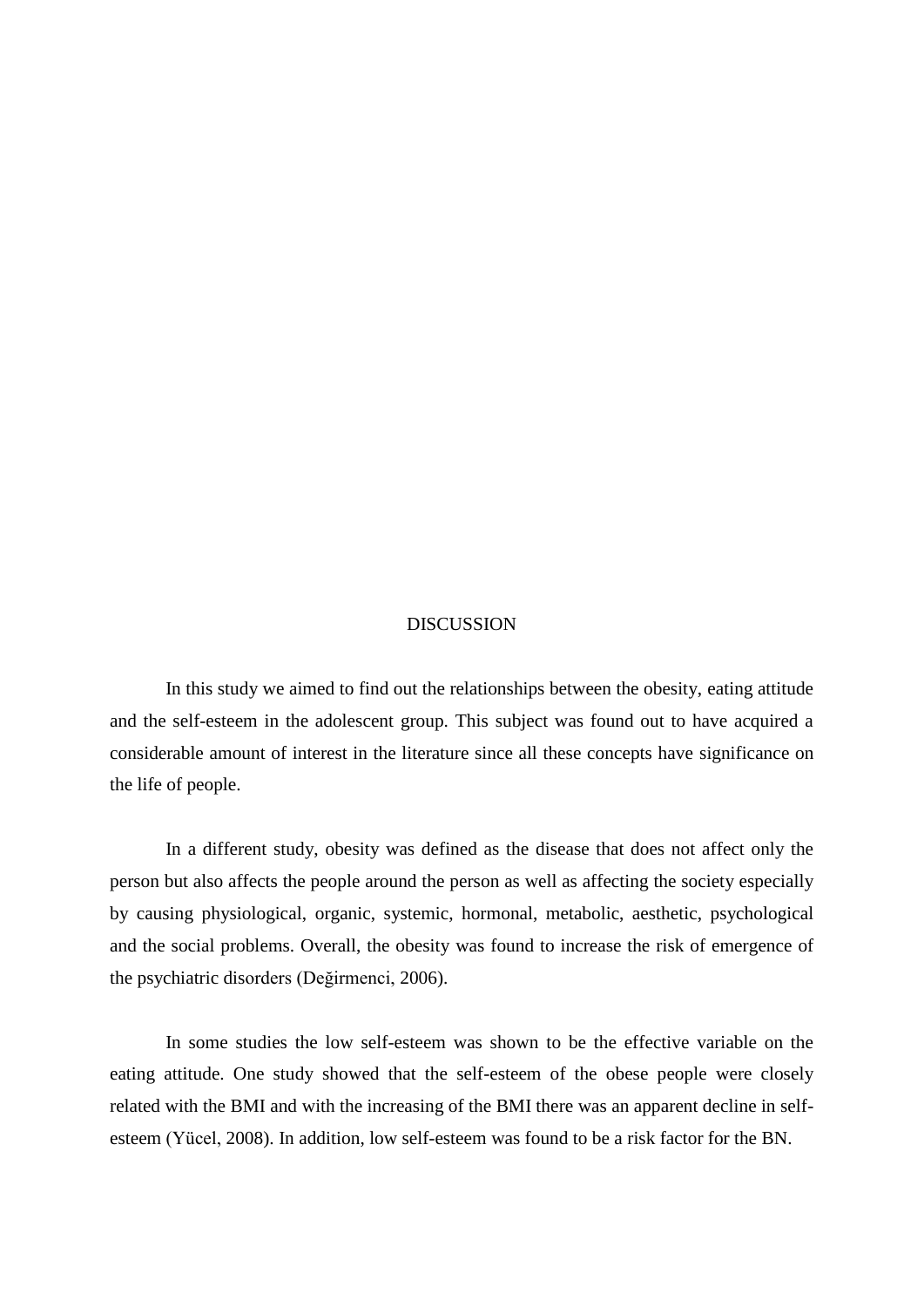Also in a different study, increase in self-esteem has been documented in women who have recovered from BN. It has been demonstrated that perfectionist women, who feel themselves as obese, would have bulimic symptoms only if they had low self-esteem (Baylan et al., 2009). For instance, Williams et al. (1993) indicate that according to the healthy controls, the self-esteem is lower in groups who have the eating disorders. Moreover, Button and his friends (1996) stated that low self-esteem established a big risk for the eating disorders (Deveci,et al.,2005).

Negative affect model accepts that depressive individuals have binge eating in order to achieve relaxation and to get rid of negative feelings. On the other hand, compensatory behaviors like vomiting are also used for decreasing the anxiety induced by weight gain (Baylan et al., 2009). Multiple regression analyses revealed that (a) level of obesity predicted teasing, (b) teasing led to overall appearance dissatisfaction, (c) body dissatisfaction predicted restrictive eating practices, and (d) bulimic symptoms predicted global psychological function (Cattarin & Thompson, 2004). It has been stated that the major psychopathology in BN was the extreme importance that the patients attribute to their appearance and weight (Baylan et al., 2009).

In our study, the majority of the thin students were girls (%26.6 of the thin students) and the majority of the obese students were boys (% 9.9 of the obese students). Another study has also found a statistical significance and positive relationship between the BMI and the gender. ( $p<0.05$ , r:0,290) This may be the result of the fact that the BMI of the boys were higher than the girls (Tekgül et al.,2012).

In another study with a similar population to this one that was carried out in 2005, in the primary schools from the centre of the Muğla, the %7.6 of the girls and the %9.1 of the boys were overweight and obese (Arı & Süzek,2008). The findings of this study support our findings. According to the results of a study in line with ours, %41 of the girls were thin,%55 of the girls have the standard weight, %2,8 of the girls were overweight and the % 0,9 of the girls were obese (Göksan,2007).

Here, no statistically significant differences between the female and male students according to the mean scores of EAT was found in contrast to another study where the mean scores of the girls were higher than the boys. ( $t=5.95$ ,  $p<.001$ ) (Siyez& Baf, 2009). This may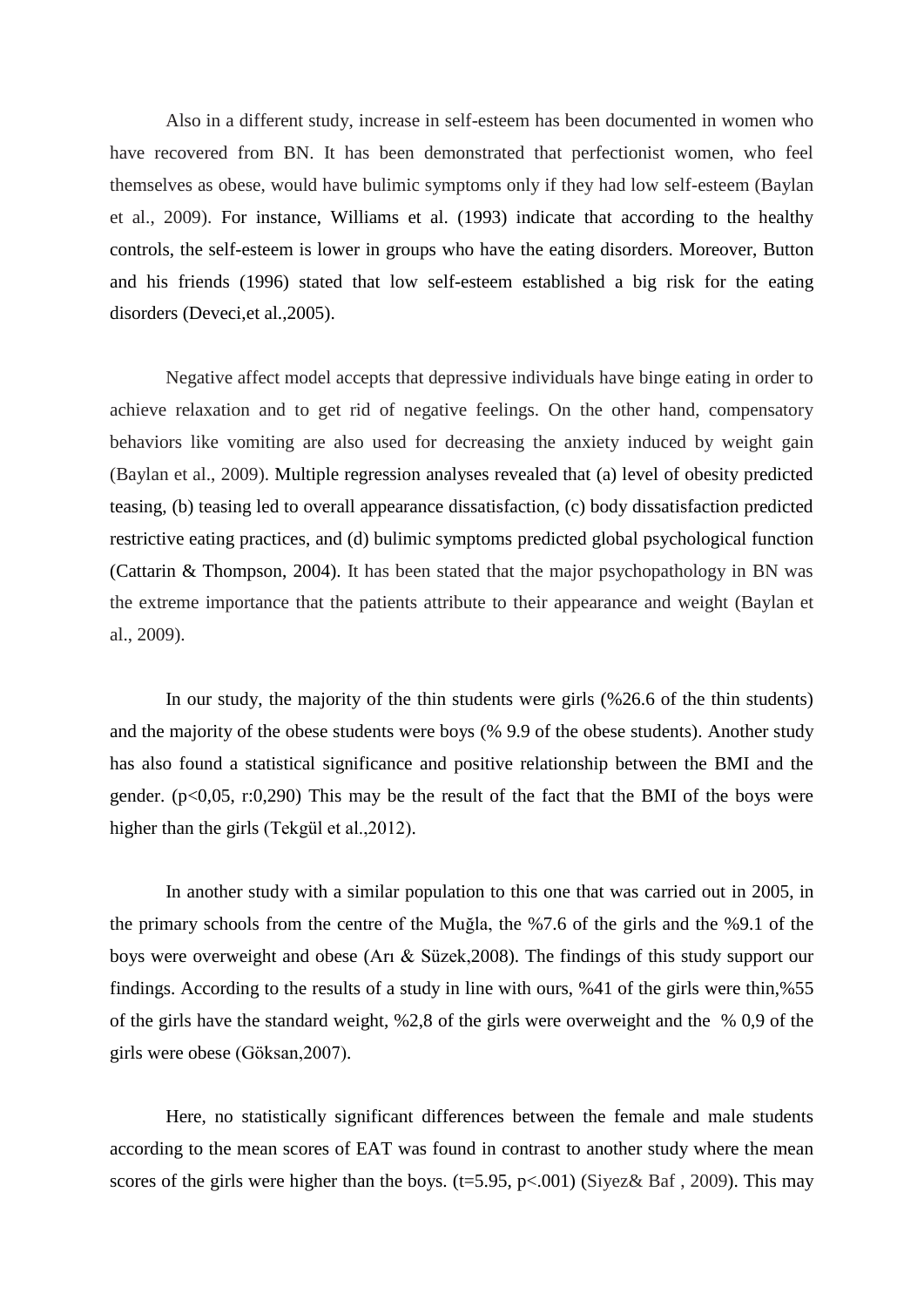be a result of the fact that the eating attitudes can change according to the places the people live. Because every district has different eating culture. For example, the foods that contain more carbohydrate are mostly consumed in the eastern part of Turkey.

In this study, the obese students had high scores from the other students according to the mean scores of EAT. There are different studies in literature which support this study. In one study the control group was formed from the individuals who have not any disease and also the BMI of this group was between the 18-24,9. EAT scale scores were statistically significantly higher in the obese group than in the control group  $(p<0.05)$  (Siyez&Baf,2009). There were no statistically significant differences between the working status of mother of the students according to the mean scores of the EAT. In one study, conclusion that related with this variable supports our results.67.6% of the obese students' mothers and 64.9% of the control group's mothers were unemployed and retired. And 32.4%of the obese students' mothers and 35.1% of the control group's mothers were official, trades and employees (Baylan,et al.,2009).The work of mother may not be an effective variable in eating attitude of the students. It may be thought that working mothers may be more open to present their children some ready food which may be a cause of obesity. But this does not seem to be so effective.

In literature, there is still a controversy on the causative relation of eating disorders and the BMI. In one study, increased body mass has been reported to predict the beginning of binge eating. As being overweight is not approved socially, increased body mass results in body dissatisfaction. Family demands towards losing weight, when combined with pressure from friends and the media, lead to modeling of various eating disorders and increase in weight control behavior. In contradiction, it has been found in some studies that BMI did not predict body dissatisfaction (Baylan et al.,2009.)

The frequency of the obesity is high in the children of families living in the developing countries (Uskun et al.,2005).In our study, there were statistically differences between the body mass indexes of students according to the income of family. It can be concluded that 20.1% of the students and 5.2% of the students with a family income of 2000tl were overweight and obese. Findings show that high socioeconomic level causes increase in weight and obesity.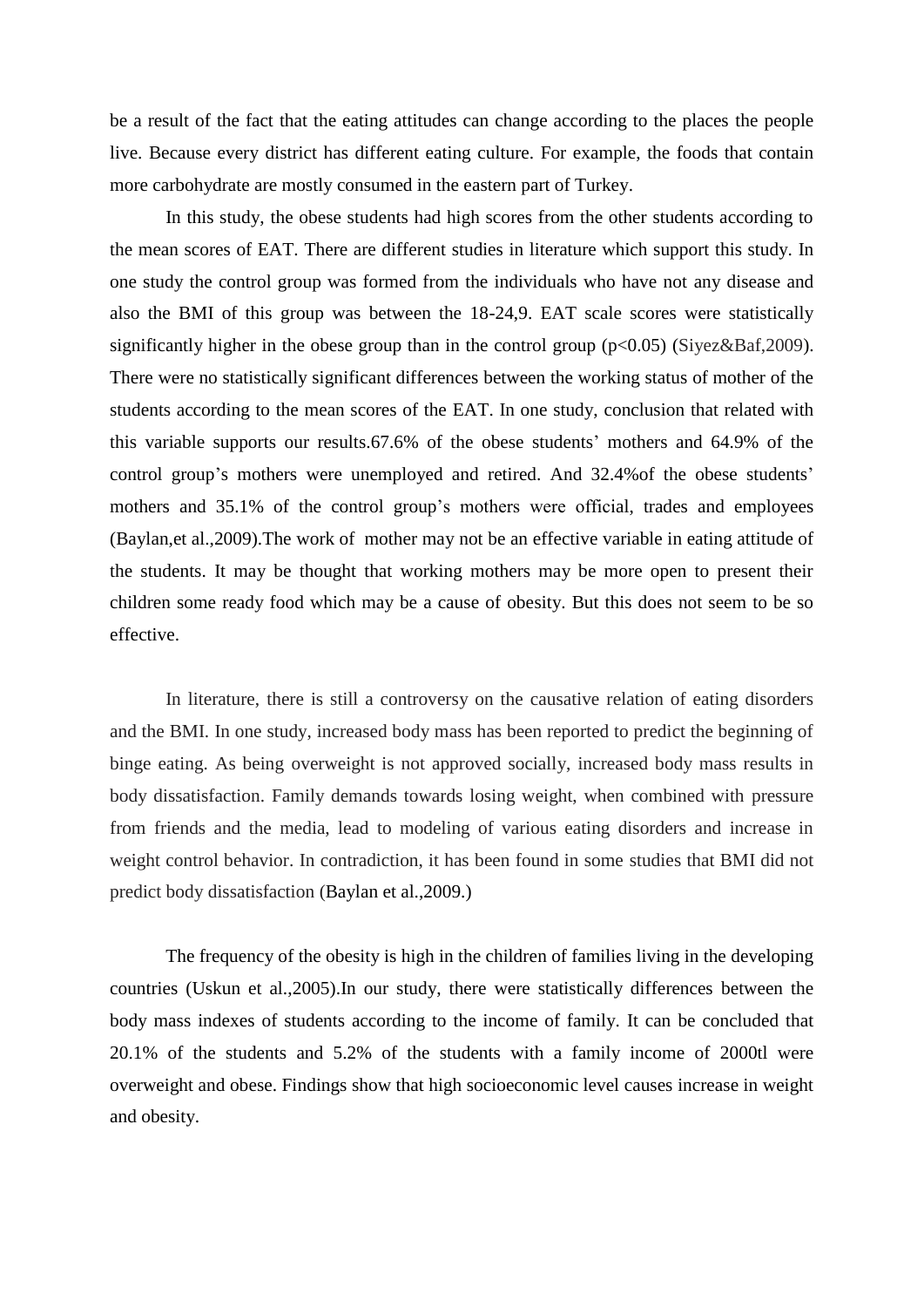According to another study in line with the literature, families with high SES were found to be more in obese group (Uskun et al.,2005). On the other hand in the another study, the SES in the white race show the opposite proportion with the obesity. The study related with the students who come from families that have low SES found the obesity were %1.2 in poor family and even if the obesity proportion in the other families was %0.3. (Aktürk et al.,2003). In a different study, it was found that the proportion of the obesity in the individuals who have Low SES was % 82,0. But the individuals who have high SES were not obese (Yücel, 2008). So, according to the different studies, high SES can be effective or not in occurence of obesity. But according to the result of our study high SES has shown to be effective. The reason of this situation may be that students who have high SES are pleased with eating outside, tend to buy fast food more and consume snacks that open the way for weight gain. In one study results showed that there is significant and positive correlation between the body mass index and presence of Obese People in Family. (P=0.024) (Metinoğlu et al., 2012).

Also according to some of researches in the literature show that there is high risk for the individuals who have obese people in their family (Uskun et al., 2005). In our study 23.7% of the students who said that there aren't obese people in their family were thin than the students who said that there are obese people in their family. In addition, 23.8% of the students who said that there are obese people in their family were more overweight and 14.3% % of the students who said that there are obese people in their family were more obese (p=0.003). So these findings show that the presence obese people in family cause more weight and obesity in students. This may be a result of the fact that the eating habit in the family has already changed with the presence of someone who is obese. It is hard to keep the other family members away from eating in a wrong manner.

The same studies in literature found an improvement in the frequency of the obesity in the students; the ones who have an obese parents was % 80,the students who have one of the parents as obese was %40 and the students who have parents that are not obese were %7 (Yücel,2008).Also the findings of a study show that there is statistically significant, positive correlation between the number of the obese people in the family and the BMI of the children(r=0.197 p<0.001)(Tekgül,2012).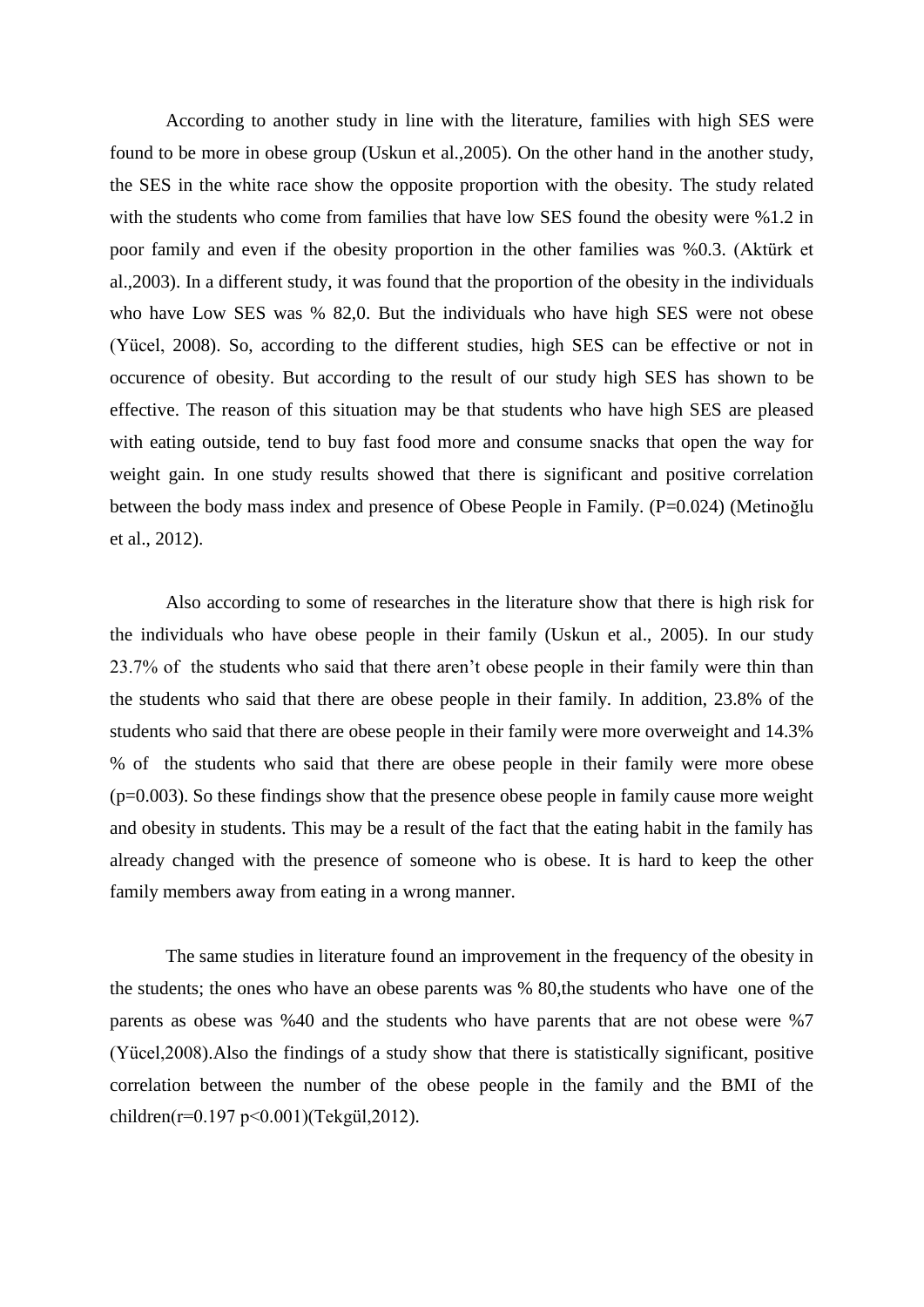But according to the one study presence obese people in family is not effective factor in the formation of the obesity.86.1% of the students who said that there are not obese people in their family were obese and 87.2% of the students who said that there are not obese people in their family had the normal weight.(Uskun et al.,2005)So we can say that results of our study show the students who have obese people in their family know about the difficulties of the obesity and they are afraid of becoming obese and because of this they try to control their weight. Here, there appeared a significant, negative correlation between the body mass index and the age  $(r=0.162, p=0.005)$ . As physiologically the fat tissue increases at some periods and in these periods obesity is seen frequently. The researchers found out that these periods are first 5 years of life, at the 5-6 years and the adolescence period. (Güler et al.,2009)

The results about self-esteem of students were important in our study. According to the comparison of the RSES mean scores with gender, the results show that there are statistically differences between the female and male students  $(p=0.042)$ . So we can say that the male students have low self -esteem than the female students. On the other hand in a study with college student subjects (n=342) completed RSES, we see that there isn't significant correlation between the gender according to the self-esteem subscale of RSES(F(1/340):0.065; p=0.798) (Erol et al.,2000). In addition, some results of studies support results of our study. The data are from cycles 1, 2 and 3 of the Canadian National Longitudinal Survey of Children and Youth. Logistic regression analysis using weighted data examined whether body weight at baseline predicted self-esteem two and four years later. As a result, boys were less likely than girls to have low self-esteem four years from baseline (OR=0.37; 95% CI: 0.25 to 0.55) (Wang et al., 2009).

Results about the correlation between the BMI and the mean scores of the RSES show that there isn't significant correlation between the BMI and the mean scores of the RSES. But in some studies, the correlation between the BMI and the mean scores of the RSES was evaluated and found out the significant correlation between the BMI and the mean scores of the RSES. According to the cross-sectional results of this study, body weight and self–esteem are inversely related among children and the excess body weight precedes the development of low self-esteem (Wang et al., 2009).

In one study, findings show that there is significant correlation between self-esteem subscale of RSES and the EAT scale mean score. (r=0.131)(Erol et al.,2002). On the other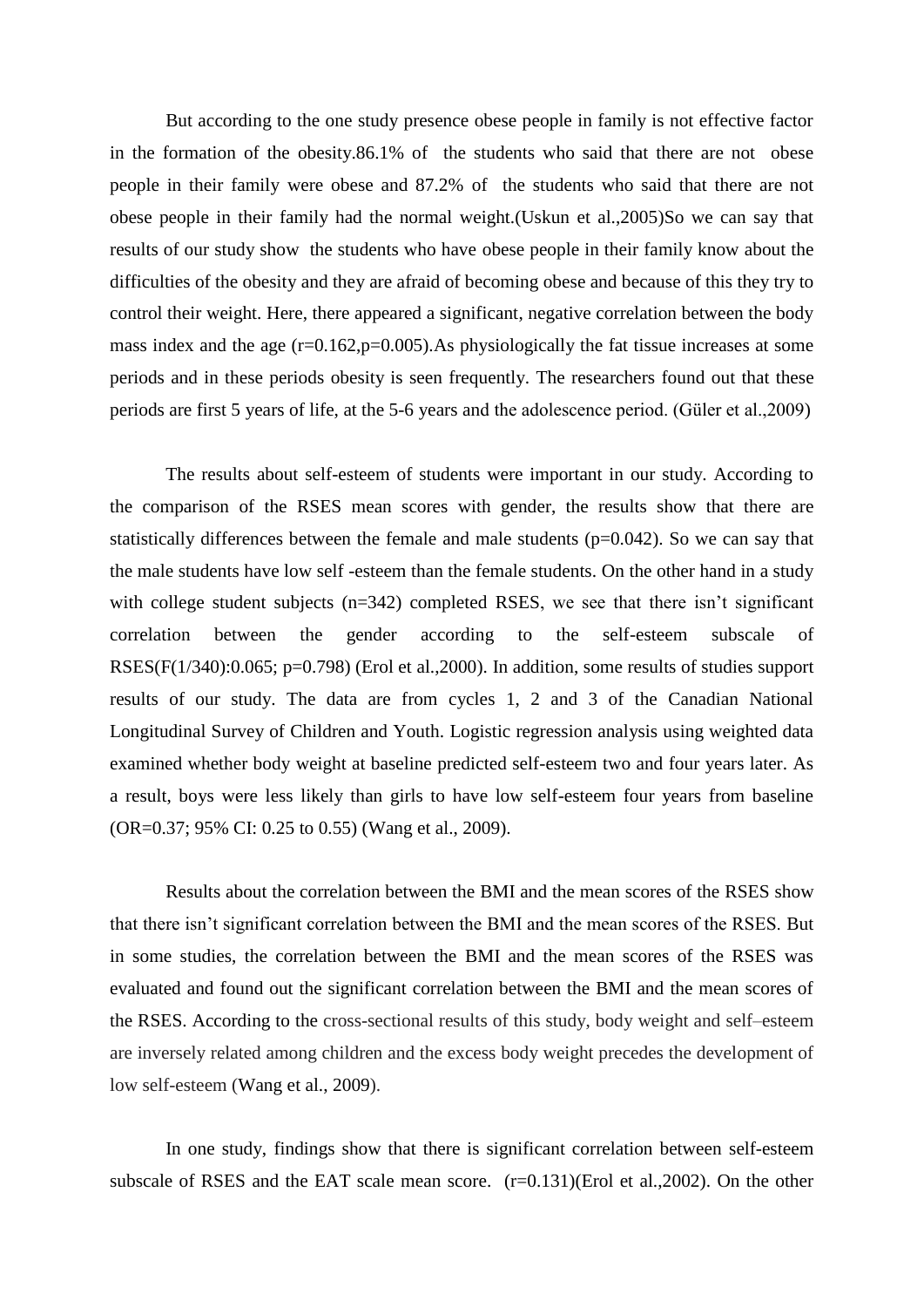hand, significant correlation has been found between the between self-esteem subscale of RSES and the EAT scale mean score (r=0.286) (Baylan et al.,2009). This findings support our study. According to our findings there is significant, positive correlation between the selfesteem subscale of RSES and the EAT scalemean score (r=0.303, p:0.000).As a result, in our study we have found that the girls were thinner and the boys were more obese. In a different research, it was found that boys' body image satisfaction levels are higher than girls' body image satisfaction levels (Kalafat, 2006). So, these findings can be connected to the extreme concern of the girls about their body image. Additionally, other effective variables on the BMI were presence obese people in family and the high socioeconomic level. The mother's education level and the mother's work showed significant positive correlation with the BMI.

The foremost findings of this study was the determination of a relationship between the self-esteem subscale of the RSES and the EAT Scale. In the current study, it was also observed that the obese students get higher scores from the EAT. This finding shows that obese students have the pathologic eating attitudes. Also, at the end of statistical analyses of the self-esteem subscale of the RSES, the male students' self-esteem has been found to be lower than the female students'.

In last periods, after the short time from the treatment of the obesity the relapse occurs. This situation attracts the attention of lots of researchers. This situation is the evidence that the treatment programs may not be enough. To date, obesity has been shown as the metabolic disease, but the presence of the psychological problems and disorders in its emergence and recurrence lead to the fact that psychological treatment approaches have to be found and included in the treatment programs of the obesity in order to understand and follow the psychopathology of the obese people. In this way, with the determination of the psychological problems of the people that may cause obesity, the people can able to be cope better, the relapse can be prevented and above all the risk of the of serious psychological problems and disorders may be removed.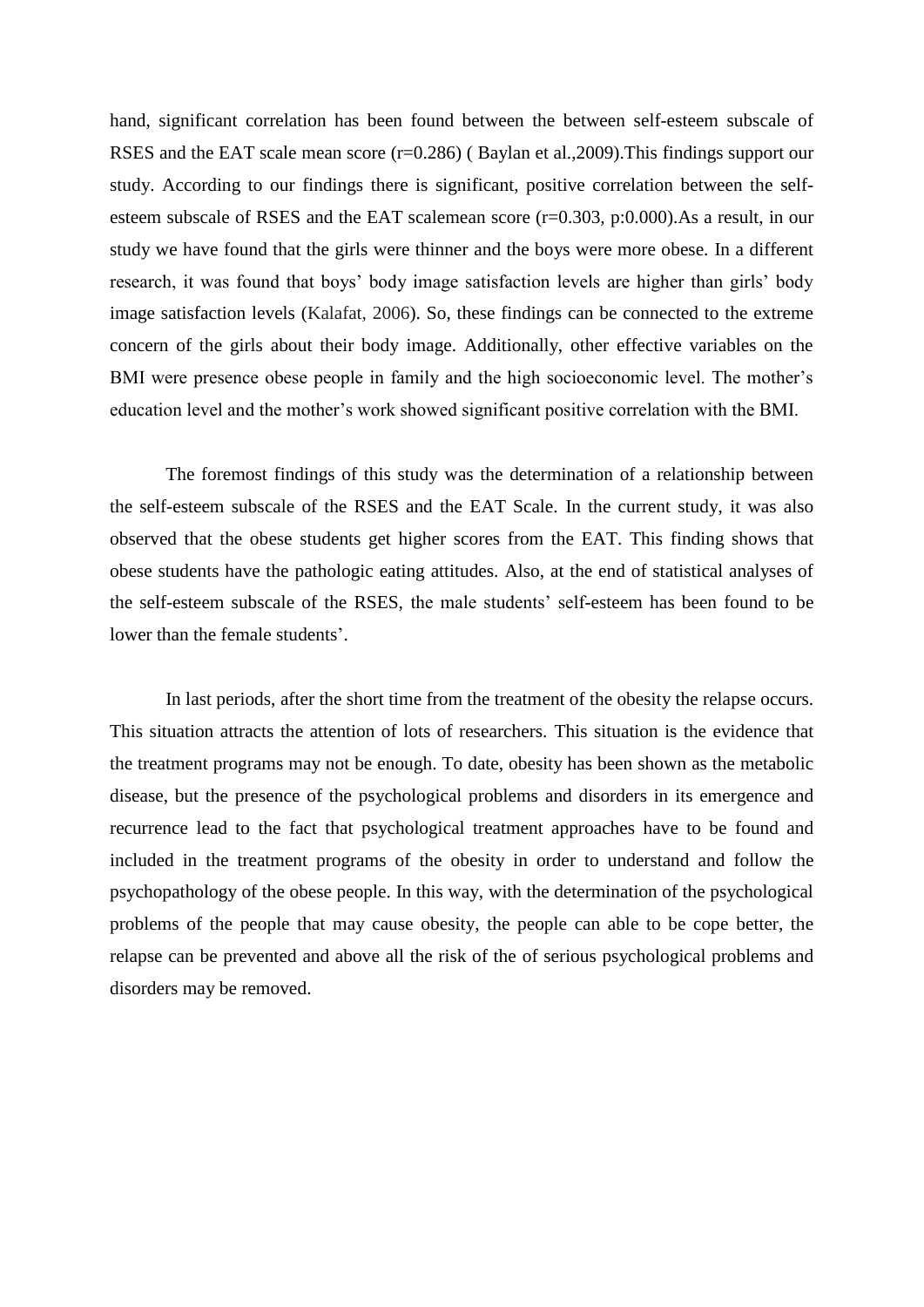#### **REFERENCES**

Aktuğ T. (2006). Ergenlerde Akran Baskısı ve Benlik Saygısının İncelenmesi. Unpublished Master Thesis, Mersin University,Mersin.

Aksakal S. (2008). Obez Lise Öğrencilerinin Yalnızlık Düzeyleri.Unpublished Master Thesis, Ondokuz Mayıs University,Samsun.

AktürkZ.,DağdevirenN.,TaĢdemirM.,TüreM. Ve TazeyurtY. (2003).Yoksulluk ve Sağlık: Sosyoekonomik Düzeyin Boy, Kilo, Kan Basıncı ve Peakflowmetre Düzeyleri İle İlişkisi. Deniz Feneri Derneği.

Albayrak B. ve Kutlu Y. (2009).Ergenlerde Öfke Ġfade Tarzı ve ĠliĢkili Faktörler.**Maltepe Üniversitesi Hemşirelik Bilim ve Sanatı Dergisi***,*2(3),57-69.

American Academy of Child and Adolescent Psychiatry (AACAP).(2011). Facts for Families:Obesity in Children and Teens.

American Psychological Association (APA). (2008).Shared Risk Factors for Youth Obesity and Disordered Eating.Washington: PI Government Relations Office.

Annagür B.B.(2010).Obezitede ÇeĢitli Risk Faktörleri ve Dürtüsellik**.Current Approaches in Psychiatry,**2 (4):57.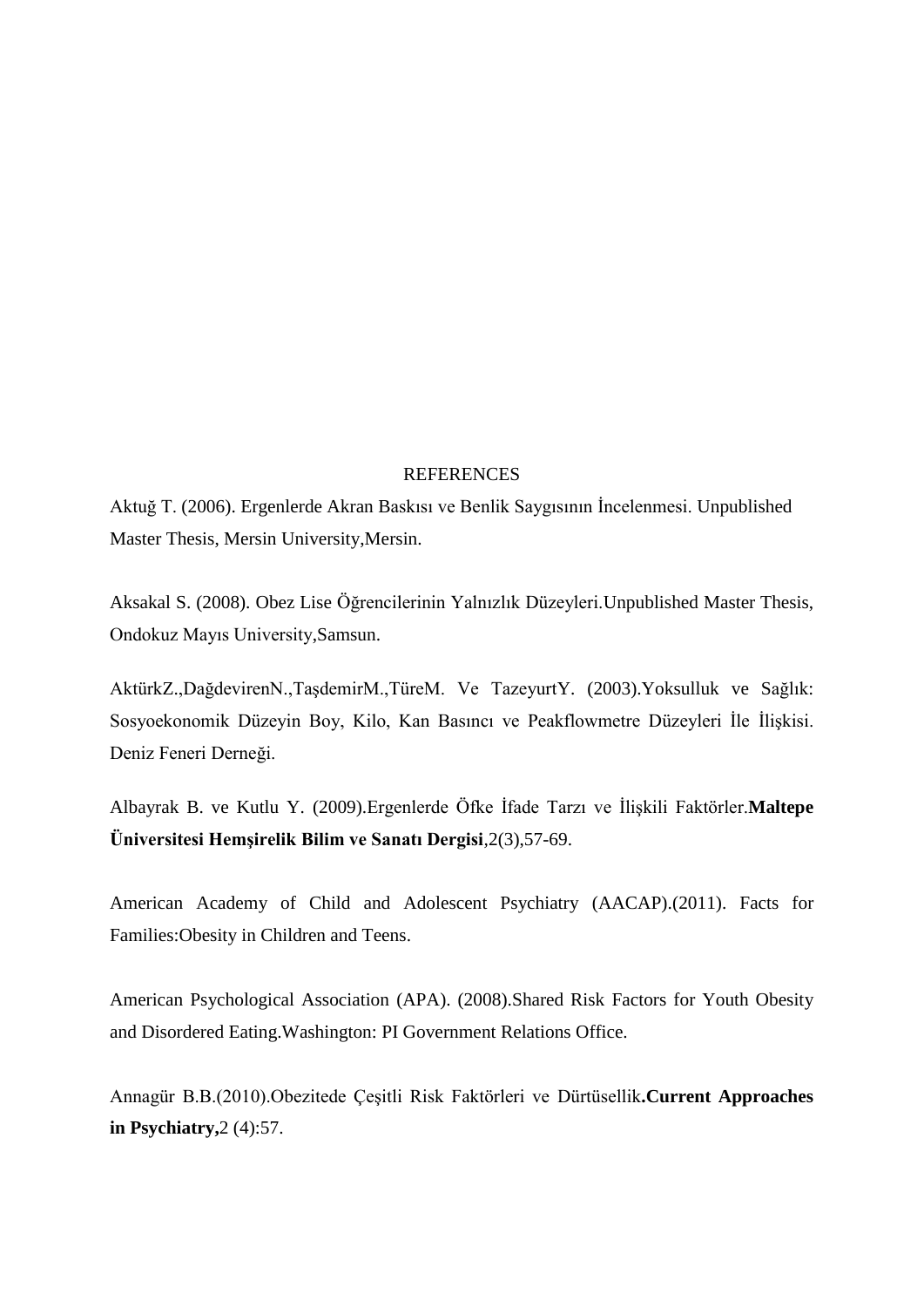Annagür B.B.,Orhan F.Ö.,Özer A.,Tamam L. ve Erhan Ç.(2012).Obezitede Dürtüsellik ve Emosyonel Faktörler: Bir Ön CalıĢma*.***Nöropsikiyatri Arşivi**,49,14-9.

Arazi H. and Hoseini R. (2011).Body Composition and Blood Pressure between athlete and non-athlete.**Biology of Exercises**,7(2),5-14.

Arı Z. ve Süzek H. (2008).Muğla Merkez Köylerindeki Bir Grup İlköğretim Okulu Öğrencisinde Serum Lipid Profili ve Obezite Taraması.**ADÜ Tıp Fakültesi Dergisi**, 9(2),11 – 16.

Arslan S.H.,İsigüzel İ.,Hacıyakupoğlu G. ve Avcı A. (1996).Gözlük Takan Ergenlerde Beden İmajı Doyumu ve Depresyon: Karşılaştırmalı bir çalışma.**The Journal of Psychiatry and Neurological Sciences**, 9 (I ),4-7.

Sağlık ve Sosyal Yardım Vakfı (SSVY). (2007).Avrupa'da ve Türkiye'de Obezite ve Obezite Politikaları.Ankara.

Balat G.U. ve AkmanB. (2004).Farklı Sosyoekonomik Düzeydeki Lise Öğrencilerinin Benlik Saygısı Düzeylerinin İncelenmesi.**Journal of Social Science**,14(2),175-184.

Balcıoğlu ve Başer(2008).Obezitenin Psikiyatrik Yönü.Türkiye'de Sık Karşılaşılan Psikiyatrik Hastalıklar Sempozyumu:Mart 2008.

Baylan G., Erol A. ve Kılıcoglu A. (2009). Predictors of anorectic and bulimic symptoms in adolescent girls.**Bulletin of Clinical Psychopharmacology**, 19,407-413.

Button J.E.,Loan P., Davies J. And Sonuga-Barke E. (1997).Self-esteem, eating problems, and psychological well-being in a cohort of schoolgirls aged 15-16: A questionnaire and interview study.**International Journal of Eating Disorders**, 21(1), 39–47.

Cattarin J.A. and Thompson J.K.(2004).A Three-Year Longitudinal Study of Body Image, Eating Disturbance, and General Psychological Functioning in Adolescent Females.**Eating Disorders**,2(2),114-125.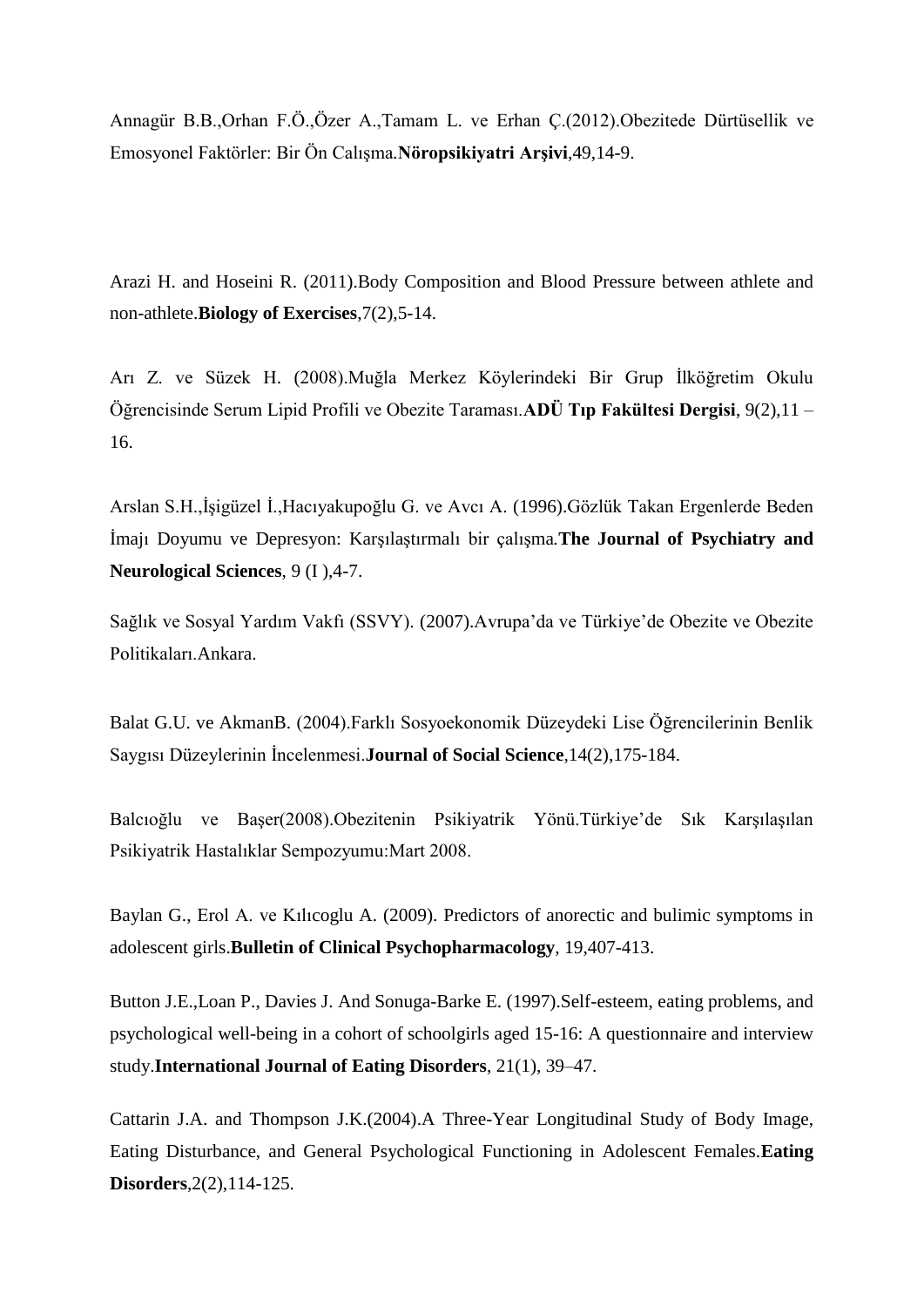Çelebi B.(2010).Ergenlerde Beslenme.30 October 2011,Gen Bilim Türkiye Sitesi:htpp://www.genbilim.com/content/view/8990/33/

Çevi G.B.(2007).Lise 3.Sınıf Öğrencilerinin ArkadaĢlık ve Benlik Saygılarının Bazı Değişkenler Açısından İncelenmesi. Unpublished Master Thesis, Çukurova University,Adana.

Çocuk ve Ergenlerde Yeme Bozuklukları(t.y.).28 November 2012, [www.rehberlik.](http://www.rehberlik/) eskisehir.pol.tr /Dosya//yeme%20bozuklukları.rtf

DeğirmenciT.(2006).Obez Erişkinlerde Benlik Saygısı,Yaşan Kalitesi,Yeme Tutumu,Depresyon ve Anksiyete.Unpublished Master Thesis,Pamukkale University, Denizli.

Emül H.M.ve Güler Ö. (2008). Ergenlerde Obezite.**Türkiye Klinikleri Psikiyatri Özel Dergisi**,1(1),45-49.

Ergün A. ve Erten S.F. (2004).Öğrencilerde Vücut Kitle İndeksi ve Bel Çevresi Değerlerinin Ġncelenmesi.**Ankara Üniversitesi Tıp Fakültesi Mecmuası**,57(2),57-61.

Erol A.,Toprak G.,Yazıcı F. ve Erol S.(2000). Üniversite Öğrencilerinde Yeme BozukluğuBelirtilerini Yordayıcı Olarak Kontrol Odağı ve Benlik Saygısının KarĢılaĢtırılmas*ı.***Klinik Psikiyatri**,3,147-152.

Erol A.,Toprak G. ve Yazıcı F.(2002).Üniversite Öğrencisi Kadınlarda Yeme Bozukluğu ve Genel Psikolojik Belirtileri Yordayan Etkenler*.***Türk Psikiyatri Dergisi**, 13(1),48-57.

Evre D.Az İlgi Gören Cocuk Yeme Bağımlısı Oluyor.12 September 2011,http://www.doktorsensin.com/makaleler/1548/az-ilgi-goren-cocuk-yeme-bagimlisioluyor

Göksan B.(2007).Ergenlerde Beden İmajı ve Beden Dismorfik Bozukluğu.i,Sağlık Bakanlığı Şişli Etfal Eğitim ve Araştırma Hastanesi,İstanbul.

Gülcan E. ve Özkan A.(2006).Obezite.**Fen Bilimleri Enstitüsü Dergisi**,10,185-194.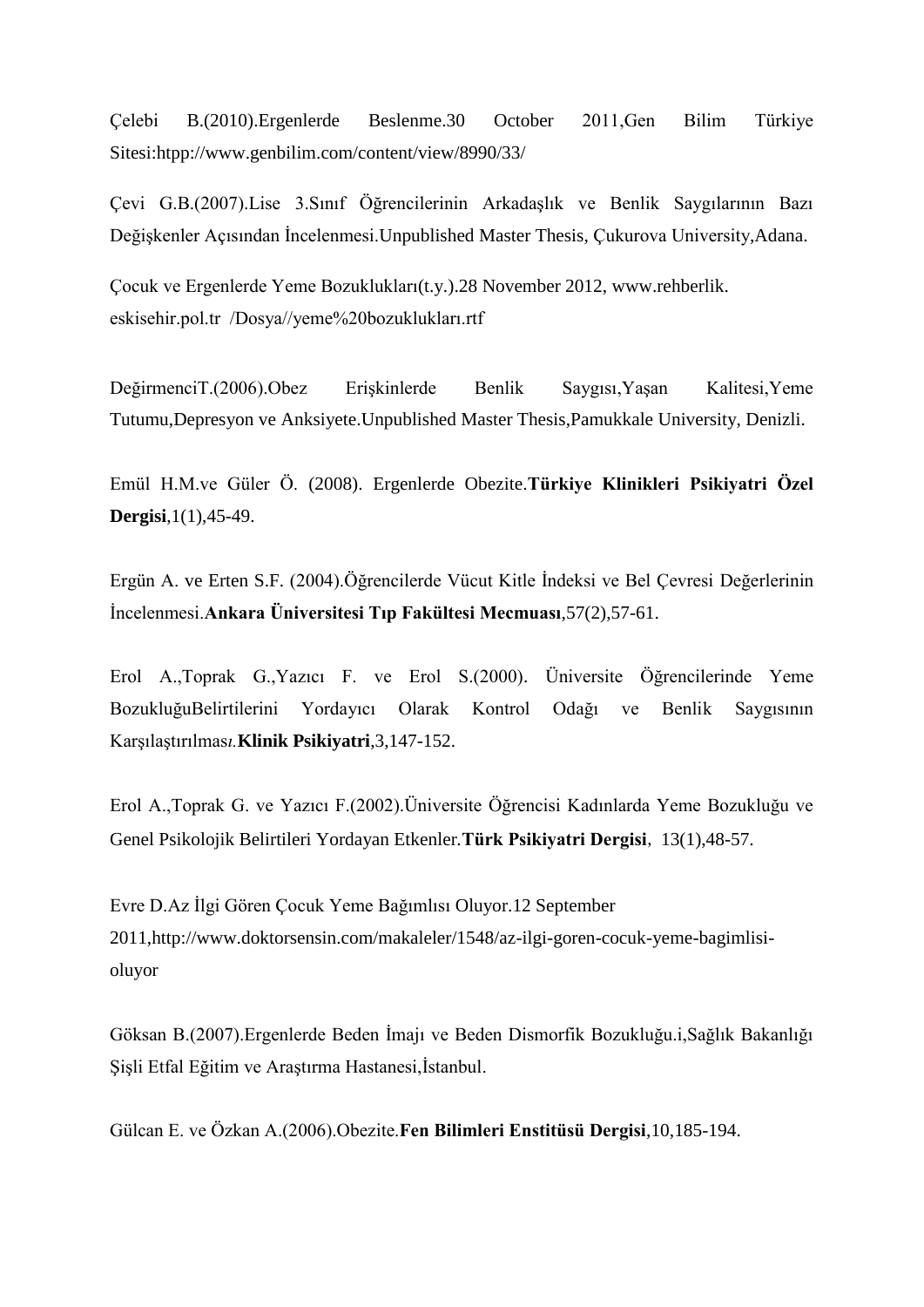Güler Y.,Gönener H.D.,Altay B. ve Gönener A. (2009).Adölesanlarda Obezite ve Hemsirelik Bakımı*.***Fırat University Medical Journal of Health Sciences**,4,10.

Gün E.(2006).Spor Yapanlarda ve Yapmayan Ergenlerde Benlik Saygısı.Unpublished Master Thesis,Çukurova Üniversitesi,Adana.

İshak Ö.(1994). Benlik Saygısını Etkileyen Etkenler. **Journal of Psychiatry and Neurological Sciences**, 7 (3),4-9.

Keçeli F. (2006). Yeme Bozukluğu Hastalarında Obsesif Kompulsif Bozukluk ve Kişilik Bozukluğu.Unpublished Master Thesis, Bakırköy Prof. Dr. Mazhar Osman Ruh Sağlığı ve Sinir Hastalıkları Eğitim ve Araştırma Hastanesi,İstanbul.

Khodaverdi F.,Alhani F., Kazemnejad A. and Khodaverdi Z.(2011).The Relationship between Obesity and Quality Of Life in School Children.**Iranian Journal of Public Health**,40(2),96- 101.

Kocayörük E. ve Sümer H.Z.(2009).Baba katılım egitiminin aile islevlerine ve ergenlerin akran iliskilerine etkisi.**Egitimde Kuram ve Uygulama**, 5 (1), 3-17.

Koç M.(2004).Gelişim Psikolojisi Açısından Ergenlik Dönemi ve Genel Özellikleri.**Journal of Graduate School of Social Sciences**, 17(2),231-256.

KoçakE. (2008).Ergenlerde Yalnızlığın Yordayıcısı Olarak Benlik Saygısı ve Sürekli Öfke ve Öfke İfade Tarzlarının İncelenmesi. Unpublished Master Thesis, Çukurova University, Adana.

Kaneoka M. , (2007). Th[eCorrelationBetween](http://contentdm.lib.byu.edu/cdm/search/searchterm/Correlation) the [EatingAttitudes](http://contentdm.lib.byu.edu/cdm/search/searchterm/Eating)[Test](http://contentdm.lib.byu.edu/cdm/search/searchterm/Test) and [BodyShape](http://contentdm.lib.byu.edu/cdm/search/searchterm/Body)[Questionnaire.](http://contentdm.lib.byu.edu/cdm/search/searchterm/Questionnaire) Unpublished Master Thesis, Brigham Young University,United States.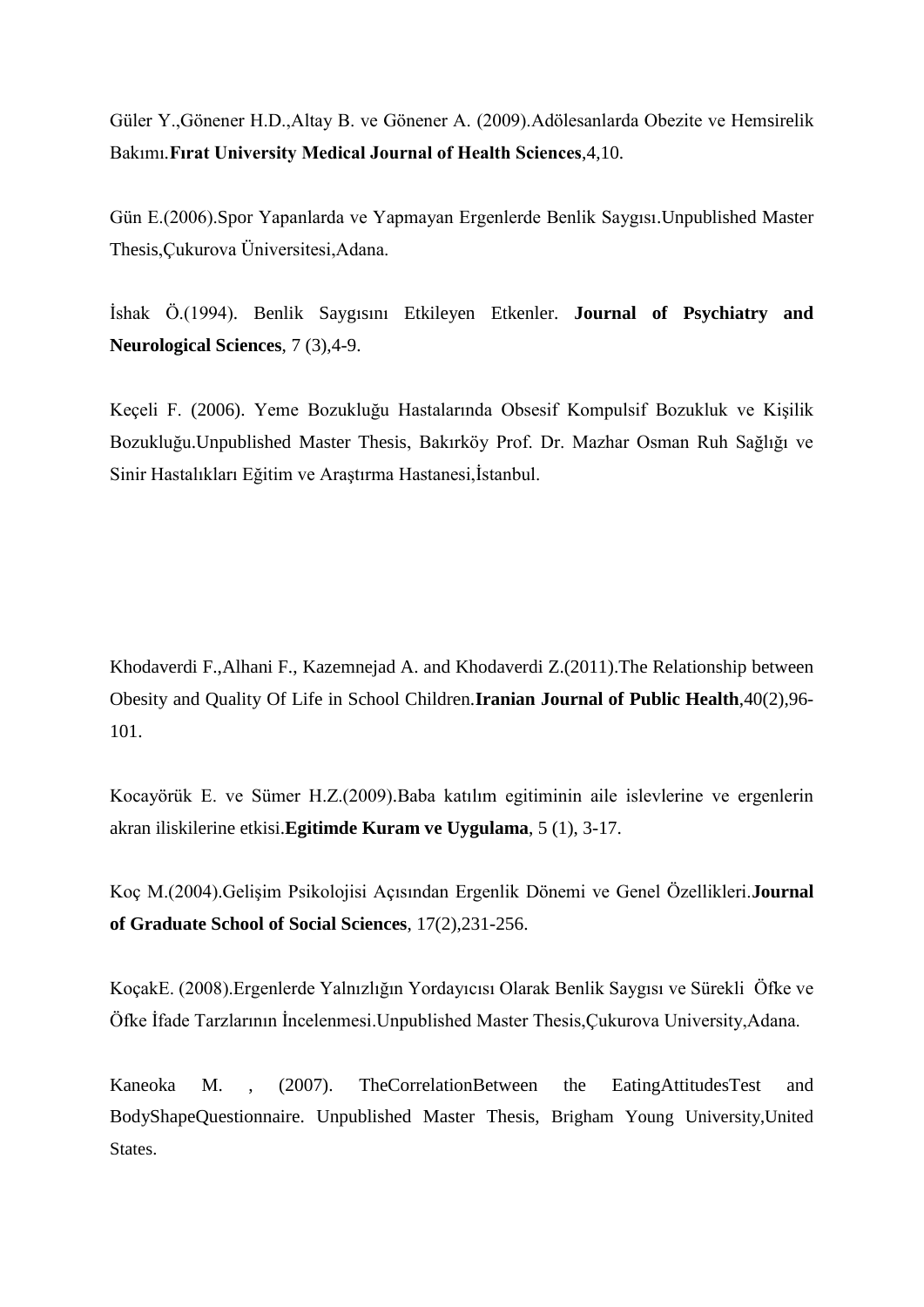Körükçü S. Ö.(2004).Altı YaĢ Grubundaki Çocukların Özsaygı Düzeyleri ile Anne Empatik Becerilerinin İncelenmesi. Doktora Tezi,Ankara Üniversitesi,Ankara.

Kristjanssan A.L. and Sigfusdottir I.D.(2010).Health Behavior andAcademic Achievement Among Adolescents: The Relative Contribution of Dietary Habits, Physical Activity, Body Mass Index, and Self-Esteem.**Health Education Behaviour**,37(1),51-64.

[Latner](http://www.tandfonline.com/action/doSearch?action=runSearch&type=advanced&result=true&prevSearch=%2Bauthorsfield%3A(Latner%2C+Janet+D.)) D.J.[,Knight](http://www.tandfonline.com/action/doSearch?action=runSearch&type=advanced&result=true&prevSearch=%2Bauthorsfield%3A(Knight%2C+Tess)) T. And [IllingworthK](http://www.tandfonline.com/action/doSearch?action=runSearch&type=advanced&result=true&prevSearch=%2Bauthorsfield%3A(Illingworth%2C+Kaye)).(2011).Body Image and Self-Esteem Among Asian, Pacific Islander, and White College Students in Hawaii and Australia.**Eating Disorders**[,](http://www.tandfonline.com/loi/uedi20?open=19#vol_19) [19\(](http://www.tandfonline.com/loi/uedi20?open=19#vol_19)4), 355-368.

Metinoğlu İ., Pekol S., Metinoğlu Y.(2012).Kastamonu'da 10-12 Yaş Grubu Öğrencilerde Obezite Prevalansı ve Etkileyen Faktörler.Acıbadem Üniversitesi Sağlık Bilimleri Dergisi,  $3(2)$ .

McDermottB.M. ve Jaffa T. (2005)Çocuk ve Ergenlerde Yeme Bozuklukları: güncelleme.**Current Opinion in Psychiatry**,1(3).

Morsünbül Ü.(2010).Ergenlikte Kimlik Gelişimini Açıklayan Yaklaşımlar/Modeller: Ergen Ruh Sağlığı Açısından Sonuçları.**Çocuk ve Gençlik Ruh Sağlığı Dergisi**,17 (2),105-111.

National Center for Health Statistics (NCHS). (2012).Prevalence Of Obesity in the United States. Hyattsville.

Oktan V. ve Sahin M. (2010).Kız ergenlerde beden imajı ile benlik saygısı arasındaki iliskinin incelenmesi*.***Uluslararası** İ**nsan Bilimleri Dergisi**. 7(2).

O'dea J.A.(2004).Evidence for a Self-Esteem Approach in the Prevention of Body Image and Eating Problems among Children and Adolescents.**Eating Disorder**,12(3),225-239.

Oktan V. ve Sahin M.(2010).Kız ergenlerde beden imajı ile benlik saygısı arasındaki iliskinin incelenmesi*.***International Journal of Human Sciences**, 7(2).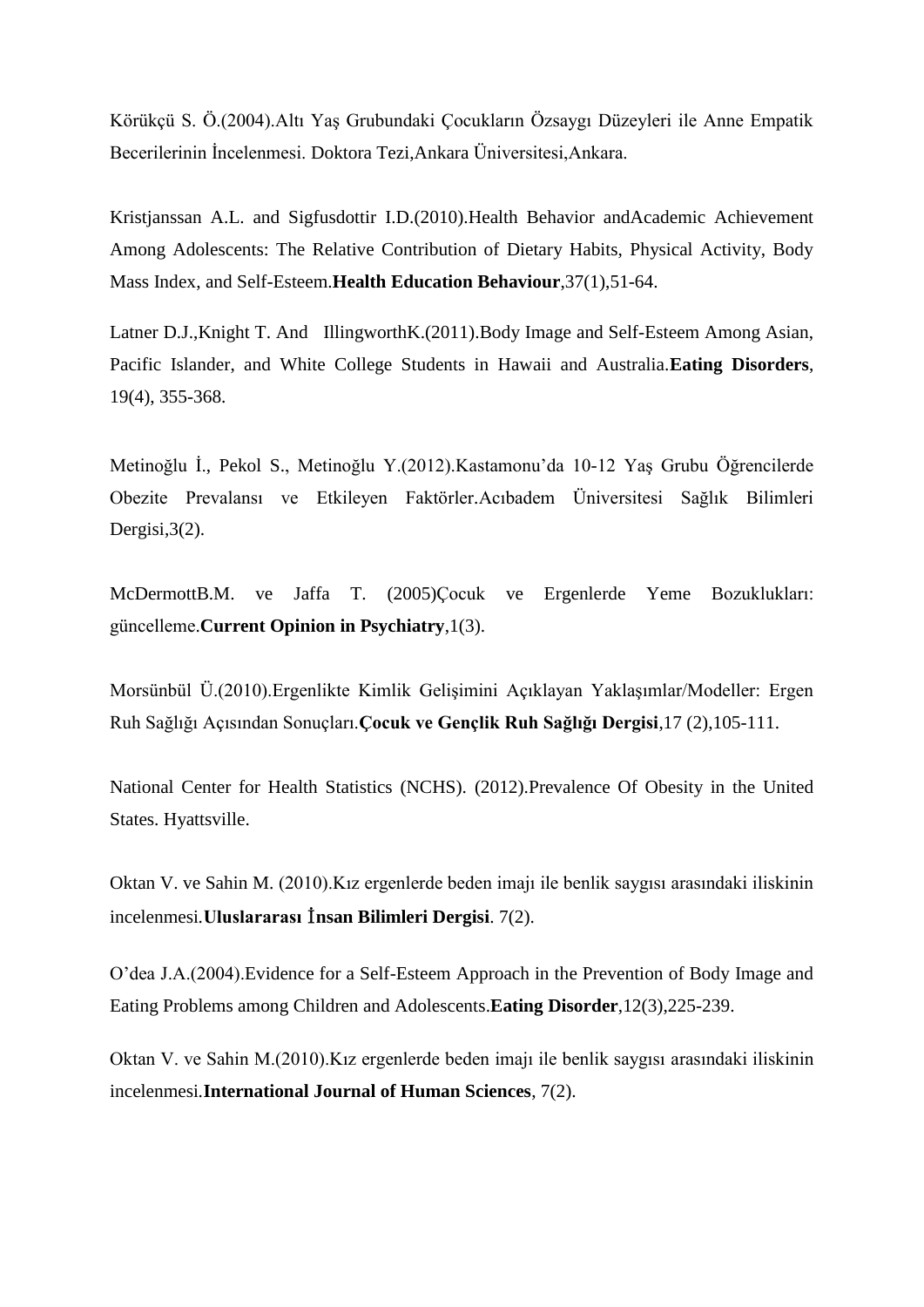Öztora S. (2005). İlköğretim Çağındaki Çocuklarda Obezite Prevalansının Belirlenmesi ve Risk Faktörlerinin Araştırılması. Unpublished Master Thesis, Sağlık Bakanlığı Bakırkoy Dr. Sadi Konuk Eğitim ve Araştırma Hastanesi,İstanbul.

Siyez D.M. ve Baf U. A. (2009).Bir Grup Üniversite Ö¤rencisinin Anoreksik Yeme Tutumları ile Âile Yapısı Arasındaki ilişki.**New Symposium Journal**, 47(1), 19-24.

Soysal Y.(2006)AĢırı Kilolu ve Obezite Sorunu YaĢayan Bireylerde Egzersiz ve NLP Uygulamalarının Yeme Tutumlarına Etkisinin.Unpublished Master Thesis,Celal Bayar University,Manisa.

[Swallen K.C.](http://translate.googleusercontent.com/translate_c?hl=tr&langpair=en%7Ctr&rurl=translate.google.com.tr&u=http://www.ncbi.nlm.nih.gov/pubmed%3Fterm%3D%2522Swallen%2520KC%2522%255BAuthor%255D&usg=ALkJrhg1aQ0fnjLCu-GCHg4iwHm3FaHLww), [Reither E.N.](http://translate.googleusercontent.com/translate_c?hl=tr&langpair=en%7Ctr&rurl=translate.google.com.tr&u=http://www.ncbi.nlm.nih.gov/pubmed%3Fterm%3D%2522Reither%2520EN%2522%255BAuthor%255D&usg=ALkJrhje1ODCv-ciqn1D5S-HcA0VRpATPw), [Haas S.A.](http://translate.googleusercontent.com/translate_c?hl=tr&langpair=en%7Ctr&rurl=translate.google.com.tr&u=http://www.ncbi.nlm.nih.gov/pubmed%3Fterm%3D%2522Haas%2520SA%2522%255BAuthor%255D&usg=ALkJrhgSQlsXQ1wcAkwyPGHnbKssEGGhWA) and [Meier A.M.](http://translate.googleusercontent.com/translate_c?hl=tr&langpair=en%7Ctr&rurl=translate.google.com.tr&u=http://www.ncbi.nlm.nih.gov/pubmed%3Fterm%3D%2522Meier%2520AM%2522%255BAuthor%255D&usg=ALkJrhgsBc4eDUwH90AnzjUvppDrIlMMLw) (2005). Ergenler arasında asırı kilo, obezite ve sağlık ile ilgili yaĢam kalitesi: Adolesan Sağlığı Ulusal Boyuna Eğitim*.***Turkish Pediatric Journal**, 115 (2) ,340-7.

ġentürk H.(2011).Ergenlik Dönemi ve Özellikleri.**Çağın Polisi Dergisi**,112,32-36.

TarımÖ.(2006).Pediatrik Obesiteye Genel BakıĢ.**The Journal of Current Pediatrics**,4(1).

TaĢdemirY.T. Obezite Nedenleri ve Diyet Tedavisi.10 January 2013, [http://www.doktorsitesi.com/yazi/2441/Obezite-Nedenleri-ve-Diyet-Tedavisi?a\\_id=109](http://www.doktorsitesi.com/yazi/2441/Obezite-Nedenleri-ve-Diyet-Tedavisi?a_id=109)

Tatar E.Yeme Bozuklukları: Anoreksiya, Bulimiya, Tıkanırcasına Yeme ve Tedavileri.14 January 2013,http://www.tavsiyeediyorum.com/makale\_1677.htm

Taysi E. (2000).Benlik Saygısı,ArkadaĢlardan ve Aileden Sağlanan Sosyal Destek:Üniversite Öğrencileriyle Yapılan Bir Calısma.Unpublished Master Thesis,Ankara University, Ankara.

Torrey W.C. and friends.(2000). Self Estem as an Outcome Measure in Studies of Vocational Rehabilitation for Adults with Severe Mental Illness.**Psychiatric Services**,51(2), 229-233.

Uskun E. And friends.(2005). İlköğretim Öğrencilerinde Obezite Gelişimini Etkileyen Risk Faktörleri.S.D.Ü. Tıp Fakültesi Dergisi,12(2).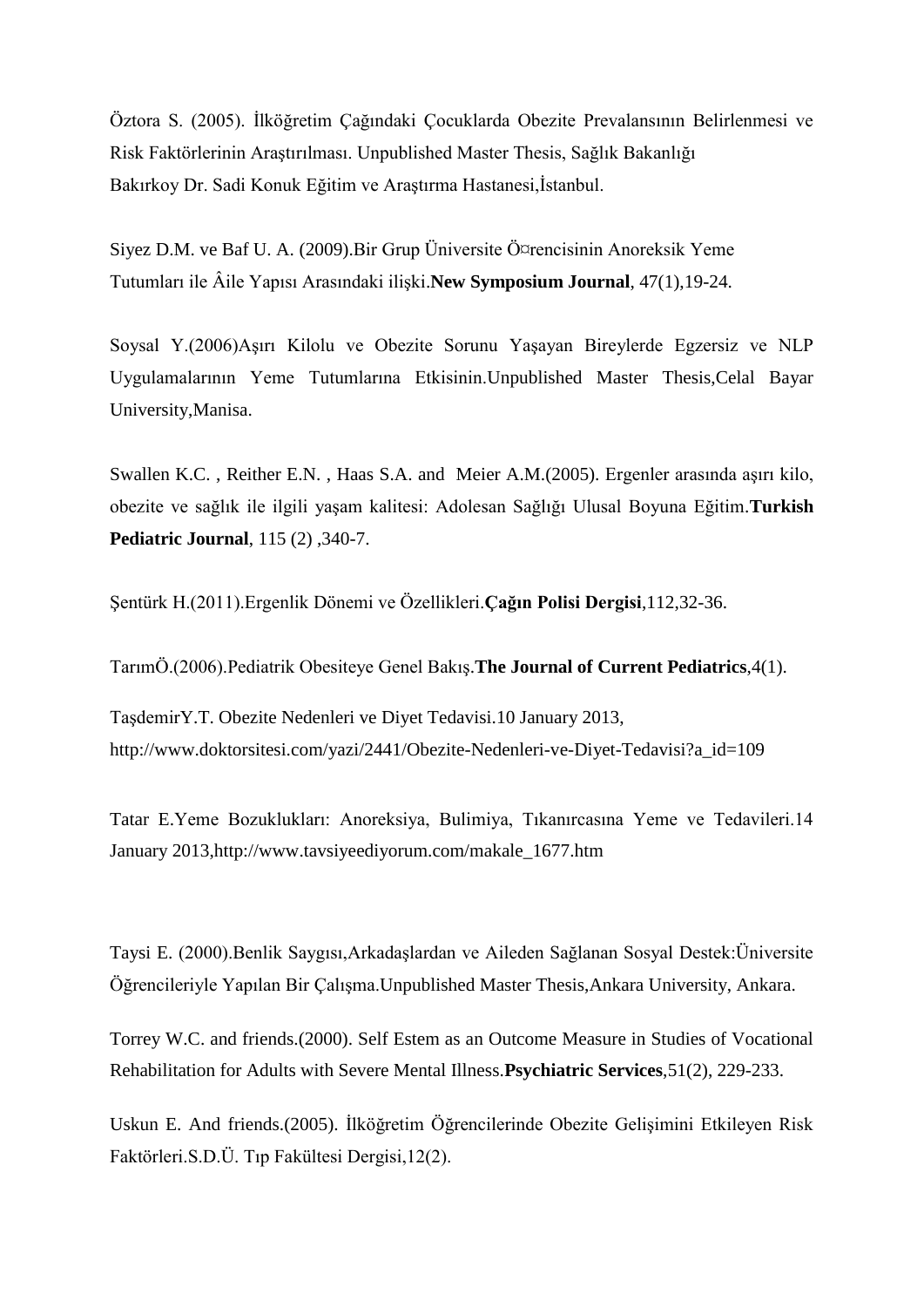Vardar E. ve Erzengin M. (2011).Ergenlerde Yeme Bozukluklarının Yaygınlığı ve Psikiyatri EĢ Tanıları Ġki AĢamalı Toplum Merkezli Bir ÇalıĢma*.***Türk Psikiyatri Dergisi**, 22k, 1-8.

Vural ġ.P. (2007)Manisa'da seçilen iki ilköğretim okulunda adölesan yas grubundaki çocuklarda obezite hipertansiyon hiperlipidemi sıklığı ve etkileyen faktörler.Unpublished Master Thesis, Celal Bayar University,Manisa.

Wang F.,Wild T.C.,Kipp W.,Kuhle S. and Veugelers P.j.(2009). The Influence OfChildhood Obesity On The Development Of Self-esteem.**Health Reports**, 20(2),20-27.

Whitlock E.P., O'Connor A.E.,Williams S. B.,Beil T.L. and Lutz K. W.(2008) Effectiveness of Weight Management Programs in Children and Adolescents Evidence Report.**Technology Assessment***,*170.

Yenidünya A.(2005).Lise Öğrencilerinde Rekabetçi Tutum,Benlik Saygısı ve Akademik Başarı İlişkisi.Unpublished Master Thesis, Marmara University,İstanbul.

Yılmaz D. (2006).Çocuklarda, obezite tanısında kullanılabilecek yöntemler ve aralarındaki iliĢki.Unpublished Master Thesis, Adnan Menderes University,Aydın.

Yücecan S. Ekonomiyi Olumsuz Etkiliyor. 10 January 2013, http://www.kibris gazetesi.com/index.php/cat/2/news/126404/PageName/Ic\_Haberler

YücelN. (2008). Kilolu ve Obez Kadınlarda Obezite ve Benlik Saygısı İlişkisinin Değerlendirilmesi.Unpublished Master Thesis, Marmara University, İstanbul.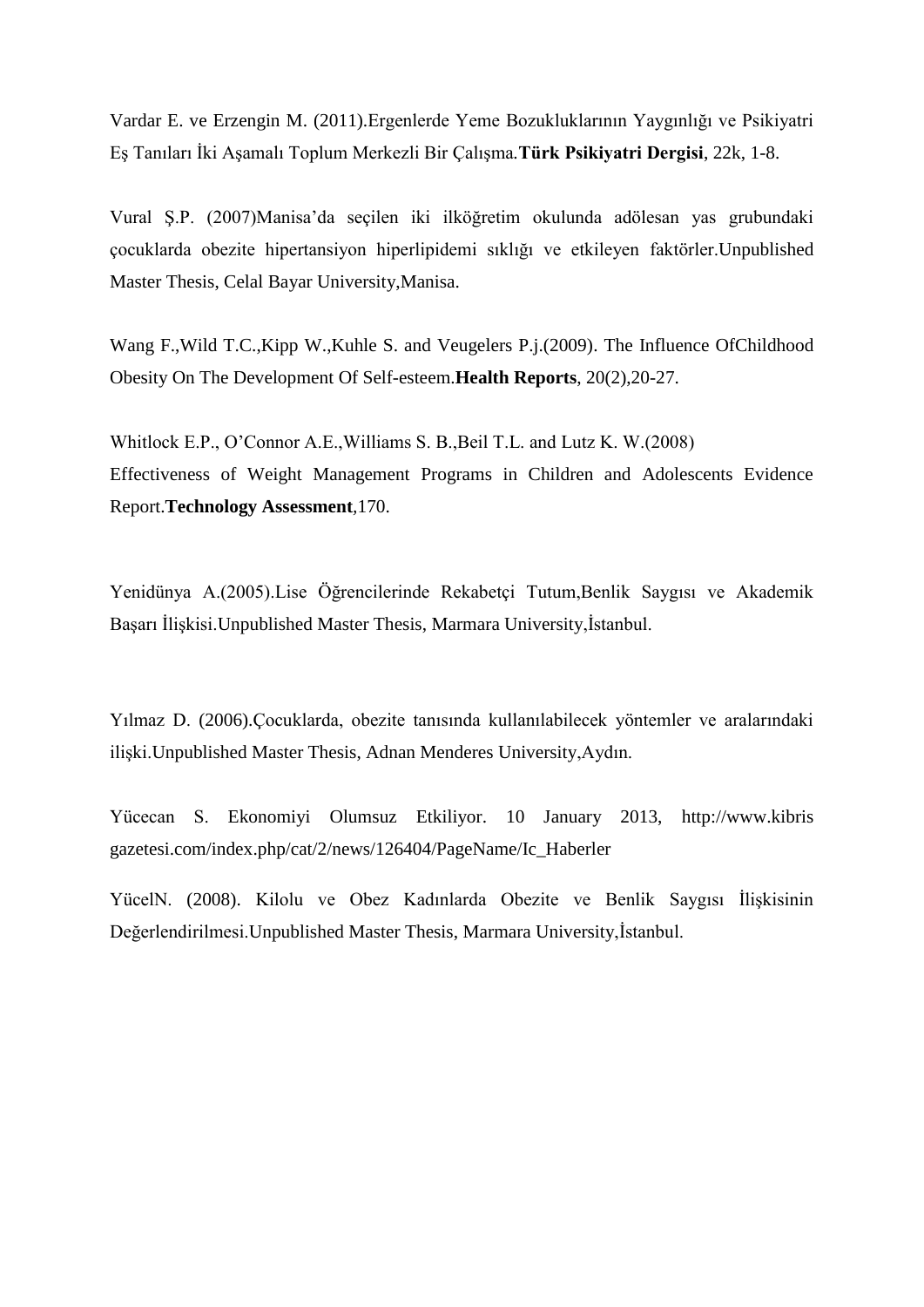## **APPENDIX 1: Personal Information Form**

Okul Adı: Sınıf: Olcumun Yapıldığı Tarih: İlçe Adı: Boy: ………. cm Kilo:……… kg 1- Cinsiyetiniz: K E 2- Doğum Tarihiniz: …../..…/..…. 3- Kac kardesiniz var?: ………… 4- Evinizde kac kisi yasıyor?: ………… 5- Ailenizin ortalama aylık geliri ne kadar?: …………………. 6- Annenizin eğitim duzeyini belirtiniz: Okur-yazar değil Okur-yazar ilkokul Ortaokul Lise Yuksek okul Diğer…………………. 7- Anneniz herhangi bir iste calısıyor mu?: issiz Memur Emekli Diğer…………………. 8- Babanızın eğitim duzeyini belirtiniz: Okur-yazar değil Okur-yazar ilkokul Ortaokul Lise Yuksek okul Diğer………………….

9- Babanız herhangi bir iste calısıyor mu?: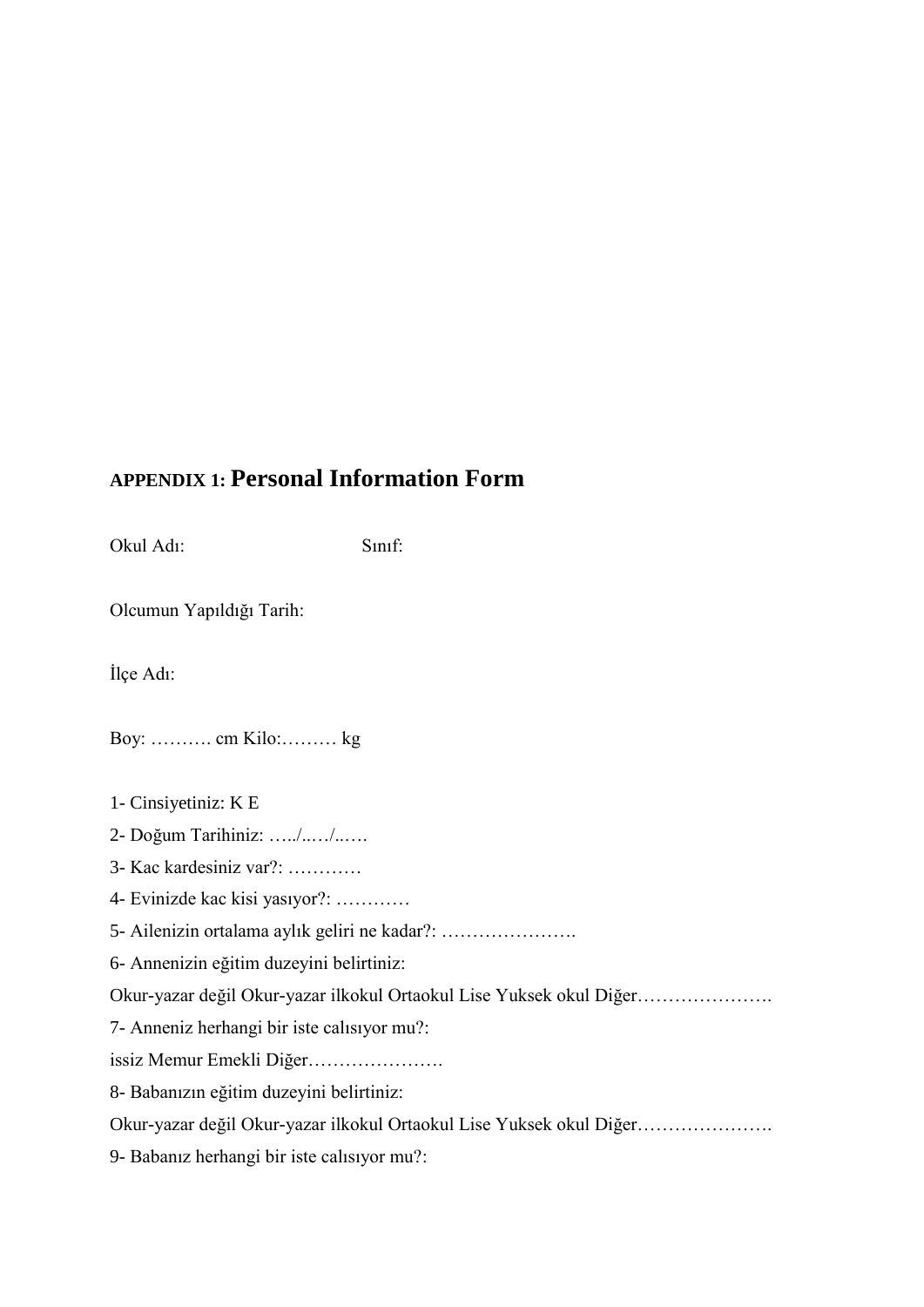issiz Memur Emekli Diğer…………………. 10- Ailenizde asırı kilolu (obez) kimse var mı? Varsa yakınlık derecesini belirtiniz. Evet ………………………………. Hayır…………………….

#### **APPENDIX 2: RSES**

Lütfen her soruyu dikkatli bir şekilde okuyup, kendinize en uygun seçeneği (X) ile isaretleyiniz.

Lütfen tüm soruları cevaplayınız.

- 1. Kendimi en az diğer insanlar kadar değerli buluyorum.
- a. Çok doğru b. Doğru c. Yanlış d. Çok yanlış
- 2. Bazı olumlu özelliklerim olduğunu düĢünüyorum.
- a. Çok doğru b. Doğru c. Yanlış d. Çok yanlış
- 3. Genelde kendimi baĢarısız bir kiĢi*olumsuz bir kişilik* olarak görme eğilimindeyim.
- a. Çok doğru b. Doğru c. Yanlış d. Çok yanlış
- 4. Ben de diğer insanların bir çoğunun yapabildiği kadar bir Ģeyler yapabilirim.
- a. Çok doğru b. Doğru c. Yanlış d. Çok yanlış
- 5. Kendimle gurur duyacak fazla bir Ģey bulamıyorum.
- a. Çok doğru b. Doğru c. Yanlış d. Çok yanlış
- 6. Kendime karĢı olumlu bir tutum içindeyim.
- a. Çok doğru b. Doğru c. Yanlış d. Çok yanlış
- 7. Genel olarak kendimden memnunum.
- a. Çok doğru b. Doğru c. Yanlış d. Çok yanlış
- 8. Kendime karşı daha fazla saygı duyabilmeyi isterdim.
- a. Çok doğru b. Doğru c. Yanlış d. Çok yanlış
- 9. Bazen kesinlikle kendimin işe yaramadığını düşünüyorum.
- a. Çok doğru b. Doğru c. Yanlış d. Çok yanlış
- 10. Bazen kendimin hiç de yeterli bir insan olmadığımı düşünüyorum.
- a. Çok doğru b. Doğru c. Yanlış d. Çok yanlış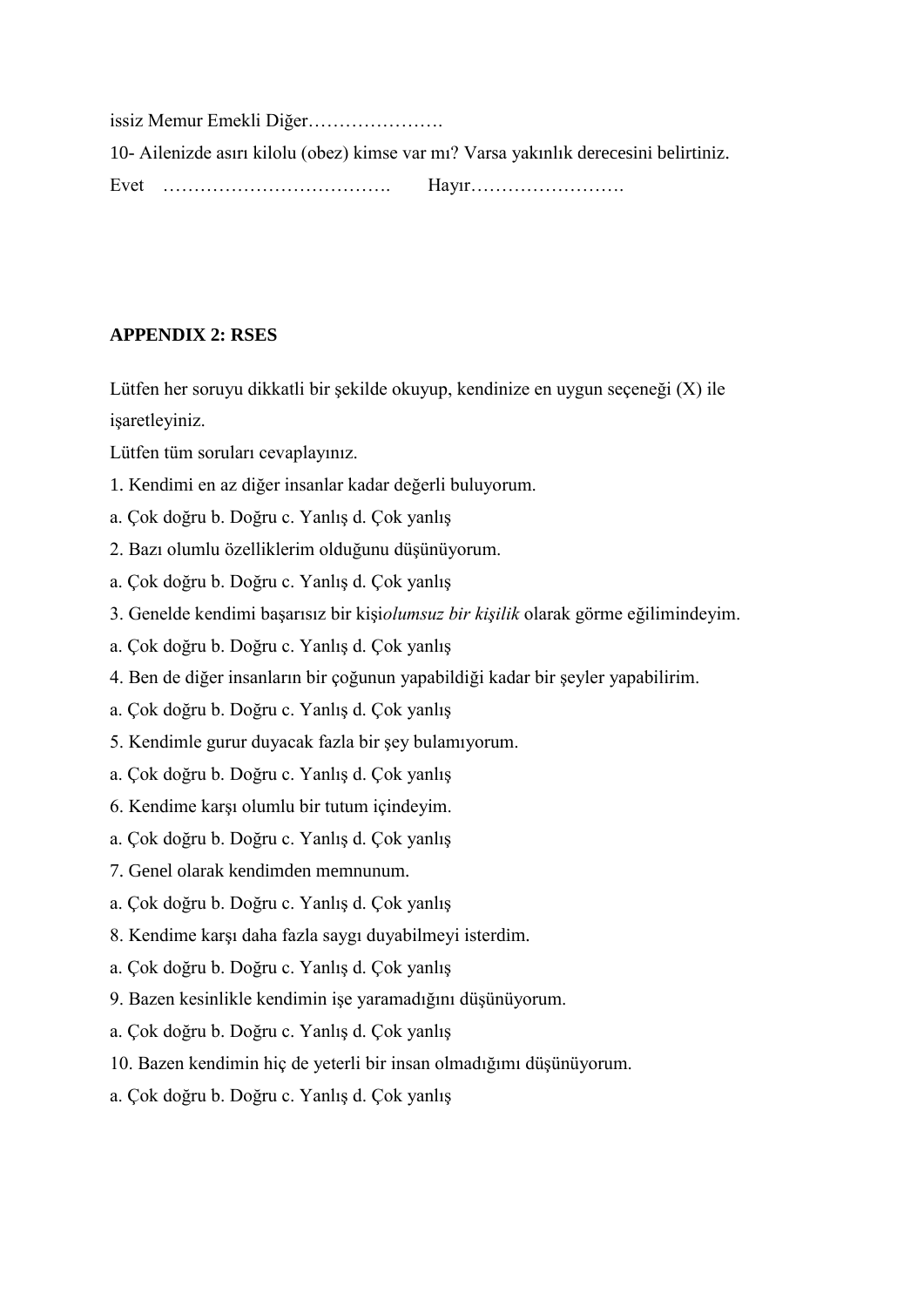### **APPENDIX 3:EAT SCALE**

### YEME TUTUMU ÖLÇEĞİ

Bu anket sizin yeme alışkanlıklarınızla ilgilidir.Lütfen her bir soruyu dikkatlice okuyunuz ve size uygun gelen seçeneği işaretleyiniz.Örneğin "Çikolata yemek hoşuma gider" cümlesini okudunuz.Çikolata yemek hiç hoĢunuza gitmiyorsa, "Hiçbir zaman" seçeneğine karşı gelen "f" kutucuğunu tıklayınız; her zaman hoşunuza gidiyorsa "Daima" seçeneğine karşı gelen "a" kutucuğunu tıklayınız.

a: Daima b: Çok sık c: Sık sık d: Bazen e: Nadiren f: Hiçbir zaman

|                                                                 |  | a b c d e f             |  |  |
|-----------------------------------------------------------------|--|-------------------------|--|--|
| 1. Başkalarıyla birlikte yemek yemekten hoşlanırım.             |  | 0 0 0 0 0 0             |  |  |
|                                                                 |  |                         |  |  |
| 2. Başkaları için yemek pişiririm, ama pişirdiğim yemeği yemem. |  | $0 \t0 \t0 \t0 \t0 \t0$ |  |  |
|                                                                 |  |                         |  |  |
| 3. Yemekten önce sıkıntılı olurum.                              |  | 0 0 0 0 0 0             |  |  |
|                                                                 |  |                         |  |  |
| 4. Şişmanlamaktan ödüm kopar.                                   |  | $0 \t0 \t0 \t0 \t0 \t0$ |  |  |
|                                                                 |  |                         |  |  |
| 5. Acıktığımda yemek yememeğe çalışırım.                        |  | 0 0 0 0 0 0             |  |  |
|                                                                 |  |                         |  |  |
| 6. Aklım fikrim yemektedir.                                     |  | 0 0 0 0 0 0             |  |  |
|                                                                 |  |                         |  |  |
| 7. Yemek yemeği durduramadığım zamanlar olur.                   |  | $0 \t0 \t0 \t0 \t0 \t0$ |  |  |
|                                                                 |  |                         |  |  |
| 8. Yiyeceğimi küçük küçük parçalara bölerim.                    |  | $0 \t0 \t0 \t0 \t0 \t0$ |  |  |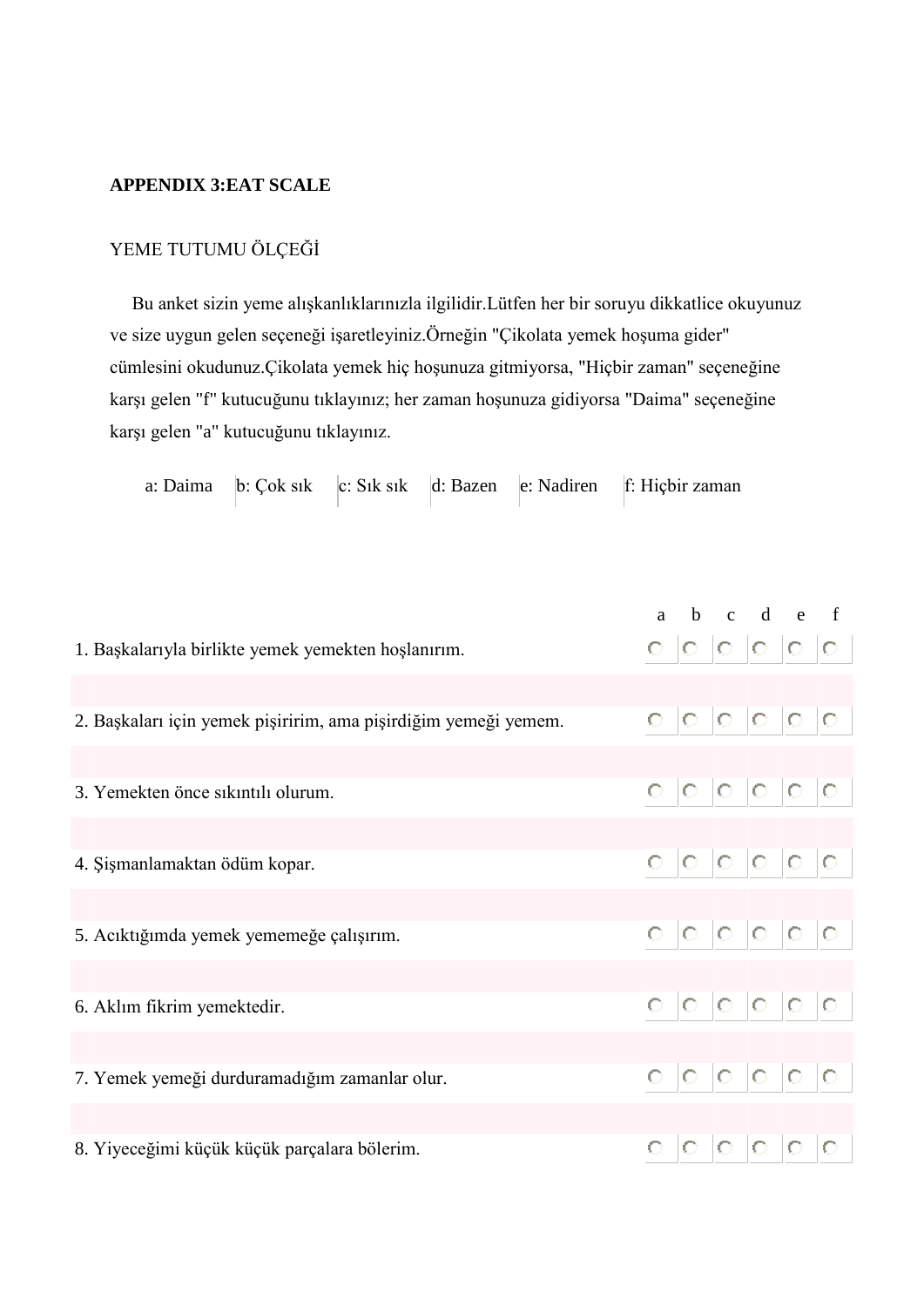| 9. Yediğim yiyeceğin kalorisini bilirim.                                 |  |  | 0 0 0 0 0 0                            |  |
|--------------------------------------------------------------------------|--|--|----------------------------------------|--|
|                                                                          |  |  |                                        |  |
| 10. Ekmek, patates, pirinç gibi yüksek kalorili yiyeceklerden kaçınırım. |  |  | 0 0 0 0 0 0                            |  |
| 11. Yemeklerden sonra şişkinlik hissederim.                              |  |  | 0 0 0 0 0 0                            |  |
|                                                                          |  |  |                                        |  |
| 12. Ailem fazla yememi bekler.                                           |  |  | 0 0 0 0 0 0                            |  |
|                                                                          |  |  |                                        |  |
| 13. Yemek yedikten sonra kusarım.                                        |  |  | 0 0 0 0 0 0                            |  |
|                                                                          |  |  |                                        |  |
| 14. Yemek yedikten sonra aşırı suçluluk duyarım.                         |  |  | $0\quad 0\quad 0\quad 0\quad 0\quad 0$ |  |
|                                                                          |  |  |                                        |  |
| 15. Tek düşüncem daha zayıf olmaktır.                                    |  |  | 0 0 0 0 0 0                            |  |
| 16.Aldığım kalorileri yakmak için yorulana dek egzersiz yaparım.         |  |  | 0 0 0 0 0 0                            |  |
|                                                                          |  |  |                                        |  |
| 17. Günde birkaç kere tartılırım.                                        |  |  | 0 0 0 0 0 0                            |  |
|                                                                          |  |  |                                        |  |
| 18. Vücudumu saran dar elbiselerden hoşlanırım.                          |  |  | 0 0 0 0 0 0                            |  |
|                                                                          |  |  |                                        |  |
| 19.Et yemekten hoşlanırım.                                               |  |  | 0 0 0 0 0 0                            |  |
| 20. Sabahları erken uyanırım.                                            |  |  | 0 0 0 0 0 0                            |  |
|                                                                          |  |  |                                        |  |
| 21. Günlerce aynı yemeği yerim.                                          |  |  | 0 0 0 0 0 0                            |  |
|                                                                          |  |  |                                        |  |
| 22. Egzersiz yaptığımda harcadığım kalorileri hesaplarım.                |  |  | 0 0 0 0 0 0                            |  |
|                                                                          |  |  |                                        |  |
| 23. Adetlerim düzenlidir.                                                |  |  | $0 \t0 \t0 \t0 \t0 \t0$                |  |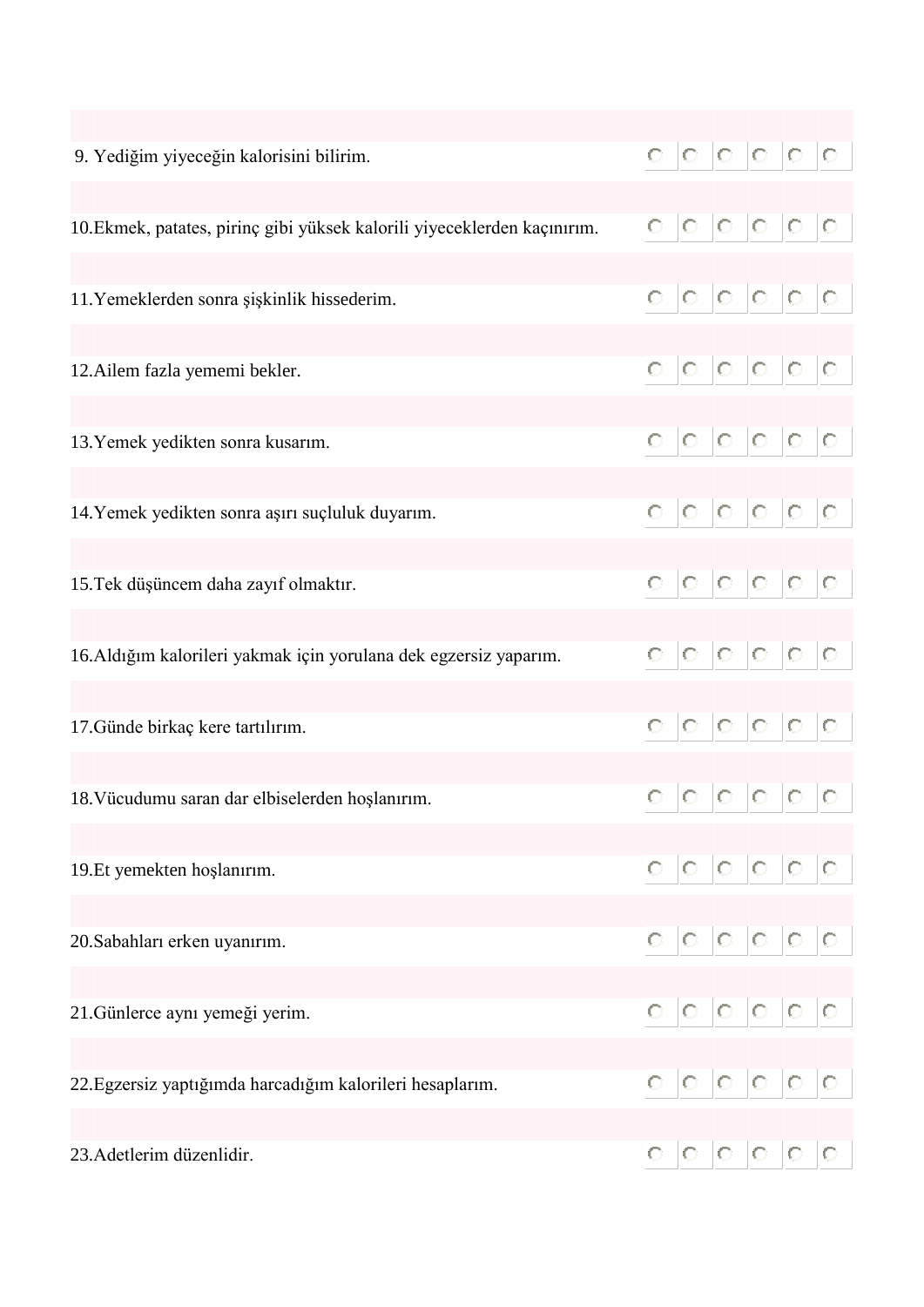| 24. Başkaları çok zayıf olduğumu düşünür.                                          |  |  | 0 0 0 0 0 0             |  |
|------------------------------------------------------------------------------------|--|--|-------------------------|--|
| 25. Șimanlama (vücudumun yağ toplayacağı) düşüncesi zihnimi meşgul eder. O O O O O |  |  |                         |  |
| 26. Yemeklerimi yemek başkalarınınkinden daha uzun sürer.                          |  |  | 0 0 0 0 0 0             |  |
| 27. Lokantada yemek yemeyi severim.                                                |  |  | 0 0 0 0 0 0             |  |
| 28. Müshil kullanırım.                                                             |  |  | 0 0 0 0 0 0             |  |
| 29. Şekerli yiyeceklerden kaçınırım.                                               |  |  | 0 0 0 0 0 0             |  |
| 30. Diyet (perhiz) yemekleri yerim.                                                |  |  | 0 0 0 0 0 0             |  |
| 31. Yaşamımı yiyeceğin kontrol ettiğini düşünürüm.                                 |  |  | 0 0 0 0 0 0             |  |
| 32. Yiyecek konusunda kendimi denetleyebilirim.                                    |  |  | 0 0 0 0 0 0             |  |
| 33. Yemek konusunda başkalarının bana baskı yaptığını hissederim.                  |  |  | $0 \t0 \t0 \t0 \t0 \t0$ |  |
| 34. Yiyeceklerle ilgili düşünceler çok zamanımı alır.                              |  |  | $0 \t0 \t0 \t0 \t0 \t0$ |  |
| 35.Kabızlıktan yakınırım.                                                          |  |  | 0 0 0 0 0 0             |  |
| 36. Tatlı yedikten sonra rahatsız olurum.                                          |  |  | $0 \t0 \t0 \t0 \t0 \t0$ |  |
| 37. Perhiz yaparım.                                                                |  |  | 0 0 0 0 0 0             |  |
| 38. Midemin boş olmasından hoşlanırım.                                             |  |  | $0 \t0 \t0 \t0 \t0 \t0$ |  |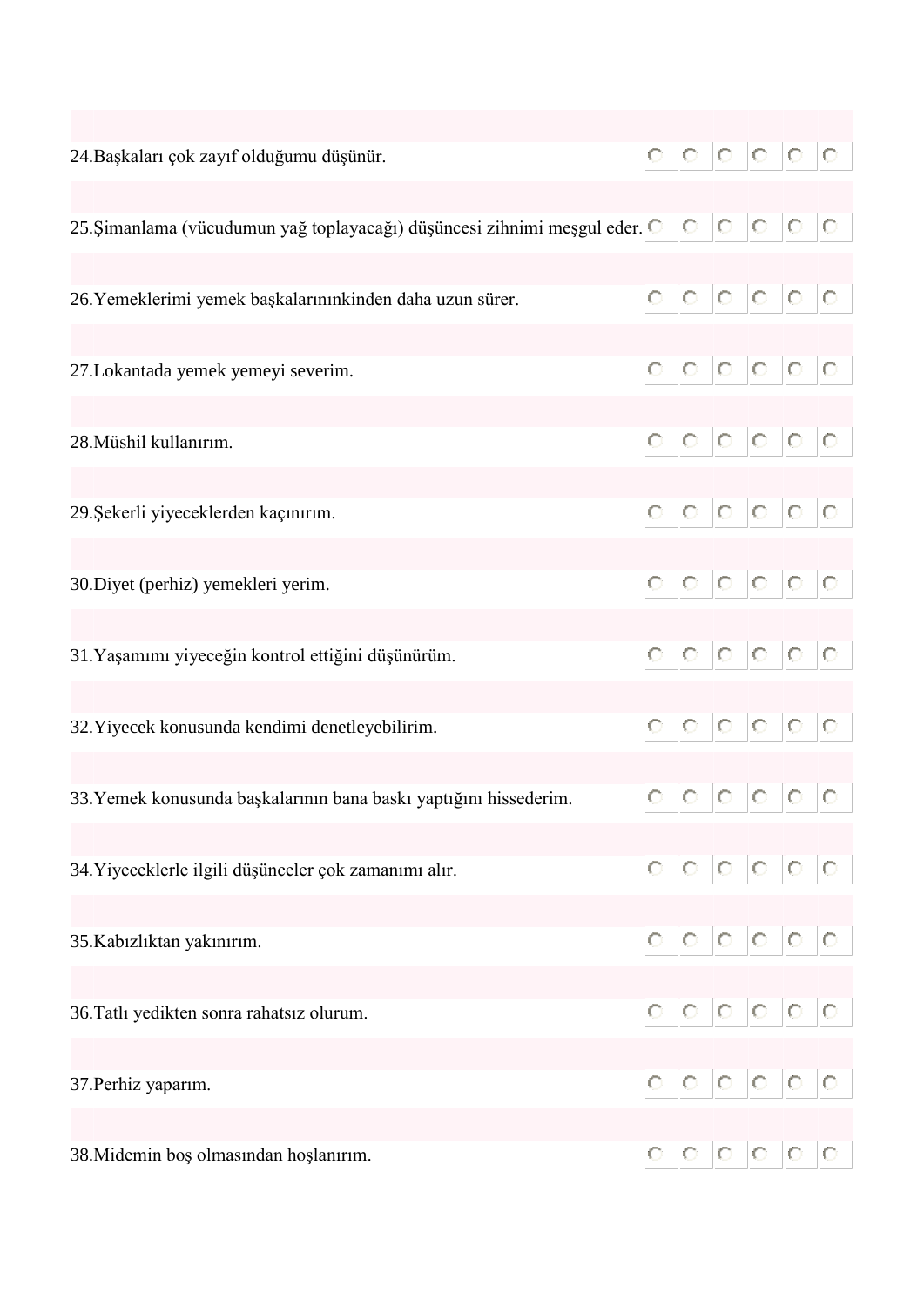| 39. Şekerli, yağlı yiyecekleri denemekten hoşlanırım. |  |  | 0 0 0 0 0 0 |  |
|-------------------------------------------------------|--|--|-------------|--|
|                                                       |  |  |             |  |
| 40. Yemeklerden sonra içimden kusmak gelir.           |  |  | 0 0 0 0 0 0 |  |